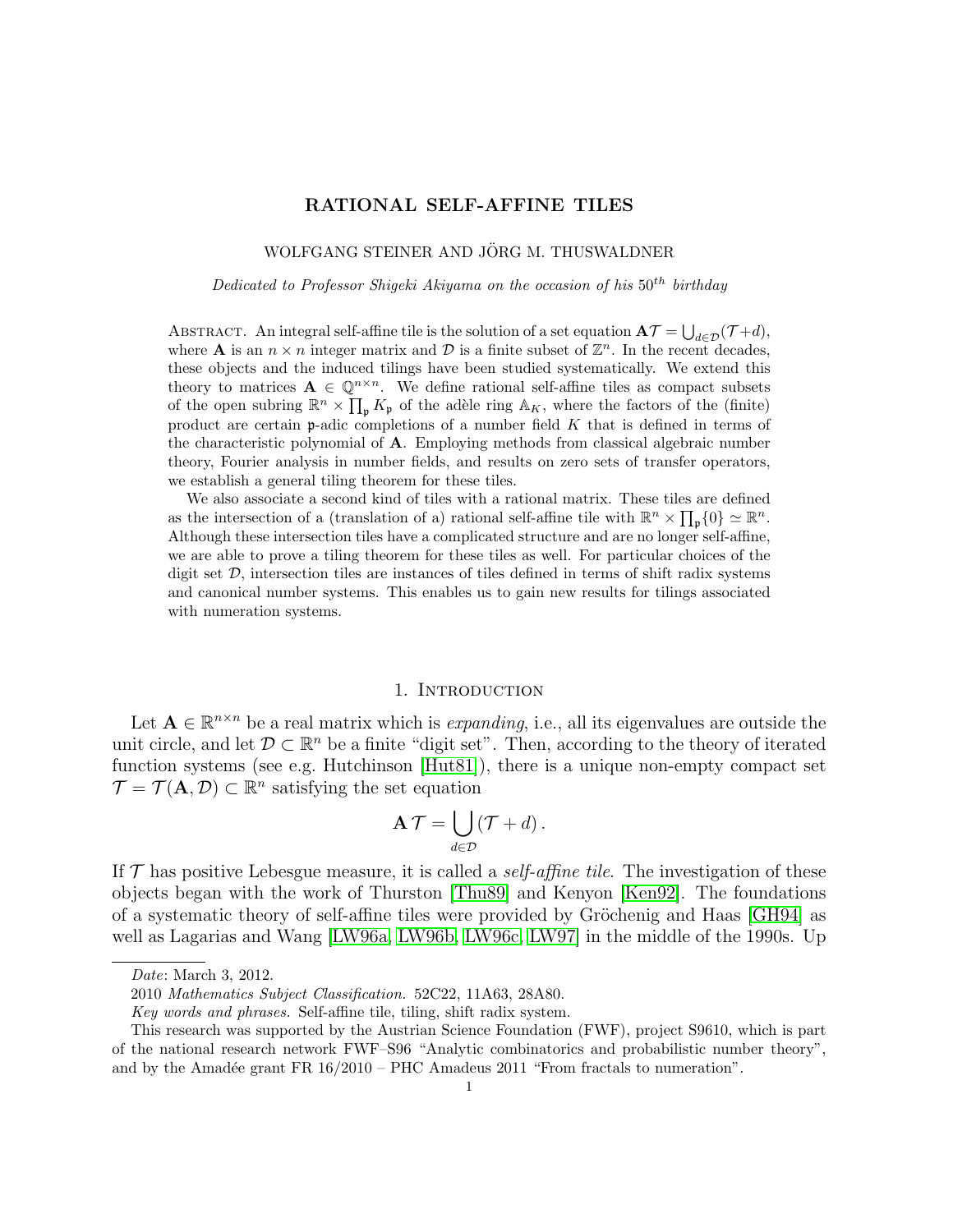to now, various properties of self-affine tiles have been investigated. For instance, there are results on geometric [\[KLSW99,](#page-31-3) [SW99,](#page-32-5) [DKV00\]](#page-31-4) and topological [\[KL00,](#page-31-5) [BW01,](#page-31-6) [AT04,](#page-31-7) [LL07\]](#page-31-8) aspects as well as characterizations of "digit sets"  $\mathcal D$  that provide a self-affine tile for a given matrix A; see for instance [\[Odl78,](#page-32-6) [LW96a,](#page-32-1) [LR03,](#page-31-9) [LLR\]](#page-31-10).

An important feature of self-affine tiles are their remarkable tiling properties. Particularly nice tiling properties come up if **A** is an integer matrix and  $\overline{\mathcal{D}}$  is a subset of  $\mathbb{Z}^n$ . In this case, the tile  $\mathcal{T}(\mathbf{A}, \mathcal{D})$  is called *integral self-affine tile*. The starting point for our paper is the following result of Lagarias and Wang [\[LW97\]](#page-32-4) on tiling properties of such tiles.

Let **A** be an expanding integer matrix with irreducible characteristic polynomial and D be a complete set of coset representatives of the group  $\mathbb{Z}^n/\mathbf{A}\mathbb{Z}^n$ . Denote by  $\mathbb{Z}\langle \mathbf{A}, \mathcal{D} \rangle$ the smallest A-invariant sublattice of  $\mathbb{Z}^n$  containing the difference set  $\mathcal{D} - \mathcal{D}$ . Then  $\mathcal{T} =$  $\mathcal{T}(\mathbf{A}, \mathcal{D})$  induces a lattice tiling of the space  $\mathbb{R}^n$  with respect to  $\mathbb{Z}\langle \mathbf{A}, \mathcal{D} \rangle$ ; see [\[LW97,](#page-32-4) Corollary 6.2 and Lemma 2.1]. In particular, this means that

$$
\bigcup_{\mathbf{z}\in\mathbb{Z}\langle\mathbf{A},\mathcal{D}\rangle}(\mathcal{T}+\mathbf{z})=\mathbb{R}^n\quad\text{with}\quad\mu\big((\mathcal{T}+\mathbf{z})\cap(\mathcal{T}+\mathbf{z}')\big)=0\text{ for all }\mathbf{z},\mathbf{z}'\in\mathbb{Z}\langle\mathbf{A},\mathcal{D}\rangle,\ \mathbf{z}\neq\mathbf{z}',
$$

where  $\mu$  denotes the (*n*-dimensional) Lebesgue measure.

We mention that tiling questions are of interest also in more general contexts. For instance, the tiling problem is of great interest for self-affine tiles that are defined as solutions of graph-directed systems (see for instance [\[KV98,](#page-31-11) [GHR99,](#page-31-12) [LW03,](#page-32-7) [IR06,](#page-31-13) [KS10\]](#page-31-14)). However, the results are less complete here than in the above setting. Indeed, the quest for tiling theorems in the graph-directed case includes the Pisot conjecture which states that each Rauzy fractal associated with an irreducible unit Pisot substitution induces a tiling; see e.g. [\[BK06,](#page-31-15) [IR06\]](#page-31-13).

The first aim of the present paper is to extend the tiling theorem of Lagarias and Wang in another direction. We shall define self-affine tiles (and tilings) associated with an expanding matrix  $\mathbf{A} \in \mathbb{Q}^{n \times n}$  with irreducible characteristic polynomial, and develop a tiling theory for these tiles.

The first kind of tiles we are dealing with are self-affine tiles defined in spaces of the shape  $\mathbb{R}^n \times \prod_{\mathfrak{p}} K_{\mathfrak{p}}$  where the factors of the (finite) product are certain p-adic completions of a number field  $K$  that is defined in terms of the characteristic polynomial of  $A$ . We call these tiles rational self-affine tiles and establish fundamental properties of these objects in Theorem [1.](#page-5-0) Using characters of the adèle ring  $\mathbb{A}_K$  of K and Fourier analysis on the locally compact Abelian group  $\mathbb{R}^n \times \prod_{\mathfrak{p}} K_{\mathfrak{p}}$ , we establish a Fourier analytic tiling criterion in the spirit of [\[GH94,](#page-31-2) Proposition 5.3] for these tiles; see Proposition [4.8.](#page-16-0) This criterion is then used to establish a tiling theorem (stated as Theorem [2\)](#page-5-1) for rational self-affine tiles in the flavor of the one by Lagarias and Wang mentioned above. To this matter, as in [\[LW97\]](#page-32-4), we have to derive properties of the zero set of eigenfunctions of a certain transfer operator related to the tile under consideration. To achieve this, we use methods from classical algebraic number theory. One of the difficulties in the proof comes from the fact that Lagarias and Wang use a result on zero sets of transfer operators due to Cerveau, Conze, and Raugi [\[CCR96\]](#page-31-16). As this result seems to have no analogue in spaces containing p-adic factors, we have to adapt our setting to make it applicable in its original form.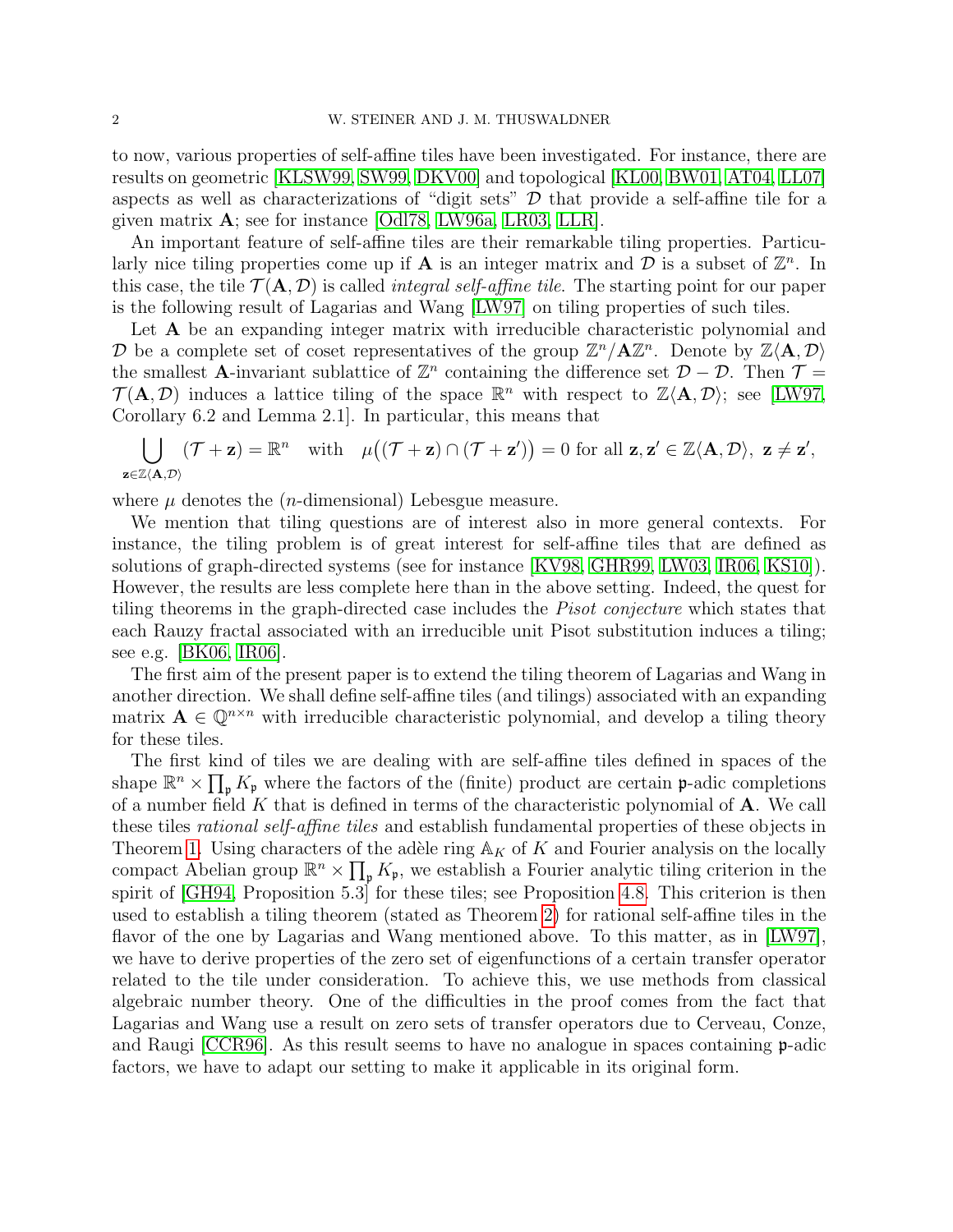It turns out that it is more natural to define a rational self-affine tile in terms of an expanding algebraic number  $\alpha$  rather than an expanding matrix  $\mathbf{A} \in \mathbb{Q}^{n \times n}$ . It will become apparent in Section [2](#page-3-0) that both formulations lead to the same objects. We mention here that in the context of Rauzy fractals, tilings with p-adic factors have been investigated in [\[Sie03,](#page-32-8) [ABBS08\]](#page-30-0). However, in this setting up to now no general tiling theorems are known.

Interestingly, it is possible to associate a second kind of tiles with a rational matrix. These tiles, which turn out to be "slices" of a single rational self-affine tile (see Proposition [6.1\)](#page-22-0) are defined as the intersection of a rational self-affine tile (as well as its translates) with  $\mathbb{R}^n \times \prod_{p} \{0\}$ . As this space is obviously isomorphic to  $\mathbb{R}^n$ , these intersections can be regarded as subsets of the Euclidean space. In general, intersections of fractals with subspaces are hard to handle. In our context, the self-affine structure is lost and the tiles even cannot be described by a graph-directed system. Nevertheless, we are able to show that these tiles give rise to tilings of  $\mathbb{R}^n$  (Theorem [3\)](#page-6-0). In proving this, we also show that the boundary of these tiles has zero  $n$ -dimensional Lebesgue measure. Note that the tiles forming such a tiling may have infinitely many different shapes and not each of them has to be equal to the closure of its interior (see Example [2.1\)](#page-7-0). Nevertheless, we exhibit certain "almost periodicity" properties of these tilings for a large class of digit sets (Theorem [4\)](#page-6-1).

These "intersective" tilings are of special interest as they are related to so-called *shift* radix systems (SRS for short), which form common generalizations of several kinds of numeration systems like canonical number systems and beta numeration; see [\[ABB](#page-30-1)<sup>+</sup>05]. Shift radix systems are dynamical systems depending on a parameter  $\mathbf{r} \in \mathbb{R}^n$ , defined by  $\tau_{\mathbf{r}} : \mathbb{Z}^n \to \mathbb{Z}^n$ ,  $\mathbf{z} = (z_1, \ldots, z_n) \mapsto (z_2, \ldots, z_n, -\lfloor \mathbf{r} \mathbf{z} \rfloor)$ , where  $\mathbf{r} \mathbf{z}$  is the scalar product. We can write  $\tau_{\mathbf{r}}(\mathbf{z}) = \mathbf{M}_{\mathbf{r}} \mathbf{z} + (0, \ldots, 0, \mathbf{r}\mathbf{z} - |\mathbf{r}\mathbf{z}|),$  where  $\mathbf{M}_{\mathbf{r}}$  is the companion matrix to the vector **r**. SRS exhibit interesting properties when the spectral radius  $\varrho(\mathbf{M}_r)$  of  $\mathbf{M}_r$  is less than 1, i.e., if **r** is contained in the so-called Schur-Cohn region  $\mathcal{E}_n = \{ \mathbf{r} \in \mathbb{R}^n : \varrho(\mathbf{M}_r) < 1 \};$ see [\[Sch18\]](#page-32-9). Recently, *SRS tiles* associated with  $\mathbf{r} \in \mathcal{E}_n$  were defined in [\[BSS](#page-31-17)<sup>+</sup>11] by the Hausdorff limit

<span id="page-2-0"></span>(1.1) 
$$
\mathcal{T}_{\mathbf{r}}(\mathbf{z}) = \lim_{k \to \infty} \mathbf{M}_{\mathbf{r}}^k \, \tau_{\mathbf{r}}^{-k}(\mathbf{z}) \qquad (\mathbf{z} \in \mathbb{Z}^n).
$$

It is conjectured that the collection  $\mathcal{C}_r = \{ \mathcal{T}_r(z) : z \in \mathbb{Z}^n \}$  forms a tiling of  $\mathbb{R}^n$  for every parameter  $\mathbf{r} \in \mathcal{E}_n$ . As  $\mathcal{C}_r$  is known to be the collection of Rauzy fractals associated with beta numeration for special choices of r, this tiling conjecture includes the *Pisot conjecture* for beta numeration asserting that the Rauzy fractals associated with each Pisot unit  $\beta$ form a tiling, see e.g. [\[Aki02,](#page-30-2) [BS05\]](#page-31-18).

It turns out that for certain choices of  $(A, D)$  the above-mentioned intersections of rational self-affine tiles are just affine images of SRS tiles. Indeed, using our tiling theorem we are able to provide a dense subset of parameters  $\mathbf{r} \in \mathcal{E}_n$  such that  $\mathcal{C}_r$  forms a tiling of  $\mathbb{R}^n$ , see Theorem [5.](#page-7-1) This might be of interest also for the Pisot conjecture, as our tiling parameters are arbitrarily close to each parameter corresponding to beta numeration. For the parameters associated to beta numeration so far it is only known that they form a multiple tiling, see [\[BS05,](#page-31-18) [KS12\]](#page-31-19). As our results show that there exists no open subset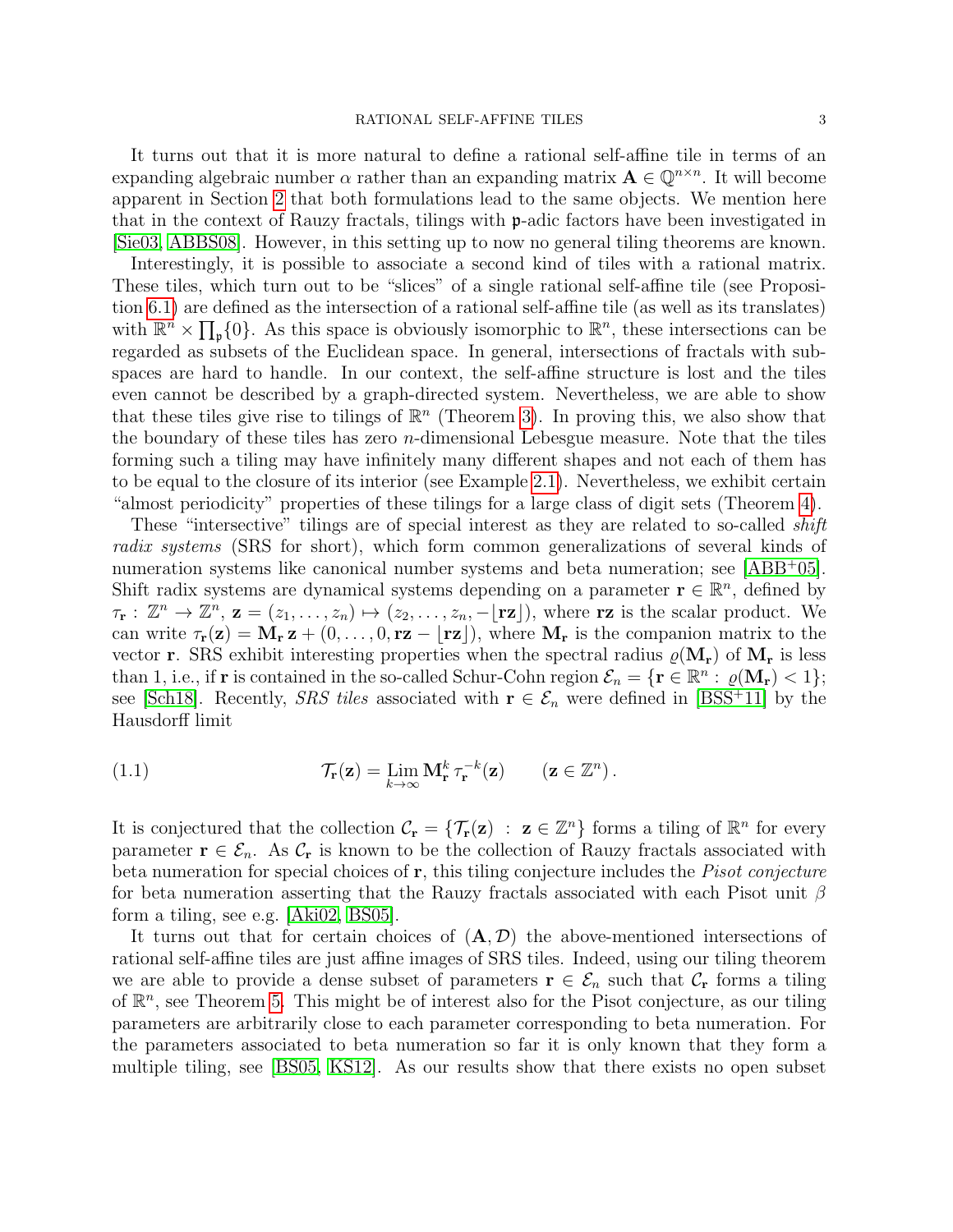of  $\mathcal{E}_n$  consisting only of "non-tiling parameters", they indicate that such parameters can only occur due to "algebraic reasons".

Remark 1.1. In the framework of symmetric beta numeration, parameters giving rise to double tilings exist (see [\[KS12\]](#page-31-19)). Similarly to the classical case, symmetric beta numeration is a special instance of so-called symmetric SRS, a variant of SRS that has been introduced in [\[AS07\]](#page-30-3). The methods developed in Section [6](#page-22-1) can be carried over to exhibit a dense set of symmetric SRS parameters that give rise to tilings. This indicates that the non-tiling parameters are exceptional in this case as well.

Remark 1.2. Lagarias and Wang also considered integer matrices with reducible characteristic polynomial. In this case, there exist situations where the tiling property fails. These situations were characterized in [\[LW97\]](#page-32-4). By generalizing our methods, it is also possible to set up a tiling theory for matrices  $\mathbf{A} \in \mathbb{Q}^{n \times n}$  with reducible characteristic polynomial. As one has to keep track of the reducible factors and single out nontrivial Jordan blocks when defining the representation space  $\mathbb{K}_{\alpha}$ , the definitions get more complicated than in the irreducible setting. Since we wish to concentrate on the main ideas of our new theory in the present paper, we have decided to postpone the treatment of the reducible case to a forthcoming paper.

### 2. Basic definitions and main results

<span id="page-3-0"></span>In the present section, we give precise definitions of the classes of tiles to which this paper is devoted and state our main results. We start with some preparations and notations.

**p-adic completions.** Let K be a number field. For each given (finite or infinite) prime **p** of K, we choose an absolute value  $|\cdot|_{p}$  and write  $K_{p}$  for the completion of K with respect to  $|\cdot|_{p}$ . In all what follows, the absolute value  $|\cdot|_{p}$  is chosen in the following way. Let  $\xi \in K$  be given. If  $\mathfrak{p} \mid \infty$ , denote by  $\xi^{(\mathfrak{p})}$  the associated Galois conjugate of  $\xi$ . If  $\mathfrak{p}$  is real, we set  $|\xi|_{\mathfrak{p}} = |\xi^{(\mathfrak{p})}|$ , and if  $\mathfrak{p}$  is complex, we set  $|\xi|_{\mathfrak{p}} = |\xi^{(\mathfrak{p})}|^2$ . Finally, if  $\mathfrak{p}$  is finite, we put  $|\xi|_{\mathfrak{p}} = \mathfrak{N}(\mathfrak{p})^{-v_{\mathfrak{p}}(\xi)}$ , where  $\mathfrak{N}(\cdot)$  is the norm of a (fractional) ideal and  $v_{\mathfrak{p}}(\xi)$  denotes the exponent of  $\mathfrak p$  in the prime ideal decomposition of the principal ideal  $(\xi)$ . Note that in any case  $|\cdot|_{\mathfrak{p}}$  induces a metric on  $K_{\mathfrak{p}}$ . If  $\mathfrak{p} \mid \infty$ , then we equip  $K_{\mathfrak{p}}$  with the real Lebesgue measure in case  $K_{\mathfrak{p}} = \mathbb{R}$  and with the complex Lebesgue measure otherwise. If  $\mathfrak{p} \nmid \infty$ , then p lies over the rational prime p satisfying  $(p) = \mathfrak{p} \cap \mathbb{Z}$ . In this case, we equip  $K_{\mathfrak{p}}$  with the Haar measure  $\mu_{\mathfrak{p}}(a + \mathfrak{p}^k) = \mathfrak{N}(\mathfrak{p})^{-k} = p^{-kf(\mathfrak{p})}$ , where  $f(\mathfrak{p})$  denotes the inertia degree of  $\mathfrak{p}$ over p. For details, we refer to [\[Neu99,](#page-32-10) Chapter I, §8, and Chapter III, §1].

Representation space  $\mathbb{K}_{\alpha}$ . Throughout the paper, let  $\alpha$  be an expanding algebraic number with primitive minimal polynomial

<span id="page-3-1"></span>(2.1) 
$$
A(X) = a_n X^n + a_{n-1} X^{n-1} + \dots + a_1 X + a_0 \in \mathbb{Z}[X].
$$

Here, expanding means that every root of  $A$  is outside the unit circle (which implies that  $|a_0| \geq 2$ ), and primitive means that  $(a_0, a_1, \ldots, a_n) = 1$ . A sufficient condition for A to be expanding is given by  $|a_0| > a_1 + \cdots + a_n$ ; moreover, the Schur-Cohn Algorithm can be used to check whether a given polynomial is expanding or not; see e.g. [\[Hen88,](#page-31-20) pp. 491–494].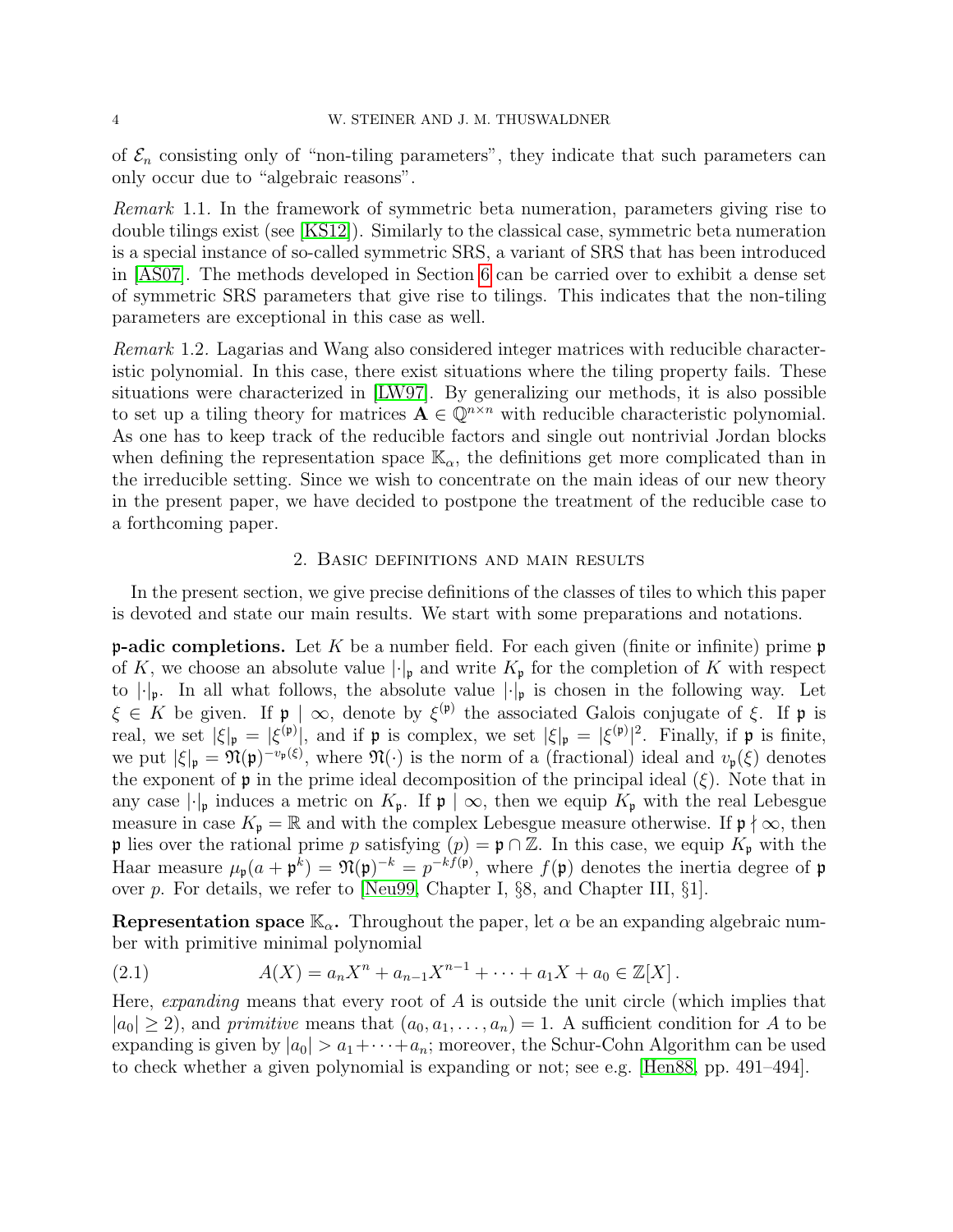The ring of integers of the number field  $K = \mathbb{Q}(\alpha)$  will be denoted by  $\mathcal{O}$ . Let

$$
\alpha\,{\cal O}=\frac{\mathfrak{a}}{\mathfrak{b}}\,,\qquad (\mathfrak{a},\mathfrak{b})={\cal O}\,,
$$

where  $\mathfrak{a}, \mathfrak{b}$  are ideals in  $\mathcal{O}, S_{\alpha} = {\mathfrak{p} : \mathfrak{p} \mid \infty \text{ or } \mathfrak{p} \mid \mathfrak{b}}$ , and define the representation space

$$
\mathbb{K}_{\alpha} = \prod_{\mathfrak{p} \in S_{\alpha}} K_{\mathfrak{p}} = \mathbb{K}_{\infty} \times \mathbb{K}_{\mathfrak{b}}, \quad \text{with} \quad \mathbb{K}_{\infty} = \prod_{\mathfrak{p} \mid \infty} K_{\mathfrak{p}} \quad \text{and} \quad \mathbb{K}_{\mathfrak{b}} = \prod_{\mathfrak{p} \mid \mathfrak{b}} K_{\mathfrak{p}}.
$$

Moreover,  $\mathbb{K}_{\infty} = \mathbb{R}^r \times \mathbb{C}^s$  when  $\alpha$  has r real and s pairs of complex Galois conjugates. The elements of  $\mathbb{Q}(\alpha)$  are naturally represented in  $\mathbb{K}_{\alpha}$  by the canonical ring homomorphism

$$
\Phi_{\alpha}: \mathbb{Q}(\alpha) \to \mathbb{K}_{\alpha}, \quad \xi \mapsto \prod_{\mathfrak{p} \in S_{\alpha}} \xi.
$$

We equip  $\mathbb{K}_{\alpha}$  with the product metric of the metrics  $|\cdot|_{p}$  and the product measure  $\mu_{\alpha}$  of the measures  $\mu_{\mathfrak{p}}$ ,  $\mathfrak{p} \in S_{\alpha}$ . Note that  $\mathbb{Q}(\alpha)$  acts multiplicatively on  $\mathbb{K}_{\alpha}$  by

$$
\xi\cdot (z_{\mathfrak{p}})_{\mathfrak{p}\in S_\alpha}=(\xi z_{\mathfrak{p}})_{\mathfrak{p}\in S_\alpha}\qquad (\xi\in \mathbb{Q}(\alpha)).
$$

We also use the canonical ring homomorphisms

$$
\Phi_{\infty}: \mathbb{Q}(\alpha) \to \mathbb{K}_{\infty}, \quad \xi \mapsto \prod_{\mathfrak{p} \mid \infty} \xi, \quad \text{and} \quad \Phi_{\mathfrak{b}}: \mathbb{Q}(\alpha) \to \mathbb{K}_{\mathfrak{b}}, \quad \xi \mapsto \prod_{\mathfrak{p} \mid \mathfrak{b}} \xi.
$$

The canonical projections from  $\mathbb{K}_{\alpha}$  to  $\mathbb{K}_{\infty}$  and  $\mathbb{K}_{\beta}$  will be denoted by  $\pi_{\infty}$  and  $\pi_{\beta}$ , respectively, and  $\mu_{\infty}$  denotes the Lebesgue measure on  $\mathbb{K}_{\infty}$ .

Rational self-affine tiles: definition and tiling theorem. As mentioned in the introduction, we define rational self-affine tiles first in terms of algebraic numbers.

**Definition 1.** Let  $\alpha$  be an expanding algebraic number and  $\mathcal{D} \subset \mathbb{Z}[\alpha]$ . The non-empty compact set  $\mathcal{F} = \mathcal{F}(\alpha, \mathcal{D}) \subset \mathbb{K}_{\alpha}$  defined by the set equation

(2.2) 
$$
\alpha \cdot \mathcal{F} = \bigcup_{d \in \mathcal{D}} (\mathcal{F} + \Phi_{\alpha}(d))
$$

is called a *rational self-affine tile* if  $\mu_{\alpha}(\mathcal{F}) > 0$ .

It is immediate from this definition that

<span id="page-4-0"></span>
$$
\mathcal{F} = \left\{ \sum_{k=1}^{\infty} \Phi_{\alpha}(d_k \alpha^{-k}) : d_k \in \mathcal{D} \right\}.
$$

Moreover, the set F does not depend on the choice of the root  $\alpha$  of the polynomial A. In analogy to digit sets of integral self-affine tiles, we call  $\mathcal D$  a

- standard digit set for  $\alpha$  if  $\mathcal D$  is a complete set of coset representatives of the group  $\mathbb{Z}[\alpha]/\alpha\mathbb{Z}[\alpha]$  (which implies that  $\#\mathcal{D} = |a_0|$ ),
- primitive digit set for  $\alpha$  if  $\mathbb{Z}\langle\alpha,\mathcal{D}\rangle = \mathbb{Z}[\alpha]$ , where  $\mathbb{Z}\langle\alpha,\mathcal{D}\rangle$  is the smallest  $\alpha$ -invariant  $\mathbb{Z}\text{-submodule of }\mathbb{Z}[\alpha]$  containing the difference set  $\mathcal{D} - \mathcal{D}$ .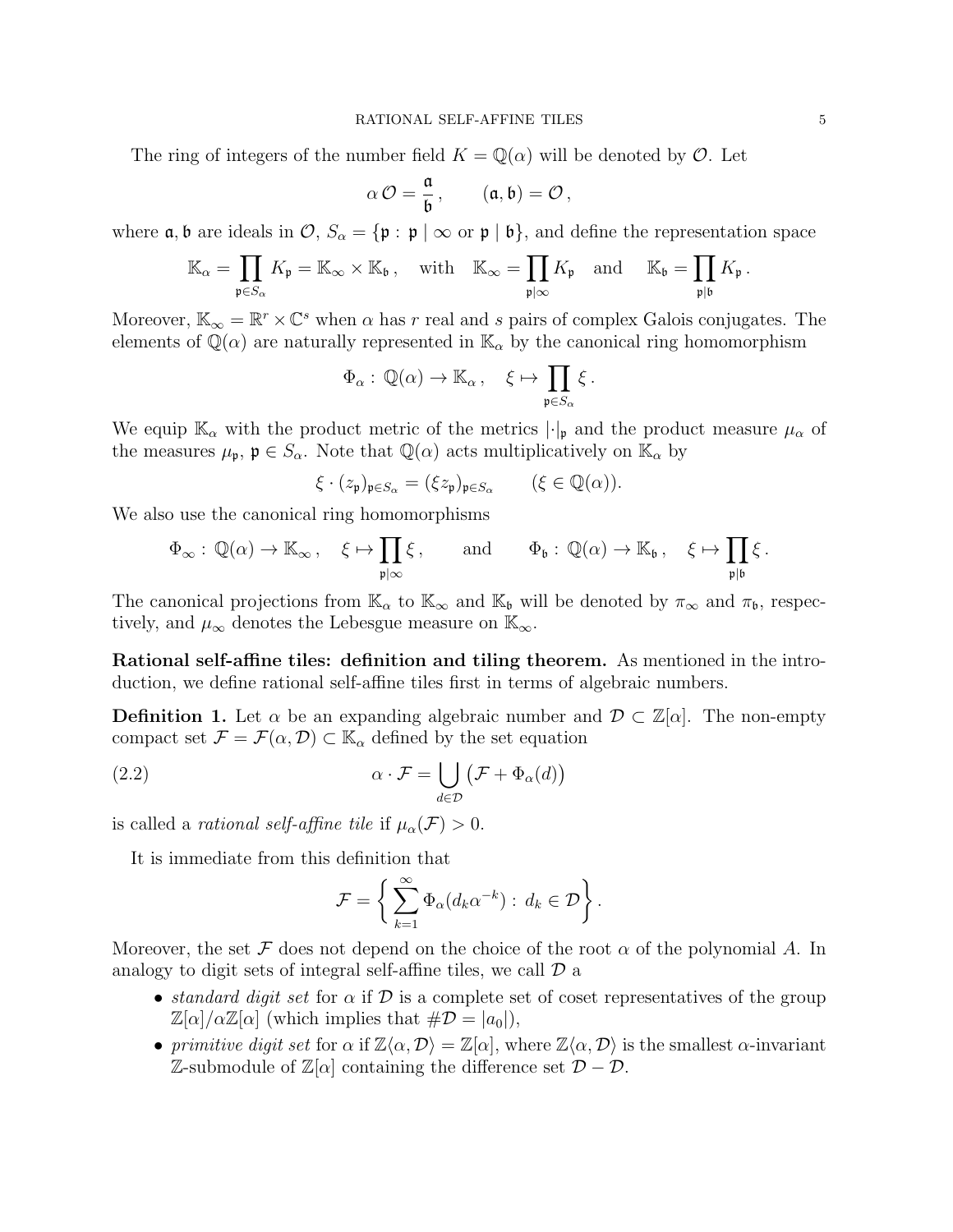Note that

$$
\mathbb{Z}\langle \alpha, \mathcal{D}\rangle = \langle \mathcal{D} - \mathcal{D}, \alpha(\mathcal{D} - \mathcal{D}), \alpha^2(\mathcal{D} - \mathcal{D}), \dots \rangle_{\mathbb{Z}}.
$$

Rational self-affine tiles can also be defined in terms of rational matrices. Indeed, let  $A \in \mathbb{Q}^{n \times n}$  be an expanding matrix with irreducible characteristic polynomial A, and let  $\mathcal{D} \subset \mathbb{Q}^n$ . Let  $\alpha$  be a root of A, and choose a basis of the vector space  $\mathbb{Q}(\alpha)$ :  $\mathbb{Q}$  in a way that the multiplication by  $\alpha$  can be viewed as multiplication by **A** in this vector space. Then the non-empty compact set  $\mathcal{F} \subset \mathbb{K}_{\alpha} \simeq \mathbb{R}^n \times \mathbb{K}_{\mathfrak{b}}$  defined by the set equation

$$
\mathbf{A}\,\mathcal{F} = \bigcup_{d\in\mathcal{D}} \big(\mathcal{F} + \Phi_\alpha(d)\big)
$$

is exactly the same as the set defined in [\(2.2\)](#page-4-0).

Our first main result contains fundamental properties of rational self-affine tiles. Before stating it, we define the notion of (multiple) tiling in our context.

**Definition 2.** Let  $(X, \Sigma, \mu)$  be a measure space. A collection C of compact subsets of X is called a *multiple tiling* of X if there exists a positive integer m such that  $\mu$ -almost every point of X is contained in exactly m elements of C. If  $m = 1$ , then C is called a tiling of X.

<span id="page-5-0"></span>**Theorem 1.** Let  $\alpha$  be an expanding algebraic number and let  $\mathcal{D}$  be a standard digit set for  $\alpha$ . Then the following properties hold for the rational self-affine tile  $\mathcal{F} = \mathcal{F}(\alpha, \mathcal{D})$ .

- <span id="page-5-3"></span>(i) F is a compact subset of  $\mathbb{K}_{\alpha}$ .
- <span id="page-5-4"></span>(ii)  $\mathcal F$  is the closure of its interior.
- <span id="page-5-5"></span>(iii) The boundary  $\partial \mathcal{F}$  of  $\mathcal{F}$  has measure zero, i.e.,  $\mu_{\alpha}(\partial \mathcal{F})=0$ .
- <span id="page-5-6"></span>(iv) The collection  $\{\mathcal{F} + \Phi_\alpha(x) : x \in \mathbb{Z}[\alpha]\}\)$  forms a multiple tiling of  $\mathbb{K}_\alpha$ .

The proof of this result is given in Section [3.](#page-9-0) There, we also show that  $\{\mathcal{F} + \Phi_{\alpha}(x)$ :  $x \in \mathbb{Z}\langle \alpha, \mathcal{D} \rangle$  forms a multiple tiling of  $\mathbb{K}_{\alpha}$ . With considerably more effort, we are able to sharpen this result. Indeed, our second main result is the following general tiling theorem for rational self-affine tiles, which is proved in Sections [4](#page-13-0) and [5.](#page-18-0)

<span id="page-5-1"></span>**Theorem 2.** Let  $\alpha$  be an expanding algebraic number and let  $\mathcal{D}$  be a standard digit set for  $\alpha$ . Then  $\{\mathcal{F} + \Phi_{\alpha}(x) : x \in \mathbb{Z}\langle \alpha, \mathcal{D} \rangle\}$  forms a tiling of  $\mathbb{K}_{\alpha}$ .

For primitive digit sets, we get the following immediate corollary. Note that in particular  $\{0,1\} \subset \mathcal{D}$  implies primitivity of the digit set.

<span id="page-5-2"></span>Corollary 1. Let  $\alpha$  be an expanding algebraic number and let  $\mathcal D$  be a primitive, standard digit set for  $\alpha$ . Then  $\{\mathcal{F} + \Phi_{\alpha}(x) : x \in \mathbb{Z}[\alpha]\}\)$  forms a tiling of  $\mathbb{K}_{\alpha}$ .

Tiles in  $\mathbb{R}^n$  and shift radix systems. A second objective of the present paper is the investigation of tiles that are subsets of  $\mathbb{K}_{\infty} \simeq \mathbb{R}^n$ .

**Definition 3.** For a given rational self-affine tile  $\mathcal{F} = \mathcal{F}(\alpha, \mathcal{D})$ , we define the sets

 $\mathcal{G}(x) = \{(z_{\mathfrak{p}})_{\mathfrak{p} \in S_{\alpha}} \in \mathcal{F} + \Phi_{\alpha}(x) : z_{\mathfrak{p}} = 0 \text{ for each } \mathfrak{p} \mid \mathfrak{b}\} \qquad (x \in \mathbb{Z}[\alpha])$ .

The set  $\mathcal{G}(x)$  is the intersection of  $\mathcal{F} + \Phi_{\alpha}(x)$  with  $\mathbb{K}_{\infty} \times \Phi_{\mathfrak{b}}(\{0\})$ . For this reason, we call  $\mathcal{G}(x)$  the *intersective tile* at x.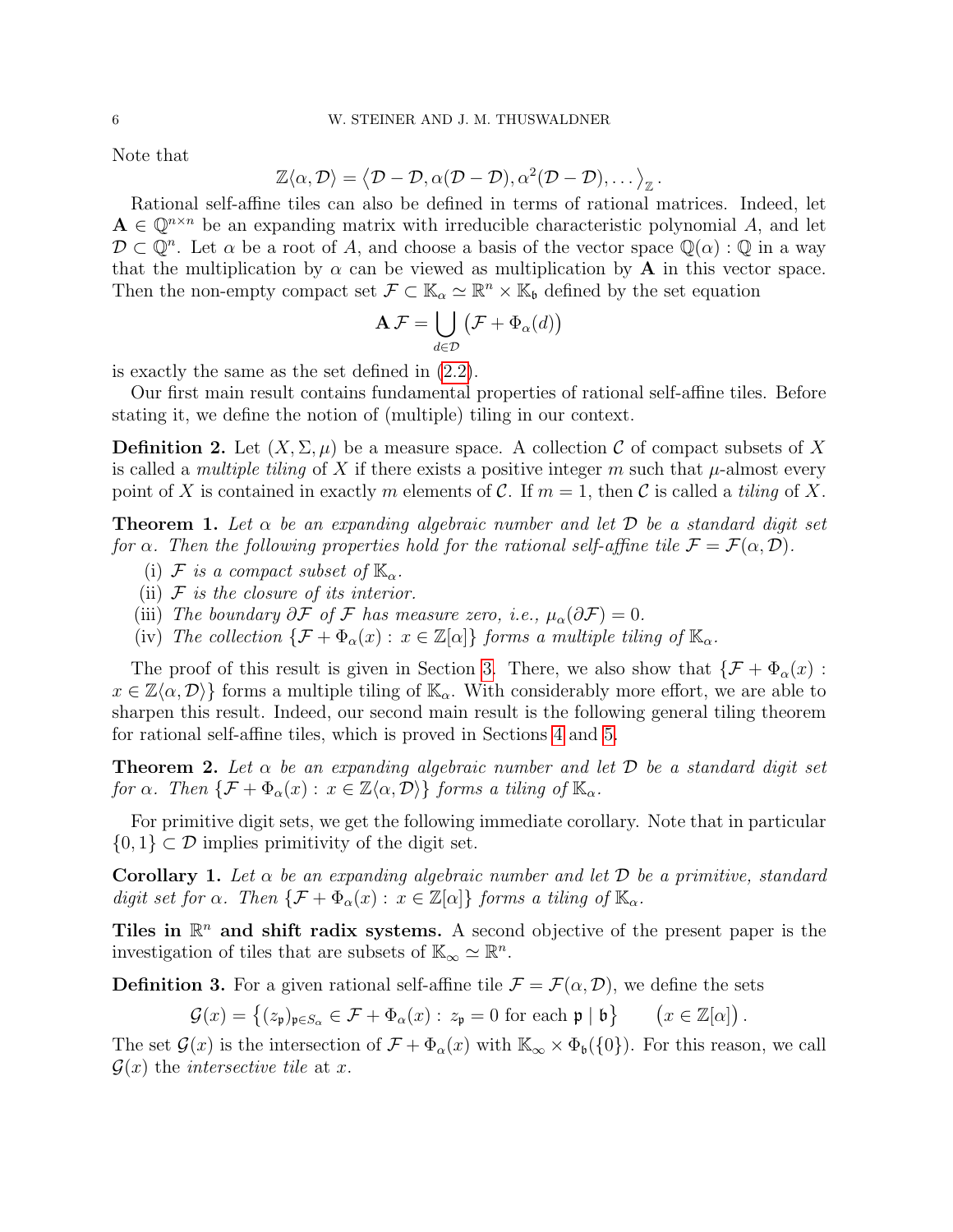We will show in Proposition [6.1](#page-22-0) that  $\mathcal F$  is essentially made up of slices of translated copies of  $\mathcal{G}(x)$ ,  $x \in \mathbb{Z}\langle \alpha, \mathcal{D} \rangle$ , more precisely, we will prove that

<span id="page-6-3"></span>(2.3) 
$$
\mathcal{F} = \overline{\bigcup_{x \in \mathbb{Z}\langle \alpha, \mathcal{D} \rangle} (\mathcal{G}(x) - \Phi_{\alpha}(x))}.
$$

We will often identify  $\mathbb{K}_{\infty} \times \Phi_{\mathfrak{b}}(\{0\})$  with  $\mathbb{K}_{\infty}$ , in particular we will then regard  $\mathcal{G}(x)$  as a subset of  $\mathbb{K}_{\infty} \simeq \mathbb{R}^n$ . Our third main result is a tiling theorem for intersective tiles.

<span id="page-6-0"></span>**Theorem 3.** Let  $\alpha$  be an expanding algebraic number and let  $\mathcal{D}$  be a standard digit set for  $\alpha$ . Then the following assertions hold.

- <span id="page-6-4"></span>(i)  $\mu_{\infty}(\partial \mathcal{G}(x)) = 0$  for each  $x \in \mathbb{Z}[\alpha].$
- <span id="page-6-5"></span>(ii) The collection  $\{\mathcal{G}(x): x \in \mathbb{Z}\langle \alpha, \mathcal{D} \rangle\}$  forms a tiling of  $\mathbb{K}_{\infty} \simeq \mathbb{R}^n$ .

Recall that the translation set  $\mathbb{Z}\langle\alpha,\mathcal{D}\rangle$  is equal to  $\mathbb{Z}[\alpha]$  in the case of a primitive digit set D.

In our tiling definition, we have not excluded that some tiles are empty. Indeed, many intersective tiles  $\mathcal{G}(x)$ ,  $x \in \mathbb{Z}[\alpha]$ , are empty when A is not monic. To be more precise, set

$$
\Lambda_{\alpha,m} = \mathbb{Z}[\alpha] \cap \alpha^{m-1}\mathbb{Z}[\alpha^{-1}] \qquad (m \in \mathbb{Z}).
$$

We will see in Lemma [6.2](#page-23-0) that  $\mathcal{G}(x)$  can be represented in terms of this Z-module, with m chosen in a way that  $\mathcal{D} \subset \alpha^m \mathbb{Z}[\alpha^{-1}]$ . As an immediate consequence of this representation, we get that  $\mathcal{G}(x) = \emptyset$  for all  $x \in \mathbb{Z}[\alpha] \setminus \Lambda_{\alpha,m}$ . If  $\mathcal D$  contains a complete residue system of  $\alpha^m \mathbb{Z}[\alpha^{-1}]/\alpha^{m-1}\mathbb{Z}[\alpha^{-1}]$ , then Lemma [6.10](#page-27-0) shows that these are the only  $x \in \mathbb{Z}[\alpha]$  with  $\mathcal{G}(x) = \emptyset$ . Moreover, if  $x - y$  is in the sublattice  $\Lambda_{\alpha,m-k}$  of  $\Lambda_{\alpha,m}$  for some large integer k, then the tiles  $\mathcal{G}(x) - \Phi_{\infty}(x)$  and  $\mathcal{G}(y) - \Phi_{\infty}(y)$  are close to each other in Hausdorff metric, i.e., the tiling formed by the collection  $\{\mathcal{G}(x) : x \in \Lambda_{\alpha,m} \cap \mathbb{Z}\langle \alpha, \mathcal{D} \rangle\}$  is almost periodic. Summing up, we get the following theorem.

<span id="page-6-1"></span>**Theorem 4.** Let  $\alpha$  be an expanding algebraic number, let  $\mathcal{D}$  be a standard digit set for  $\alpha$ , and choose  $m \in \mathbb{Z}$  such that  $\mathcal{D} \subset \alpha^m \mathbb{Z}[\alpha^{-1}]$ . Then  $\{\mathcal{G}(x) : x \in \Lambda_{\alpha,m} \cap \mathbb{Z} \langle \alpha, \mathcal{D} \rangle\}$  forms a tiling of  $\mathbb{K}_{\infty} \simeq \mathbb{R}^n$ .

If moreover  $\mathcal D$  contains a complete residue system of  $\alpha^m \mathbb{Z}[\alpha^{-1}]/\alpha^{m-1}\mathbb{Z}[\alpha^{-1}]$ , the following assertions hold.

- <span id="page-6-6"></span>(i) Let  $x \in \mathbb{Z}[\alpha]$ . Then  $\mathcal{G}(x) \neq \emptyset$  if and only if  $x \in \Lambda_{\alpha,m}$ .
- <span id="page-6-2"></span>(ii) There exists a constant  $c > 0$  such that

$$
\delta_H\big(\mathcal{G}(x)-\Phi_\infty(x),\mathcal{G}(y)-\Phi_\infty(y)\big)\leq c\max_{\mathfrak{p}\mid\infty}|\alpha^{-k}|_\mathfrak{p}
$$

for all  $x, y \in \Lambda_{\alpha,m}$  with  $x-y \in \Lambda_{\alpha,m-k}$ ,  $k \geq 0$ , where  $\delta_H(Y, Z)$  denotes the Hausdorff distance with respect to some metric on  $\mathbb{K}_{\infty} \simeq \mathbb{R}^n$ .

Again, the intersection with  $\mathbb{Z}\langle \alpha, \mathcal{D} \rangle$  can clearly be omitted if  $\mathcal D$  is a primitive digit set. In the special instance where  $\mathcal{D} = \{0, 1, \ldots, |a_0| - 1\}$ , the conditions of Theorem [4](#page-6-1) are satisfied with  $m = 0$ . Furthermore, we get a relation to shift radix systems. To make this precise, associate the parameter  $\mathbf{r} = (\frac{a_n}{a_0}, \dots, \frac{a_1}{a_0})$  $\frac{a_1}{a_0}$ ) with the minimal polynomial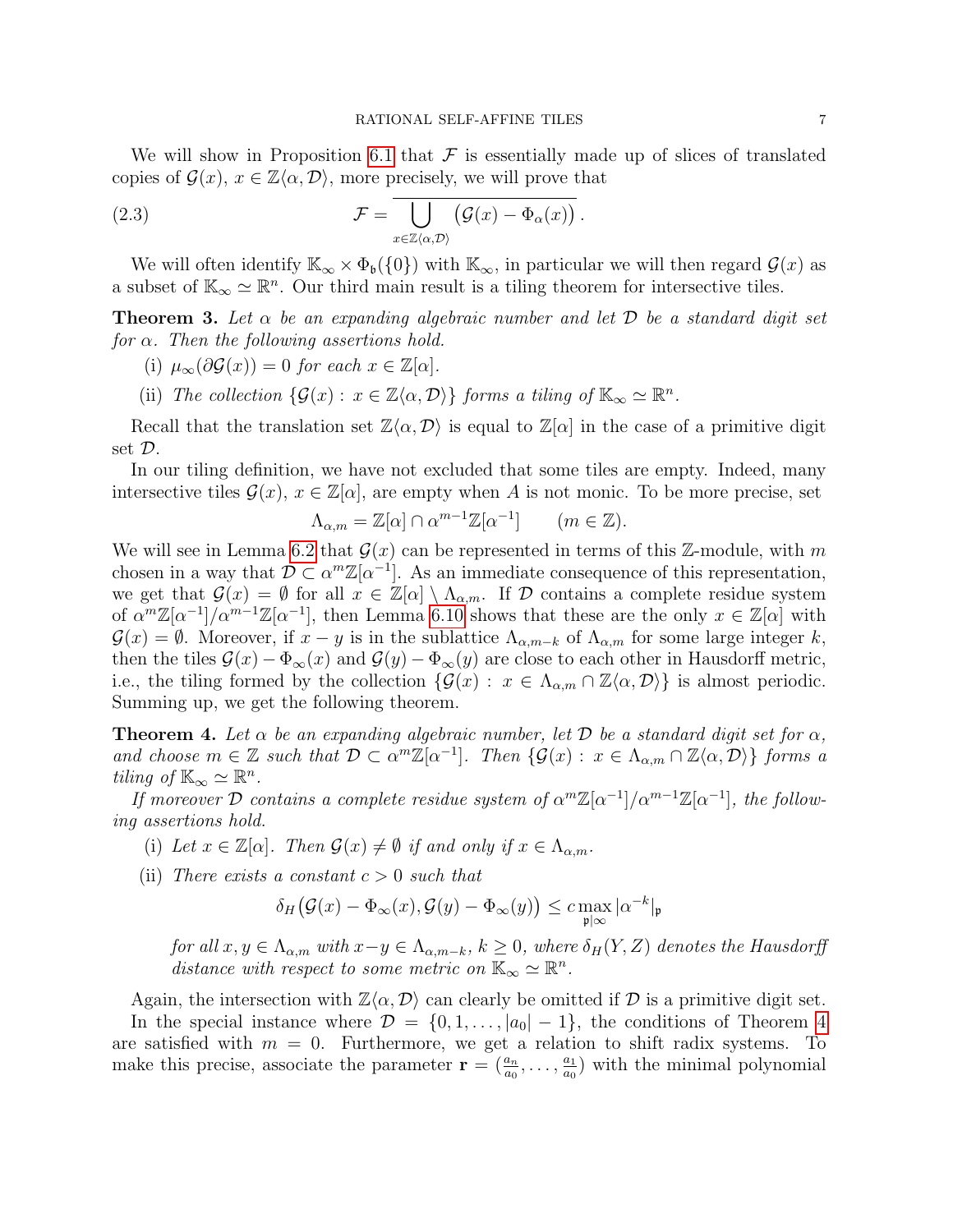$a_nX^n + \cdots + a_1X + a_0$  of  $\alpha$  and let  $M_r$  be the companion matrix of r. As  $\alpha$  is expanding, the vector **r** lies in the Schur-Cohn region  $\mathcal{E}_n = \{ \mathbf{r} \in \mathbb{R}^n : \varrho(\mathbf{M}_r) < 1 \}$ . Then the collection  ${\mathcal{G}}(x): x \in \Lambda_{\alpha,0}$  of intersective tiles is — up to a linear transformation — equal to the collection  $\{\mathcal{T}_{\mathbf{r}}(\mathbf{z}) : \mathbf{z} \in \mathbb{Z}^n\}$  of SRS tiles defined in [\(1.1\)](#page-2-0), see Proposition [6.15.](#page-29-0) In [\[BSS](#page-31-17)<sup>+</sup>11], it could not be shown that these collections of tiles always form tilings. With the help of Theorem [4,](#page-6-1) we are now able to fill this gap.

<span id="page-7-1"></span>**Theorem 5.** Let  $a_nX^n + \cdots + a_1X + a_0 \in \mathbb{Z}[X]$  be an expanding, irreducible polynomial. Then the collection of SRS tiles  $\{\mathcal{T}_{\mathbf{r}}(\mathbf{z}) : \mathbf{z} \in \mathbb{Z}^n\}$  forms a tiling of  $\mathbb{R}^n$  for  $\mathbf{r} = (\frac{a_n}{a_0}, \dots, \frac{a_1}{a_0})$  $\frac{a_1}{a_0}$ .

Thus we exhibited a dense subset of parameters  $\mathbf{r} \in \mathcal{E}_n$  that give rise to a tiling.

Examples. We now provide two examples in order to illustrate the main results of the present paper. The first example deals with a rational base number system. The arithmetics of such number systems was studied in [\[AFS08\]](#page-30-4), where also interesting relations to Mahler's  $\frac{3}{2}$ -problem [\[Mah68\]](#page-32-11) (which is already addressed by Vijayaraghavan [\[Vij40\]](#page-32-12) and remains still unsolved) were exhibited.

<span id="page-7-0"></span>*Example* 2.1. Let  $\alpha = \frac{3}{2}$  $\frac{3}{2}$  and  $\mathcal{D} = \{0, 1, 2\}$ . In this example, we have  $K = \mathbb{Q}, \mathcal{O} = \mathbb{Z}$ , thus  $\alpha \mathcal{O} = \frac{3}{2}$ , which leads to the representation space  $\mathbb{K}_{3/2} = \mathbb{R} \times \mathbb{Q}_2$ . According to Theorem [1,](#page-5-0) the rational self-affine tile  $\mathcal{F} = \mathcal{F}(\frac{3}{2})$  $\frac{3}{2}$ ,  $\{0, 1, 2\}$  is a compact subset of  $\mathbb{K}_{3/2}$ , which satisfies  $\mathcal{F} = \overline{\text{int}(\mathcal{F})}$  and  $\mu_{3/2}(\partial \mathcal{F}) = 0$ . Moreover, Theorem [2](#page-5-1) implies that the collection  $\{\mathcal{F} + \Phi_{3/2}(x) : x \in \mathbb{Z}[\frac{3}{2}]$  $\frac{3}{2}$ }, which is depicted in Figure [1,](#page-7-2) forms a tiling of  $\mathbb{K}_{3/2}$ .



<span id="page-7-2"></span>FIGURE 1. The tiles  $\mathcal{F} + \Phi_{\alpha}(x) \in \mathbb{R} \times \mathbb{Q}_2$  for  $\alpha = \frac{3}{2}$  $\frac{3}{2}, \mathcal{D} = \{0, 1, 2\}, \ x \in$  $\left\{\frac{-5}{2}\right.$  $\frac{-5}{2}, \frac{-4}{2}$  $\frac{-4}{2}, \ldots, \frac{10}{2}$  $\frac{10}{2}$ . Here, an element  $\sum_{j=k}^{\infty} b_j \alpha^{-j}$  of  $\mathbb{Q}_2$ , with  $b_j \in \{0,1\}$ , is represented by  $\sum_{j=k}^{\infty} b_j 2^{-j}$ . The intersection of  $\mathcal{F} + \Phi_\alpha(x)$  with  $\mathbb{R} \times \{0\}$  is equal to  $\mathcal{G}(x)$ .

The tile labeled by "0" in this figure is equal to  $\mathcal{F} = \mathcal{F} + \Phi_{3/2}(0)$ , and the set equation 3  $\frac{3}{2} \cdot \mathcal{F} = (\mathcal{F} + \Phi_{3/2}(0)) \cup (\mathcal{F} + \Phi_{3/2}(1)) \cup (\mathcal{F} + \Phi_{3/2}(2))$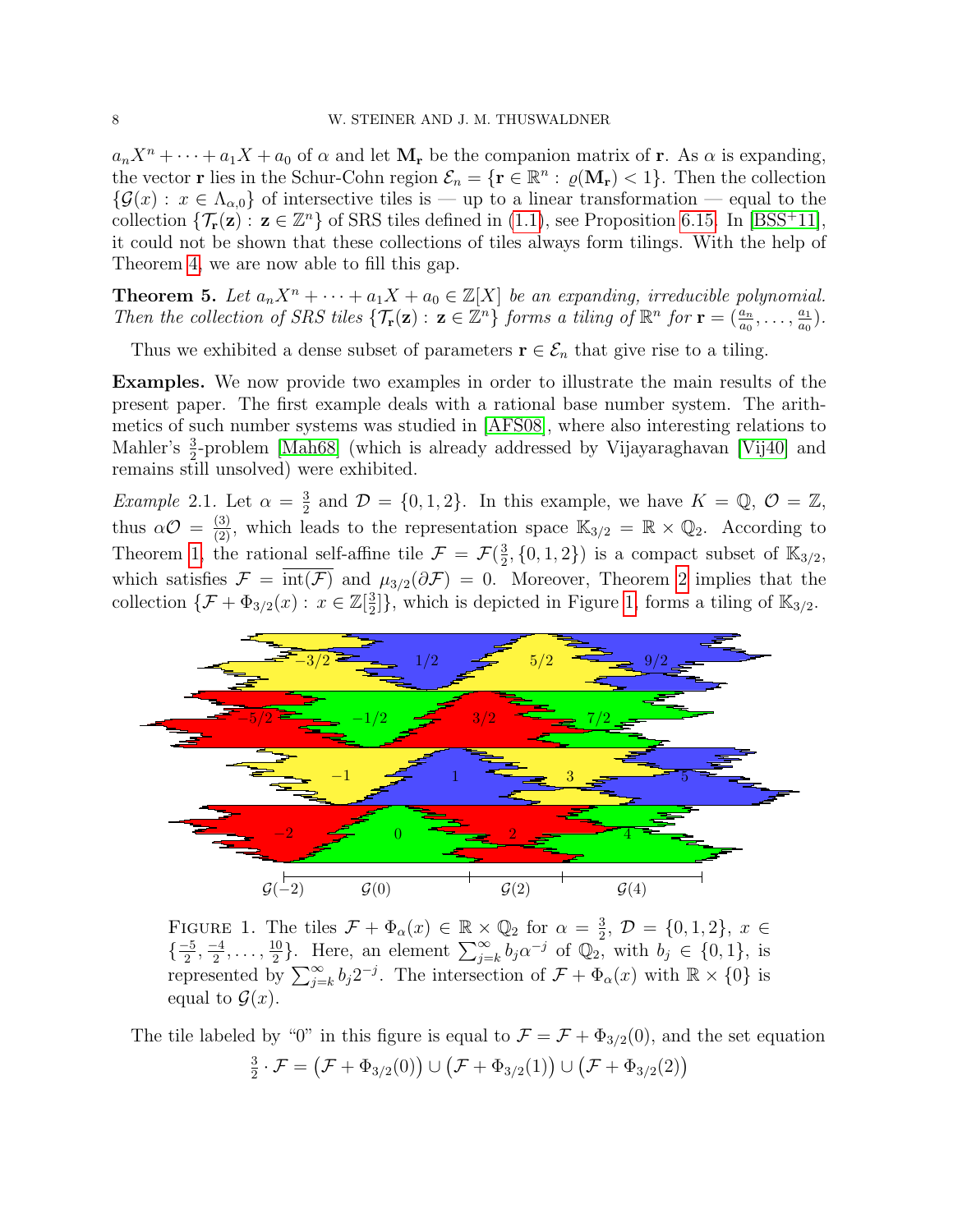can be seen in the picture. Due to the embedding of  $\mathbb{Q}_2$  into  $\mathbb{R}$ , the translated tiles  $\mathcal{F} + \Phi_{3/2}(x)$  appear with different shapes in the picture, though they are congruent in  $\mathbb{K}_{3/2}$ .

In this example, the intersective tiles are defined by

$$
\mathcal{G}(x) = \left\{ z \in \mathbb{R} : (z,0) \in \mathcal{F} + (x,x) \subset \mathbb{K}_{3/2} = \mathbb{R} \times \mathbb{Q}_2 \right\} \quad (x \in \mathbb{Z}[\frac{3}{2}])
$$

in particular,  $\mathcal{G}(0) = \mathcal{F} \cap (\mathbb{R} \times \{0\})$ . Since  $\mathbb{Z}\langle \frac{3}{2} \rangle$  $\langle 0, 1, 2 \rangle = \mathbb{Z}[\frac{3}{2}]$  $\frac{3}{2}$ , Theorem [3](#page-6-0) yields that the intersective tile  $\partial \mathcal{G}(x)$  has measure zero for each  $x \in \mathbb{Z}[\frac{3}{2}]$  $\frac{3}{2}$  and that the collection  $\{\mathcal{G}(x): x \in \mathbb{Z}[\frac{3}{2}]$  $\frac{3}{2}$ ]} forms a tiling of  $\mathbb{K}_{\infty} = \mathbb{R}$ .

Observe that  $\{0,1\} \subset \mathcal{D}$  is a complete residue system of  $\mathbb{Z}[\frac{2}{3}]$  $\frac{2}{3}$ ]/ $\frac{2}{3}$  $\frac{2}{3}\mathbb{Z}[\frac{2}{3}]$  $\frac{2}{3}$ ] =  $\mathbb{Z}[\frac{1}{3}]$  $\frac{1}{3}$ ]/2Z[ $\frac{1}{3}$  $\frac{1}{3}$ . Therefore, Theorem [4](#page-6-1) implies that  $\mathcal{G}(x) \neq \emptyset$  if and only if  $x \in \Lambda_{3/2,0} = 2\mathbb{Z}$ , and  $\{\mathcal{G}(x) = 0\}$ .  $x \in 2\mathbb{Z}$  forms a tiling of R. As shown in [\[BSS](#page-31-17)<sup>+</sup>11, Corollary 5.20], the intersective tiles are (possibly degenerate) intervals with infinitely many different lengths in this case. Some of them are depicted in Figure [1.](#page-7-2) Note that  $\mathcal{G}(-2)$  is equal to the singleton  $\{0\}$  and therefore an example of an intersective tile that is not the closure of its interior (see  $|BSS^+11$ , Example 3.12] for another example of that kind). Moreover, according to Theorem [4](#page-6-1) [\(ii\)](#page-6-2),  $\mathcal{G}(x) - x$  and  $\mathcal{G}(y) - y$  are close to each other (with respect to the Hausdorff distance) if  $x - y$  is divisible by a large power of 2.

We mention that  $\mathcal{G}(0) = [0, 2K(3)]$ , where  $K(3) = 1.62227 \cdots$  is related to the solution of the Josephus problem, cf. [\[OW91,](#page-32-13) Corollary 1]. For a discussion of this relation we refer the reader to [\[AFS08,](#page-30-4) Section 4.4 and Theorem 2].

*Remark* 2.2. For the choice  $\alpha = \frac{3}{2}$  $\frac{3}{2}$  and  $\mathcal{D} = \{0, 2, 4\}$  the collection  $\{\mathcal{F} + \Phi_{3/2}(x) : x \in \mathbb{Z}[\frac{3}{2}]\}$  $\frac{3}{2}$ ] forms a multiple tiling of  $\mathbb{K}_{3/2}$  since  $\mathcal D$  is not a primitive digit set. More precisely, almost every point of  $\mathbb{K}_{3/2}$  is covered twice by this collection.

*Example* 2.3. Let  $\alpha = \frac{-1 + \sqrt{-5}}{2}$  $\frac{2\sqrt{-5}}{2}$  be a root of the expanding polynomial  $2X^2 + 2X + 3$  and  $\mathcal{D} = \{0, 1, 2\}$ . In this example, we have  $K = \mathbb{Q}(\sqrt{-5})$ ,  $\mathcal{O} = \mathbb{Z}[\sqrt{-5}]$ , and  $\alpha \mathcal{O} =$  $\frac{(3, 2+\sqrt{-5})}{(2, 1+\sqrt{-5})},$ hence, the representation space is  $\mathbb{K}_{\alpha} = \mathbb{C} \times K_{(2, 1+\sqrt{-5})}$ . It is easy to see that  $\mathcal{D}$  is a primitive, standard digit set for  $\alpha$ . Therefore, according to Corollary [1,](#page-5-2) the collection  ${\{\mathcal{F}+\Phi_\alpha(x): x\in\mathbb{Z}[\alpha]\}}$  forms a tiling, whose fundamental domain  $\mathcal{F}=\mathcal{F}(\alpha,\mathcal{D})$  is depicted in Figure [2.](#page-9-1) For the representation of  $\mathcal F$ , we have used its decomposition into "slices" of the form  $\mathcal{G}(x) - \Phi_{\alpha}(x)$ , according to [\(2.3\)](#page-6-3). Each intersective tile  $\mathcal{G}(x)$ ,  $x \in \mathbb{Z}[\alpha]$ , satisfies  $\mu_{\infty}(\partial \mathcal{G}(x)) = 0$  by Theorem [3](#page-6-0) [\(i\)](#page-6-4). Figure [2](#page-9-1) also shows the collection of intersective tiles, which forms again a tiling according to Theorem [3](#page-6-0) [\(ii\)](#page-6-5). The color of  $\mathcal{G}(x)$  on the right hand side of Figure [2](#page-9-1) is the same as the color of  $\mathcal{G}(x) - \Phi_\alpha(x)$  in the "slice representation" on the left hand side. By Proposition [6.15,](#page-29-0) the collection  $\{\mathcal{G}(x): x \in \Lambda_{\alpha,0}\}\$ is a linear image of the collection  $\{\mathcal{T}_{\mathbf{r}}(\mathbf{z}) : \mathbf{z} \in \mathbb{Z}^2\}$  of SRS tiles, with  $\mathbf{r} = (\frac{2}{3}, \frac{2}{3})$  $\frac{2}{3}$ .

Observe that  $\{0,1\} \subset \mathcal{D}$  is a complete residue system of  $\mathbb{Z}[\alpha^{-1}]/\alpha^{-1}\mathbb{Z}[\alpha^{-1}]$ . Therefore, Theorem [4](#page-6-1) implies that  $\mathcal{G}(x) \neq \emptyset$  if and only if  $x \in \Lambda_{\alpha,0}$ , and  $\{\mathcal{G}(x) : x \in \Lambda_{\alpha,0}\}\)$  forms a tiling of C. According to Lemma [6.14,](#page-29-1) we have  $\Lambda_{\alpha,0} = 2\mathbb{Z} + (2\alpha + 2)\mathbb{Z}$ . Here, by Theorem [4](#page-6-1) [\(ii\)](#page-6-2),  $\mathcal{G}(x) - x$  and  $\mathcal{G}(y) - y$  are close to each other (with respect to the Hausdorff distance) if  $x - y \in \Lambda_{\alpha,-k}$  for some large integer k. For instance, since  $2^k \in \Lambda_{\alpha,-k}$ , the tiling  $\{\mathcal{G}(x): x \in \Lambda_{\alpha,0}\}\$ is almost periodic with respect to the lattice  $2^k\Lambda_{\alpha,0}$  for large k.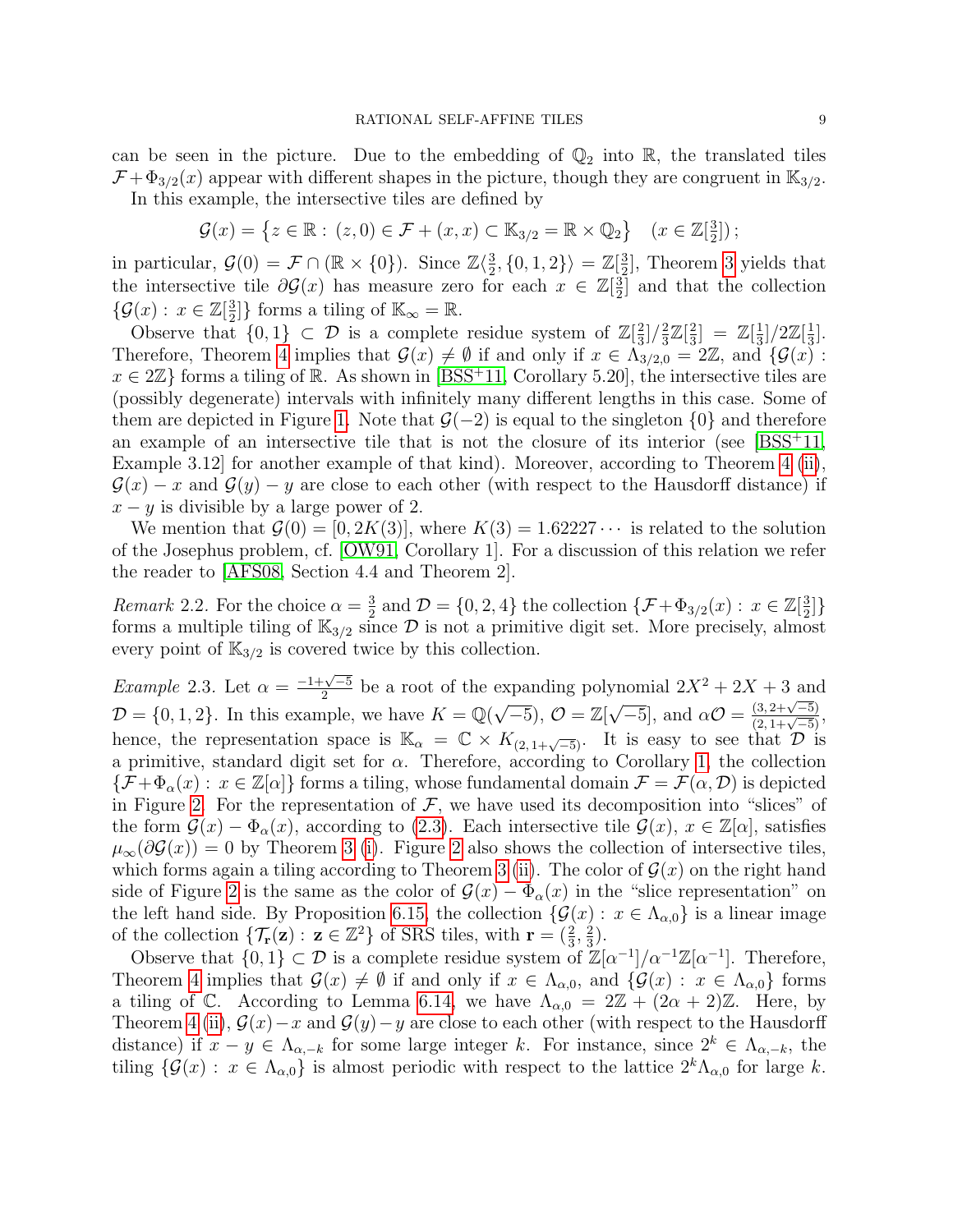

<span id="page-9-1"></span>FIGURE 2. The fundamental domain  $\mathcal{F} \in \mathbb{C} \times K_{(2,1+\sqrt{-5})}$  for  $\alpha = \frac{1+\sqrt{-5}}{2}$ 2 and  $\mathcal{D} = \{0, 1, 2\}$ , represented as a "tower" of its cuts at several fixed  $(2, 1 + \sqrt{2})$  $\sqrt{-5}$ )-adic coordinates (left), and the corresponding intersective tiles  $\mathcal{G}(2x_0+\sqrt{-5})$  $(2\alpha + 2)x_1$ , with  $x_0, x_1 \in \{-3, -2, \ldots, 3\}$  (right). An element  $\sum_{j=k}^{\infty} b_j \alpha^{-j}$ of  $K_{(2,-1+\sqrt{-5})}$ , with  $b_j \in \{0,1\}$ , is represented by  $\sum_{j=k}^{\infty} b_j 2^{-j}$ .

To illustrate this fact, the tiles  $\mathcal{G}(0)$  and  $\mathcal{G}(2^{k+1})$ ,  $0 \leq k \leq 8$ , are drawn in Figure [3.](#page-10-0) Note that the shape of  $\mathcal{G}(2^9)$  is already very close to that of  $\mathcal{G}(0)$ .

### 3. Properties of rational self-affine tiles

<span id="page-9-0"></span>This section is devoted to fundamental properties of the rational self-affine tile  $\mathcal{F} =$  $\mathcal{F}(\alpha, \mathcal{D})$ , with  $\alpha$  and  $\mathcal D$  as in Theorem [1.](#page-5-0) It is subdivided into two parts. In the first part we supply auxiliary results that will be needed throughout the paper. The second part is devoted to the proof of Theorem [1.](#page-5-0)

Since a translation of D by  $x \in \mathbb{Z}[\alpha]$  results in  $\mathcal{F}(\alpha, x + \mathcal{D}) = \mathcal{F}(\alpha, \mathcal{D}) + \Phi_{\alpha}(x/(\alpha - 1))$ and  $\mathbb{Z}\langle \alpha, x + \mathcal{D} \rangle = \mathbb{Z}\langle \alpha, \mathcal{D} \rangle$ , we can assume w.l.o.g. that  $0 \in \mathcal{D}$ . Note that this implies

$$
\mathbb{Z}\langle \alpha, \mathcal{D}\rangle = \langle \mathcal{D}, \alpha \mathcal{D}, \alpha^2 \mathcal{D}, \ldots \rangle_{\mathbb{Z}}\,.
$$

For convenience, in all what follows we use the abbreviation

$$
\mathfrak{z}=\mathbb{Z}\langle\alpha,\mathcal{D}\rangle\,.
$$

**Preliminaries.** We start with a basic result on the sets  $\mathcal{O}_{S_\alpha}$ ,  $\mathbb{Z}[\alpha]$ , and  $\mathfrak{z}$ , where

 $\mathcal{O}_{S_{\alpha}} = \{x \in \mathbb{Q}(\alpha) : |x|_{\mathfrak{p}} \leq 1 \text{ for all } \mathfrak{p} \notin S_{\alpha}\}\$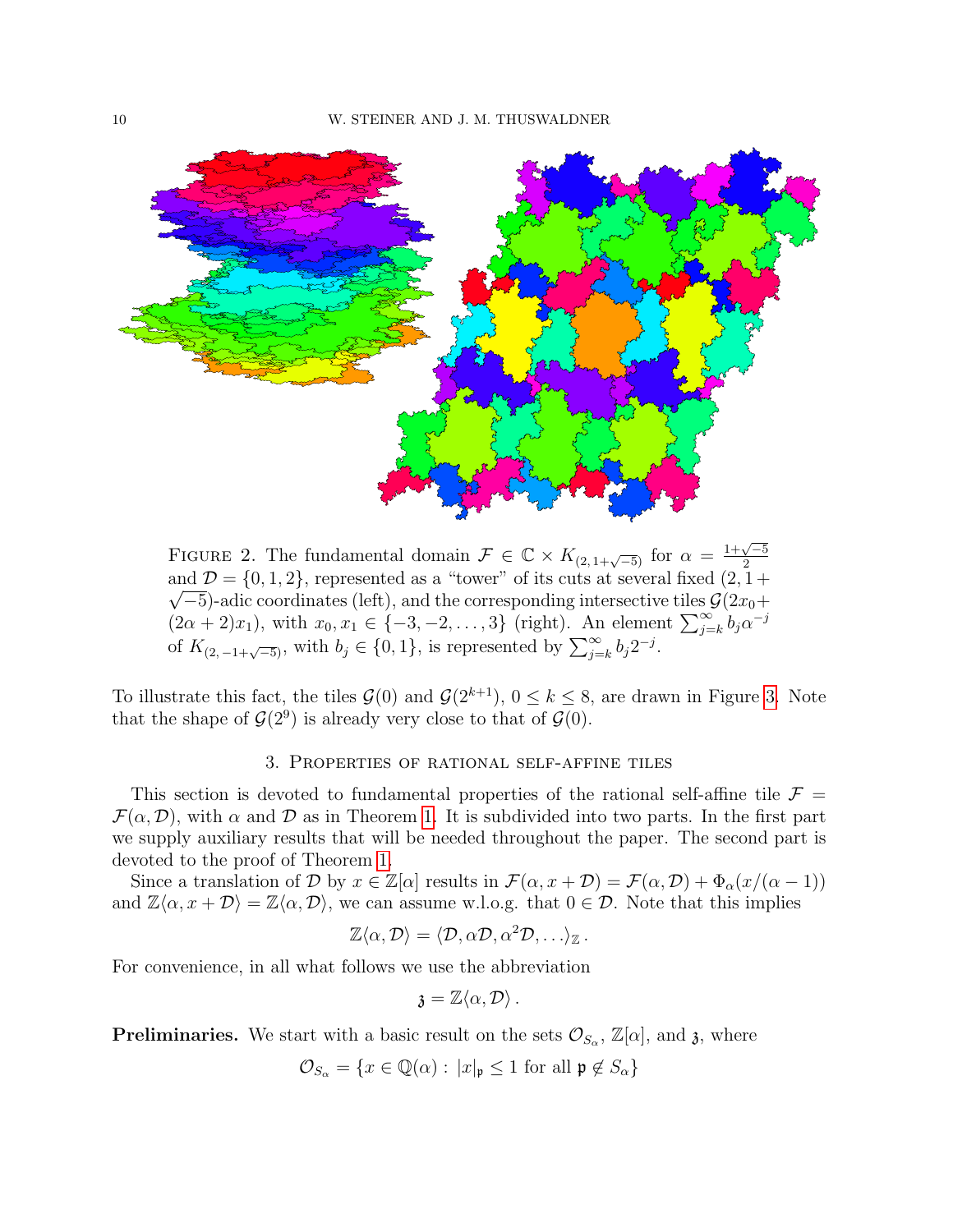

<span id="page-10-0"></span>FIGURE 3. The intersective tiles  $\mathcal{G}(0)$  and  $\mathcal{G}(2^k)$ ,  $1 \leq k \leq 9$ , for  $\alpha =$  $1+\sqrt{-5}$ 2 and  $\mathcal{D} = \{0, 1, 2\}.$ 

denotes the set of  $S_{\alpha}$ -integers. Recall that a set  $M \subset \mathbb{K}_{\alpha}$  is called a *Delone set* if it is uniformly discrete and relatively dense; i.e., if there are numbers  $R > r > 0$ , such that each ball of radius  $r$  contains at most one point of  $M$ , and every ball of radius  $R$  contains at least one point of M.

<span id="page-10-4"></span>**Lemma 3.1.** The set  $\Phi_{\alpha}(\mathcal{O}_{S_{\alpha}})$  is a Delone set in  $\mathbb{K}_{\alpha}$ .

*Proof.* The subring  $\mathbb{A}_{\mathbb{Q}(\alpha),S_\alpha}$  of  $S_\alpha$ -adèles in  $\mathbb{A}_{\mathbb{Q}(\alpha)}$  (i.e., the adèles which are integral outside  $S_{\alpha}$ ) intersects the uniformly discrete subring  $\mathbb{Q}(\alpha)$  in  $\mathcal{O}_{S_{\alpha}}$ , so  $\Phi_{\alpha}(\mathcal{O}_{S_{\alpha}})$  is likewise uniformly discrete in the closed subring  $\mathbb{K}_{\alpha}$ . In order to show the relative denseness, note that  $\mathbb{A}_{\mathbb{Q}(\alpha),S_{\alpha}}$  is open in  $\mathbb{A}_{\mathbb{Q}(\alpha),S_{\alpha}}/\mathcal{O}_{S_{\alpha}}$  (with its quotient topology) is an open subgroup of the compact group  $\mathbb{A}_{\mathbb{Q}(\alpha)}\big/\mathbb{Q}(\alpha)$  and, hence, is compact. As  $\mathbb{K}_{\alpha}/\Phi_{\alpha}(\mathcal{O}_{S_{\alpha}})$  is a quotient of  $\mathbb{A}_{\mathbb{Q}(\alpha),S_\alpha}/\mathcal{O}_{S_\alpha}$ , it is also compact.

<span id="page-10-5"></span><span id="page-10-1"></span>Lemma 3.2. The following assertions hold.

- (i)  $\mathcal{O}_{S_{\alpha}} = \mathcal{O}[\alpha].$
- <span id="page-10-2"></span>(ii)  $\mathbb{Z}[\alpha]$  is a subgroup of finite index of  $\mathcal{O}_{S_{\alpha}}$ .
- <span id="page-10-3"></span>(iii)  $\mathfrak z$  is a subgroup of finite index of  $\mathbb Z[\alpha]$ .

*Proof.* We clearly have  $\mathcal{O}[\alpha] \subseteq \mathcal{O}_{S_{\alpha}}$ . For any  $x \in \mathcal{O}_{S_{\alpha}}$ , there exists  $k \in \mathbb{N}$  such that  $x \in \mathfrak{b}^{-k}$ . Since  $(\mathfrak{a}, \mathfrak{b}) = \mathcal{O}$ , this implies that  $x \in (\frac{\mathfrak{a}^k}{\mathfrak{b}^k})$  $\underline{\mathfrak{a}^k}$ ,  $\mathcal{O}$  =  $(\alpha^k \mathcal{O}, \mathcal{O}) \subseteq \mathcal{O}[\alpha]$ , which proves [\(i\)](#page-10-1).

Recall that  $a_n$  is the leading coefficient of the minimal polynomial A defined in [\(2.1\)](#page-3-1). As  $a_n \alpha \in \mathcal{O}$ , the set  $\mathbb{Z}[a_n \alpha] \subset \mathbb{Z}[\alpha]$  is an order of  $\mathbb{Q}(\alpha)$ . Therefore, there exists  $q \in \mathbb{N}$ such that  $\mathbb{Z}[a_n \alpha] \subseteq \mathcal{O} \subseteq \frac{1}{q}\mathbb{Z}[a_n \alpha]$ , thus  $\mathbb{Z}[\alpha] \subseteq \mathcal{O}[\alpha] \subseteq \frac{1}{q}$  $\frac{1}{q}\mathbb{Z}[\alpha]$ . Suppose that  $\mathcal{O}[\alpha]/\mathbb{Z}[\alpha]$ is infinite. Then there exist  $q^n + 1$  elements  $x_1, x_2, \ldots, x_{q^n+1}$  of  $\mathcal{O}[\alpha]$  lying in pairwise distinct congruence classes mod  $\mathbb{Z}[\alpha]$ . Since  $x_1, x_2, \ldots, x_{q^{n+1}} \in \frac{1}{q}$  $\frac{1}{q}\mathbb{Z}[\alpha]$ , there exists m such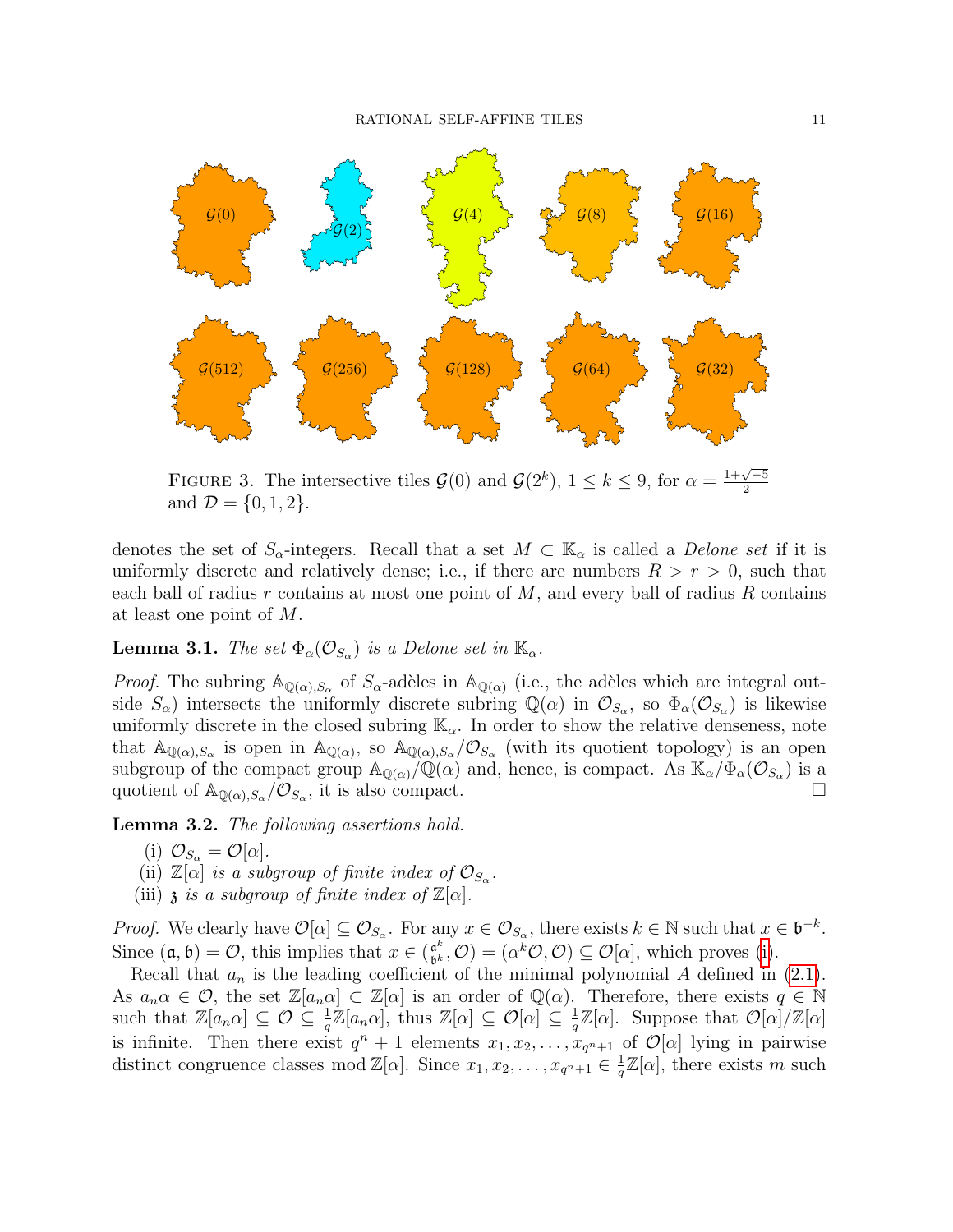that  $x_1, x_2, \ldots, x_{q^n+1} \in \frac{1}{q}$  $\frac{1}{q}\langle 1, \alpha, \ldots, \alpha^m \rangle_{\mathbb{Z}}$ . As  $\langle 1, \alpha, \ldots, \alpha^m \rangle_{\mathbb{Z}}$  is a Z-module of rank at most n, the index of  $\frac{1}{q}\langle 1, \alpha, \ldots, \alpha^m \rangle_{\mathbb{Z}}/\langle 1, \alpha, \ldots, \alpha^m \rangle_{\mathbb{Z}}$  is at most  $q^n$ , which implies that  $x_i \equiv$  $x_j \mod \langle 1, \alpha, \ldots, \alpha^m \rangle_{\mathbb{Z}}$  for some  $1 \leq i < j \leq q^n + 1$ , contradicting that  $x_i \not\equiv x_j \mod \mathbb{Z}[\alpha]$ . Therefore,  $\mathbb{Z}[\alpha]$  is a subgroup of  $\mathcal{O}[\alpha]$  of index at most  $q^n$ . Using [\(i\)](#page-10-1), this gives [\(ii\)](#page-10-2). Finally, for each  $d \in \mathcal{D} \setminus \{0\}$ , we have  $\mathfrak{z} \subseteq \mathbb{Z}[\alpha] \subseteq \frac{1}{d}$  $\frac{1}{d}$  **a**, which implies [\(iii\)](#page-10-3).

In particular, Lemmas [3.1](#page-10-4) and [3.2](#page-10-5) yield that  $\Phi_{\alpha}(\mathfrak{z})$  and  $\Phi_{\alpha}(\mathbb{Z}[\alpha])$  are Delone sets in  $\mathbb{K}_{\alpha}$ . Next we show the effect of the action of  $\alpha$  on the measure of a measurable subset of  $\mathbb{K}_{\alpha}$ . To this matter we use the Dedekind-Mertens Lemma for the content of polynomials. Recall that the *content*  $c(f)$  of a polynomial f over the number field K is the ideal generated by the coefficients of f, and the Dedekind-Mertens Lemma (see e.g. [\[And00,](#page-30-5) Section 8] or  $|Pri32, §9|$  asserts that

(3.1) 
$$
c(fg) = c(f) c(g) \qquad (f, g \in K[X]).
$$

<span id="page-11-2"></span>**Lemma 3.3.** Let  $M \subset \mathbb{K}_{\alpha}$  be a measurable set. Then

<span id="page-11-0"></span>
$$
\mu_{\alpha}(\alpha \cdot M) = \mu_{\alpha}(M) \prod_{\mathfrak{p} \in S_{\alpha}} |\alpha|_{\mathfrak{p}} = |a_0| \mu_{\alpha}(M).
$$

*Proof.* By the definition of the measure  $\mu_{\alpha}$  and the absolute values  $|\cdot|_{p}$ , one immediately gets the first equality. In order to prove the second one, first note that  $\prod_{\mathfrak{p}|\infty}|\alpha|_{\mathfrak{p}} =$  $|N_{{\mathbb{Q}}(\alpha):\mathbb{Q}}(\alpha)| = \frac{|a_0|}{|a_n|}$  $\frac{|a_0|}{|a_n|}$ . Moreover, from the definition of  $|\cdot|_{\mathfrak{p}}$ , we get that  $\prod_{\mathfrak{p}|\mathfrak{b}}|\alpha|_{\mathfrak{p}} = \mathfrak{N}(\mathfrak{b})$ . Combining these identities, we arrive at

$$
\prod_{\mathfrak{p}\in S_{\alpha}}|\alpha|_{\mathfrak{p}}=|a_0|\frac{\mathfrak{N}(\mathfrak{b})}{|a_n|}.
$$

Now, the lemma follows from

$$
\frac{1}{|a_n|} = c\left(\frac{A(X)}{a_n}\right) = c\big(N_{\mathbb{Q}(\alpha):\mathbb{Q}}(X-\alpha)\big) = \mathfrak{N}\big(c(X-\alpha)\big) = \frac{1}{\mathfrak{N}(\mathfrak{b})},
$$

where the third equality is a consequence of the Dedekind-Mertens Lemma in [\(3.1\)](#page-11-0), and  $(\mathcal{O}, \alpha \mathcal{O}) = \left(\mathcal{O}, \frac{\mathfrak{a}}{\mathfrak{b}}\right)$  $\frac{\mathfrak{a}}{\mathfrak{b}})=\frac{1}{\mathfrak{b}}$  $\frac{1}{6}$  is used for the last equality.

**Proof of Theorem [1.](#page-5-0)** We start with the proof of the first assertion of Theorem 1.

Proof of Theorem [1](#page-5-0) [\(i\)](#page-5-3). As  $\mathcal{D}$  is a finite set and  $|\alpha^{-1}|_{\mathfrak{p}} < 1$  for all  $\mathfrak{p} \in S_{\alpha}$ , the map  $(d_k)_{k\geq 1} \mapsto \sum_{k=1}^{\infty} \Phi_{\alpha}(d_k \alpha^{-k})$  is a continuous map from the compact set of infinite sequences with elements in  $\mathcal{D}$  to  $\mathbb{K}_{\alpha}$ . Here, the topology on  $\mathcal{D}^{\mathbb{N}}$  is the usual one, i.e., two sequences are close to each other if the first index where they disagree is large. Therefore, being the continuous image of a compact set,  $\mathcal F$  is compact.

To prove the second assertion of Theorem [1,](#page-5-0) we need the following lemma. Here, a collection is *uniformly locally finite* if each open ball meets at most  $m$  members of the collection, where  $m \in \mathbb{N}$  is a fixed number.

<span id="page-11-1"></span>**Lemma 3.4.** The collection  $\{\mathcal{F}+\Phi_{\alpha}(x):x\in\mathfrak{z}\}\)$  is a uniformly locally finite covering of  $\mathbb{K}_{\alpha}$ .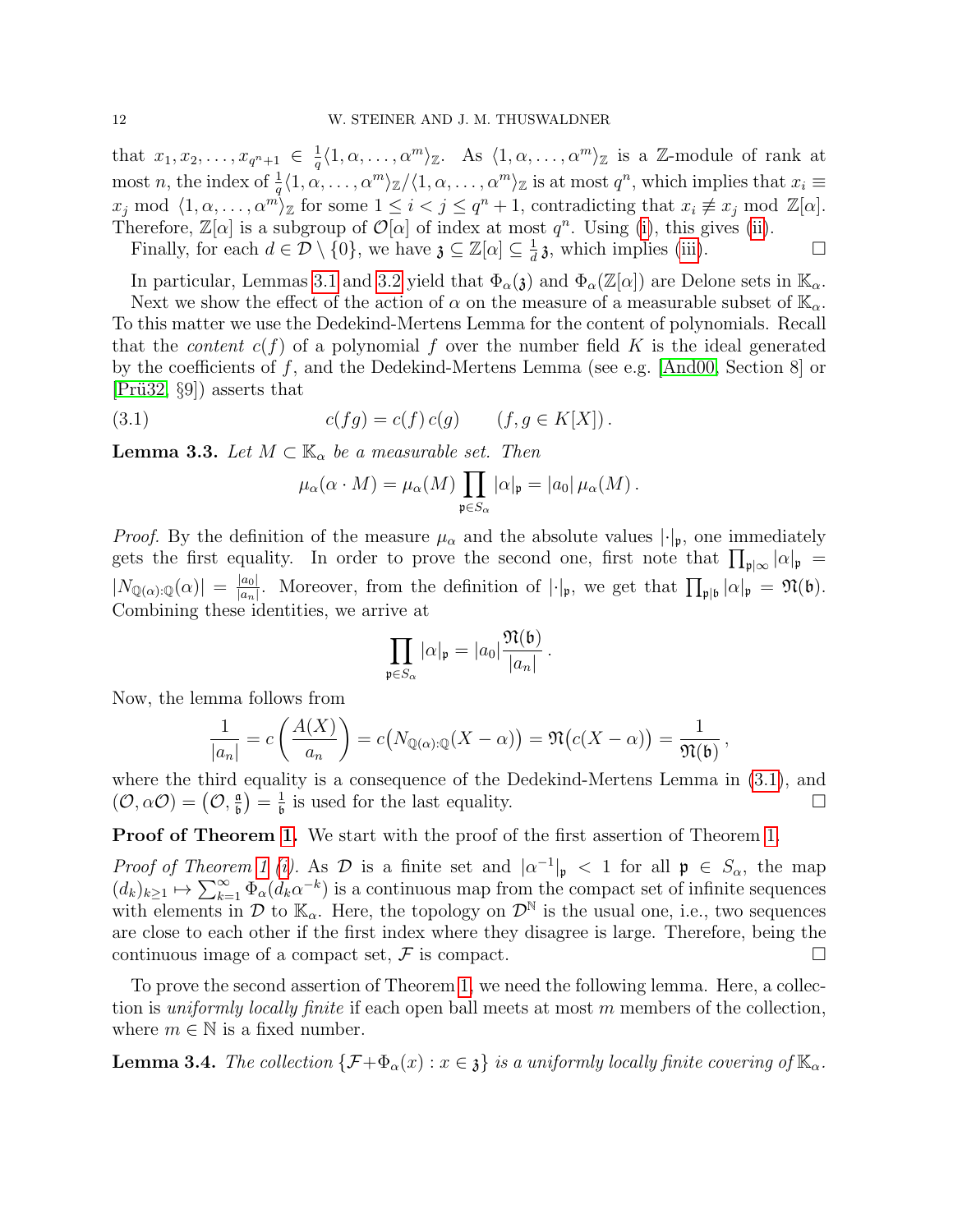*Proof.* Since  $\mathcal D$  is a standard digit set and  $\mathcal D \subset \mathfrak z$ , we have  $\mathfrak z = \alpha \mathfrak z + \mathcal D$ . With [\(2.2\)](#page-4-0) we get

$$
\alpha \cdot (\mathcal{F} + \Phi_{\alpha}(\mathfrak{z})) = \mathcal{F} + \Phi_{\alpha}(\mathcal{D}) + \Phi_{\alpha}(\alpha \mathfrak{z}) = \mathcal{F} + \Phi_{\alpha}(\mathfrak{z}),
$$

and, hence,  $\alpha^{-k} \cdot (\mathcal{F} + \Phi_{\alpha}(3)) = \mathcal{F} + \Phi_{\alpha}(3)$  for all  $k \in \mathbb{N}$ . By Lemmas [3.1](#page-10-4) and [3.2,](#page-10-5)  $\mathcal{F} + \Phi_{\alpha}(3)$ is relatively dense in  $\mathbb{K}_{\alpha}$ . As the action of  $\alpha^{-1}$  on  $\mathbb{K}_{\alpha}$  is a uniform contraction,  $\mathcal{F} + \Phi_{\alpha}(\mathfrak{z})$ is even dense in  $\mathbb{K}_{\alpha}$ . The lemma follows because  $\mathcal F$  is compact by Theorem [1](#page-5-0) [\(i\)](#page-5-3) and  $\Phi_{\alpha}(\mathfrak{z})$  is uniformly discrete by Lemmas 3.1 and 3.2. is uniformly discrete by Lemmas [3.1](#page-10-4) and [3.2.](#page-10-5)

We continue with the proof of the remaining assertions of Theorem [1.](#page-5-0)

Proof of Theorem [1](#page-5-0) [\(ii\)](#page-5-4). By a Baire category argument, the uniform local finiteness of the covering  $\{\mathcal{F} + \Phi_{\alpha}(x) : x \in \mathbb{Z}[\alpha]\}\$ established in Lemma [3.4](#page-11-1) implies together with the compactness of F that F has nonempty interior. Multiplying [\(2.2\)](#page-4-0) by  $\alpha^{-1}$  and iterating this equation  $k$  times yields that

<span id="page-12-0"></span>(3.2) 
$$
\mathcal{F} = \bigcup_{d \in \mathcal{D}_k} \alpha^{-k} \cdot (\mathcal{F} + \Phi_\alpha(d)) \quad \text{with} \quad \mathcal{D}_k = \bigg\{ \sum_{j=0}^{k-1} \alpha^j d_j \, : \, d_0, \ldots, d_{k-1} \in \mathcal{D} \bigg\}.
$$

As the operator  $\alpha^{-1}$  acts as a uniform contraction on  $\mathbb{K}_{\alpha}$ , the diameter of  $\alpha^{-k} \cdot \mathcal{F}$  tends to zero for  $k \to \infty$ . Since k can be chosen arbitrarily large and  $\alpha^{-k} \cdot (\mathcal{F} + \Phi_\alpha(d))$  contains inner points of F for each  $d \in \mathcal{D}_k$ , the iterated set equation in [\(3.2\)](#page-12-0) implies that  $\mathcal{F} = \overline{\text{int}(\mathcal{F})}$ .

Proof of Theorem [1](#page-5-0) [\(iii\)](#page-5-5). Choose  $\varepsilon > 0$  in a way that F contains a ball of radius  $\varepsilon$ . Since  $\alpha^{-1}$  is a uniform contraction, we may choose  $k \in \mathbb{N}$  such that  $\text{diam}(\alpha^{-k} \cdot \mathcal{F}) < \frac{\varepsilon}{2}$  $rac{\varepsilon}{2}$  holds. Thus, for this choice of k, there is at least one  $d' \in \mathcal{D}_k$  satisfying  $\alpha^{-k} \cdot (\mathcal{F} + \Phi_\alpha(d')) \subset \text{int}(\mathcal{F})$ . Taking measures in the iterated set equation [\(3.2\)](#page-12-0) now yields

(3.3) 
$$
\mu_{\alpha}(\mathcal{F}) = \mu_{\alpha} \bigg( \bigcup_{d \in \mathcal{D}_k} \alpha^{-k} \cdot (\mathcal{F} + \Phi_{\alpha}(d)) \bigg).
$$

As  $\alpha^{-k} \cdot (\mathcal{F} + \Phi_\alpha(d')) \subset \text{int}(\mathcal{F})$ , the boundary of  $\alpha^{-k} \cdot (\mathcal{F} + \Phi_\alpha(d'))$  is covered at least twice by the union in [\(3.3\)](#page-12-1). Thus, using Lemma [3.3,](#page-11-2) we get from [\(3.3\)](#page-12-1) that

<span id="page-12-1"></span>
$$
\mu_{\alpha}(\mathcal{F}) \leq \left(\sum_{d \in \mathcal{D}_k} \mu_{\alpha}(\alpha^{-k} \cdot \mathcal{F})\right) - \mu_{\alpha}(\alpha^{-k} \cdot \partial \mathcal{F}) = \mu_{\alpha}(\mathcal{F}) - |a_0|^{-k} \mu_{\alpha}(\partial \mathcal{F}),
$$

which implies that  $\mu_{\alpha}(\partial \mathcal{F}) = 0$ .

*Proof of Theorem [1](#page-5-0) [\(iv\)](#page-5-6).* We show that  $\{\mathcal{F} + \Phi_{\alpha}(x) : x \in \mathfrak{z}\}\)$  is a multiple tiling, which implies in view of Lemma [3.2](#page-10-5) [\(iii\)](#page-10-3) that the same is true for  $\{\mathcal{F} + \Phi_\alpha(x) : x \in \mathbb{Z}[\alpha]\}.$ 

Let  $m_1 < m_2$  be positive integers. Let  $M_1$  be the set of points covered by exactly  $m_1$ sets of the collection  $\{\mathcal{F} + \Phi_\alpha(x) : x \in \mathfrak{z}\}\)$ , and let  $M_2$  be the set of all points covered by  $m_2$  or more sets of  $\{\mathcal{F} + \Phi_\alpha(x) : x \in \mathfrak{z}\}\)$ . Obviously, we have  $M_1 \cap M_2 = \emptyset$ . If the assertion is false, then we may choose  $m_1$  and  $m_2$  with  $m_1 < m_2$  in a way that  $M_1$  and  $M_2$  have positive measure. Since  $\Phi_{\alpha}(3)$  is a relatively dense additive group,  $M_1$  is a relatively dense subset of  $\mathbb{K}_{\alpha}$ .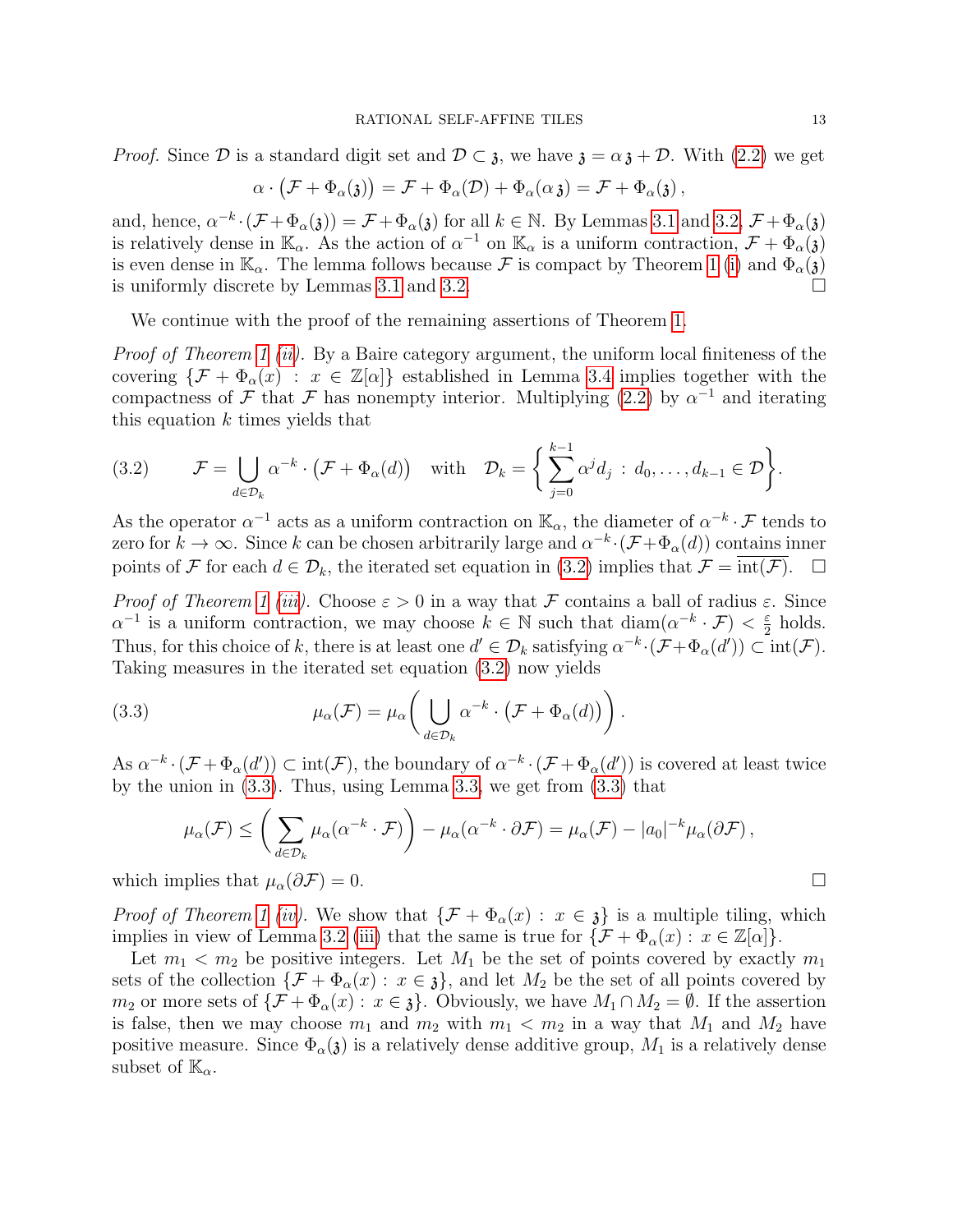Thus it suffices to prove that  $M_2$  contains an arbitrarily large ball. As  $\mu_\alpha(\partial \mathcal{F}) = 0$ , we can choose  $\mathbf{z} \in M_2$  with  $\mathbf{z} \notin \bigcup_{x \in \mathcal{S}} \partial (\mathcal{F} + \Phi_\alpha(x))$ . Therefore, there exists a ball  $B_\varepsilon(\mathbf{z})$ centered in **z** of radius  $\varepsilon > 0$  with  $B_{\varepsilon}(\mathbf{z}) \subset M_2$ . As the action of  $\alpha$  on  $\mathbb{K}_{\alpha}$  is expanding, it suffices to show that

(3.4) α k · Bε(z) ⊂ M<sup>2</sup>

holds for each positive integer k. We do this by induction. The assertion is true for  $k = 0$ . Assume that we already proved it for a certain k and let  $\mathbf{z}' \in \alpha^k \cdot B_{\varepsilon}(\mathbf{z})$ . Then there exist  $x_1, \ldots, x_{m_2} \in \mathfrak{z}$  such that  $\mathbf{z}' \in \mathcal{F} + \Phi_\alpha(x_\ell)$  for  $\ell \in \{1, \ldots, m_2\}$ , thus  $\alpha \cdot \mathbf{z}' \in \alpha \cdot (\mathcal{F} + \Phi_\alpha(x_\ell))$ . By the set equation [\(2.2\)](#page-4-0), this implies that there exist  $d_1, \ldots, d_{m_2} \in \mathcal{D}$  such that  $\alpha \cdot \mathbf{z}' \in$  $\mathcal{F} + \Phi_\alpha(\alpha x_\ell + d_\ell)$ . Since  $\mathcal{D}$  is a standard digit set, we conclude that  $\alpha x_\ell + d_\ell$  are pairwise disjoint elements of  $\mathfrak{z}$ , thus  $\alpha \cdot \mathfrak{z}' \in M_2$ . Since  $\mathfrak{z}'$  was an arbitrary element of  $\alpha^k \cdot B_{\varepsilon}(\mathfrak{z})$ , this implies that [\(3.4\)](#page-13-1) is true also for  $k + 1$  instead of k, and the assertion is established.  $\square$ 

### <span id="page-13-1"></span>4. Tiling criteria

<span id="page-13-0"></span>In this section, we establish tiling criteria in the spirit of Gröchenig and Haas [\[GH94,](#page-31-2) Theorem 4.8 and Proposition 5.3] for the collection  $\{\mathcal{F} + \Phi_\alpha(x) : x \in \mathfrak{z}\}.$ 

Contact matrix. The contact matrix governs the neighboring structure of tilings induced by approximations of F. In order to define this matrix, note that  $\Phi_{\alpha}(\mathfrak{z})$  is a lattice in  $\mathbb{K}_{\alpha}$  in the sense that it is a Delone set and an additive group. Therefore, there exists a compact set  $D \subset \mathbb{K}_{\alpha}$  such that the collection  $\{D + \Phi_{\alpha}(x) : x \in \mathfrak{z}\}\)$  forms a tiling of  $\mathbb{K}_{\alpha}$ . Set

$$
\mathcal{V}_0 = \{x \in \mathfrak{z} \setminus \{0\} : D \cap (D + \Phi_\alpha(x)) \neq \emptyset\},\
$$

define recursively

$$
\mathcal{V}_k = \left\{ x \in \mathfrak{z} \setminus \{0\} : (\alpha x + \mathcal{D}) \cap (y + \mathcal{D}) \neq \emptyset \text{ for some } y \in \mathcal{V}_{k-1} \right\},\
$$

and let  $V = \bigcup_{k \in \mathbb{N}} \mathcal{V}_k$ . Note that the compactness of D and the fact that multiplication by  $\alpha$  is an expanding operator on  $\mathbb{K}_{\alpha}$  imply that V is a finite set. The  $\#\mathcal{V} \times \#\mathcal{V}$ -matrix  $\mathbf{C} = (c_{xy})_{x,y \in \mathcal{V}}$  defined by

<span id="page-13-3"></span><span id="page-13-2"></span>
$$
c_{xy} = #((\alpha x + \mathcal{D}) \cap (y + \mathcal{D})) \qquad (x, y \in \mathcal{V})
$$

is called the *contact matrix* of  $\mathcal{F} = \mathcal{F}(\alpha, \mathcal{D})$ . (We mention that C depends on the defining data  $\alpha$  and  $\mathcal D$  of  $\mathcal F$  as well as on the choice of the compact set  $D$ .)

Consider the approximations  $\mathcal{F}_k = \bigcup_{d \in \mathcal{D}_k} (D + \Phi_\alpha(d))$  of  $\alpha^k \cdot \mathcal{F}$ . As the sets in the union are measure disjoint, Lemma [3.3](#page-11-2) yields that

(4.1) 
$$
\mu_{\alpha}(\alpha^{-k} \cdot \mathcal{F}_k) = \mu_{\alpha}(D) \qquad (k \in \mathbb{N}).
$$

The collection  $\{\mathcal{F}_k + \Phi_\alpha(\alpha^k x) : x \in \mathfrak{z}\}\)$  forms a tiling of  $\mathbb{K}_\alpha$ . By induction on k, we see that

(4.2) 
$$
\partial \mathcal{F}_k = \bigcup_{x \in \mathcal{V}_k} \mathcal{F}_k \cap (\mathcal{F}_k + \Phi_\alpha(\alpha^k x)),
$$

thus  $\alpha^k \mathcal{V}_k$  contains all the "neighbors" of  $\mathcal{F}_k$  in this tiling.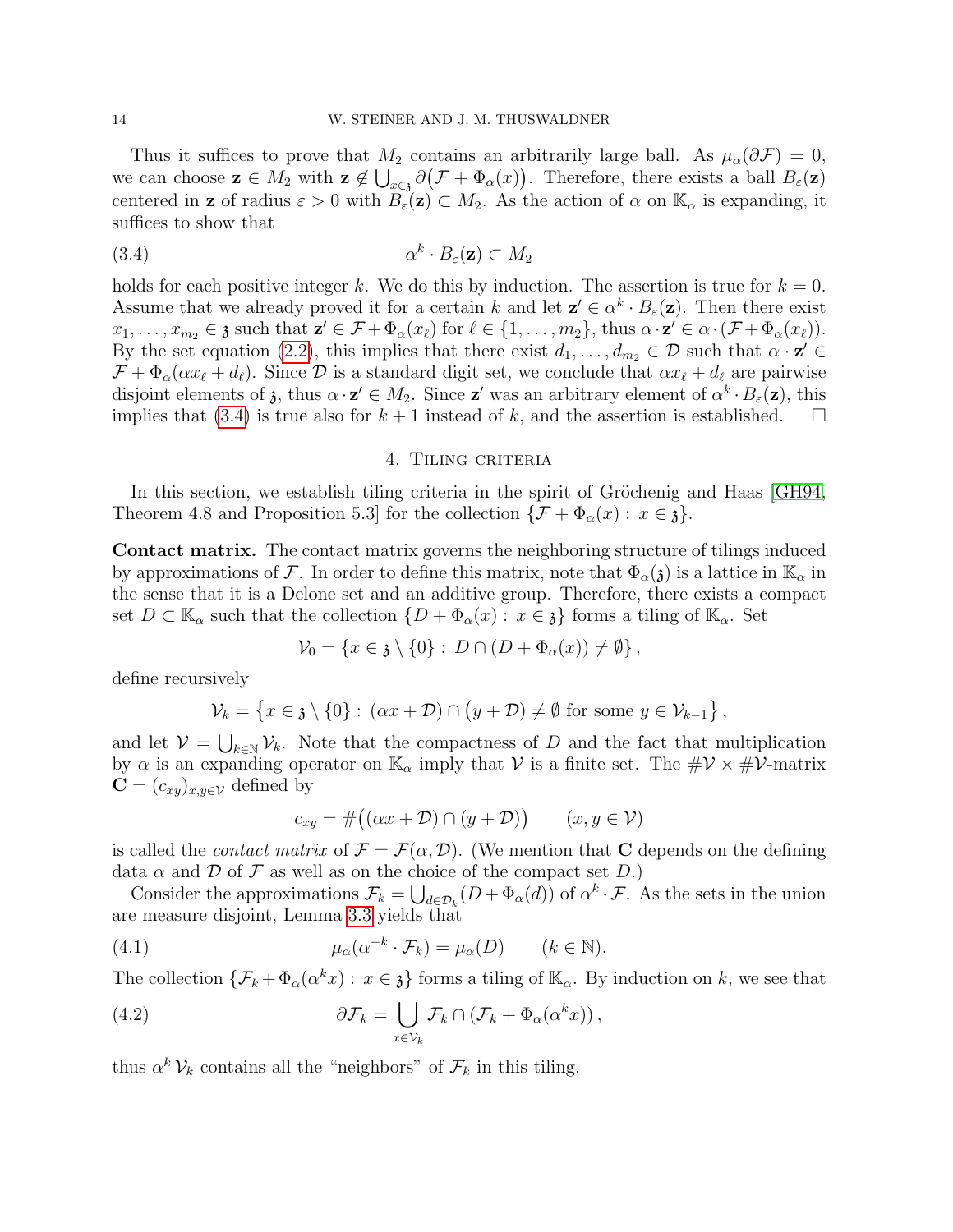Our aim in this subsection is to establish a tiling criterion in terms of the spectral radius  $\varrho(C)$  of the contact matrix. The following lemma states that the tiling property of  $\{\mathcal{F} + \Phi_{\alpha}(x) : x \in \mathfrak{z}\}\)$  can be decided by looking at the measure of  $\mathcal{F}$ .

<span id="page-14-3"></span>**Lemma 4.1.** The quantity  $\frac{\mu_{\alpha}(\mathcal{F})}{\mu_{\alpha}(D)}$  is an integer. If  $\frac{\mu_{\alpha}(\mathcal{F})}{\mu_{\alpha}(D)} = 1$ , then  $\{\mathcal{F} + \Phi_{\alpha}(x) : x \in \mathfrak{z}\}\$ forms a tiling of  $\mathbb{K}_{\alpha}$ .

*Proof.* We have seen in Section [3](#page-9-0) that  $\{\mathcal{F} + \Phi_\alpha(x) : x \in \mathfrak{z}\}\)$  forms a multiple tiling of  $\mathbb{K}_\alpha$ . As  $\{D + \Phi_{\alpha}(x) : x \in \mathfrak{z}\}\)$  forms a tiling of  $\mathbb{K}_{\alpha}$ , the multiplicity is equal to  $\frac{\mu_{\alpha}(\mathcal{F})}{\mu_{\alpha}(D)}$ .

Let

$$
U_k = \left\{ (d, d') \in \mathfrak{z}^2 : d \in \mathcal{D}_k, d' \notin \mathcal{D}_k \text{ and } \left( D + \Phi_\alpha(d) \right) \cap \left( D + \Phi_\alpha(d') \right) \neq \emptyset \right\}
$$

The cardinality of  $U_k$  is used in the following criterion.

<span id="page-14-5"></span>**Proposition 4.2.** If  $\lim_{k\to\infty} |a_0|^{-k} \# U_k = 0$ , then the collection  $\{\mathcal{F} + \Phi_\alpha(x) : x \in \mathfrak{z}\}\$ forms a tiling of  $\mathbb{K}_{\alpha}$ .

*Proof.* Note that  $(d, d') \in U_k$  implies that  $d - d' \in V_0$ . Moreover, we have

<span id="page-14-0"></span>(4.3) 
$$
\partial \mathcal{F}_k = \bigcup_{(d,d') \in U_k} \left( D + \Phi_\alpha(d) \right) \cap \left( D + \Phi_\alpha(d') \right).
$$

For a subset  $M \subset \mathbb{K}_{\alpha}$ , let  $N(M, \varepsilon)$  be the  $\varepsilon$ -neighborhood of M with respect to some fixed metric in  $\mathbb{K}_{\alpha}$  and set  $R(M,\varepsilon)=N(M,\varepsilon)\setminus M$ . Using this notation, we easily derive by induction on k that (see also [\[GH94,](#page-31-2) Lemma 4.4]) there exists some  $\varepsilon > 0$  such that

(4.4) 
$$
\alpha^k \cdot \mathcal{F} \subset N(\mathcal{F}_k, \varepsilon) \quad \text{for all } k \in \mathbb{N}.
$$

Observe that [\(4.3\)](#page-14-0) implies  $\mu_{\alpha}(R(\mathcal{F}_k, \varepsilon)) \ll \#U_k$  for  $k \to \infty$ . Thus, multiplying this by  $|a_0|^{-k}$  and using the hypothesis of the proposition yields that

(4.5) 
$$
\lim_{k \to \infty} \mu_{\alpha} (\alpha^{-k} \cdot R(\mathcal{F}_k, \varepsilon)) = 0.
$$

In view of [\(4.4\)](#page-14-1), we may write  $\mathcal{F} = (\mathcal{F} \cap \alpha^{-k} \cdot R(\mathcal{F}_k, \varepsilon)) \cup (\mathcal{F} \cap \alpha^{-k} \cdot \mathcal{F}_k)$ . Using [\(4.5\)](#page-14-2) and [\(4.1\)](#page-13-2), this implies that

<span id="page-14-2"></span><span id="page-14-1"></span>
$$
\mu_{\alpha}(\mathcal{F}) = \lim_{k \to \infty} \mu_{\alpha}(\mathcal{F} \cap \alpha^{-k} \cdot \mathcal{F}_k) \leq \mu_{\alpha}(\alpha^{-k} \cdot \mathcal{F}_k) = \mu_{\alpha}(D),
$$

and the result follows from Lemma [4.1.](#page-14-3)

The cardinality of  $U_k$  is related to the k-th power of the contact matrix **C**.

<span id="page-14-4"></span>**Lemma 4.3.** Let  $\mathbf{C}^k = (c_{xy}^{(k)})_{x,y \in \mathcal{V}},\$  then  $\#U_k = \sum_{x \in \mathcal{V}, y \in \mathcal{V}_0} c_{xy}^{(k)}$ .

*Proof.* Using [\(4.2\)](#page-13-3), this lemma is proved in the same way as Lemma 4.7 in [\[GH94\]](#page-31-2).  $\square$ 

We obtain a tiling criterion in terms of the spectral radius  $\rho(C)$ .

<span id="page-14-6"></span>**Proposition 4.4.** If  $\varrho(C) < |a_0|$ , then  $\{\mathcal{F} + \Phi_\alpha(x) : x \in \mathfrak{z}\}\$  forms a tiling of  $\mathbb{K}_\alpha$ .

.

$$
\Box
$$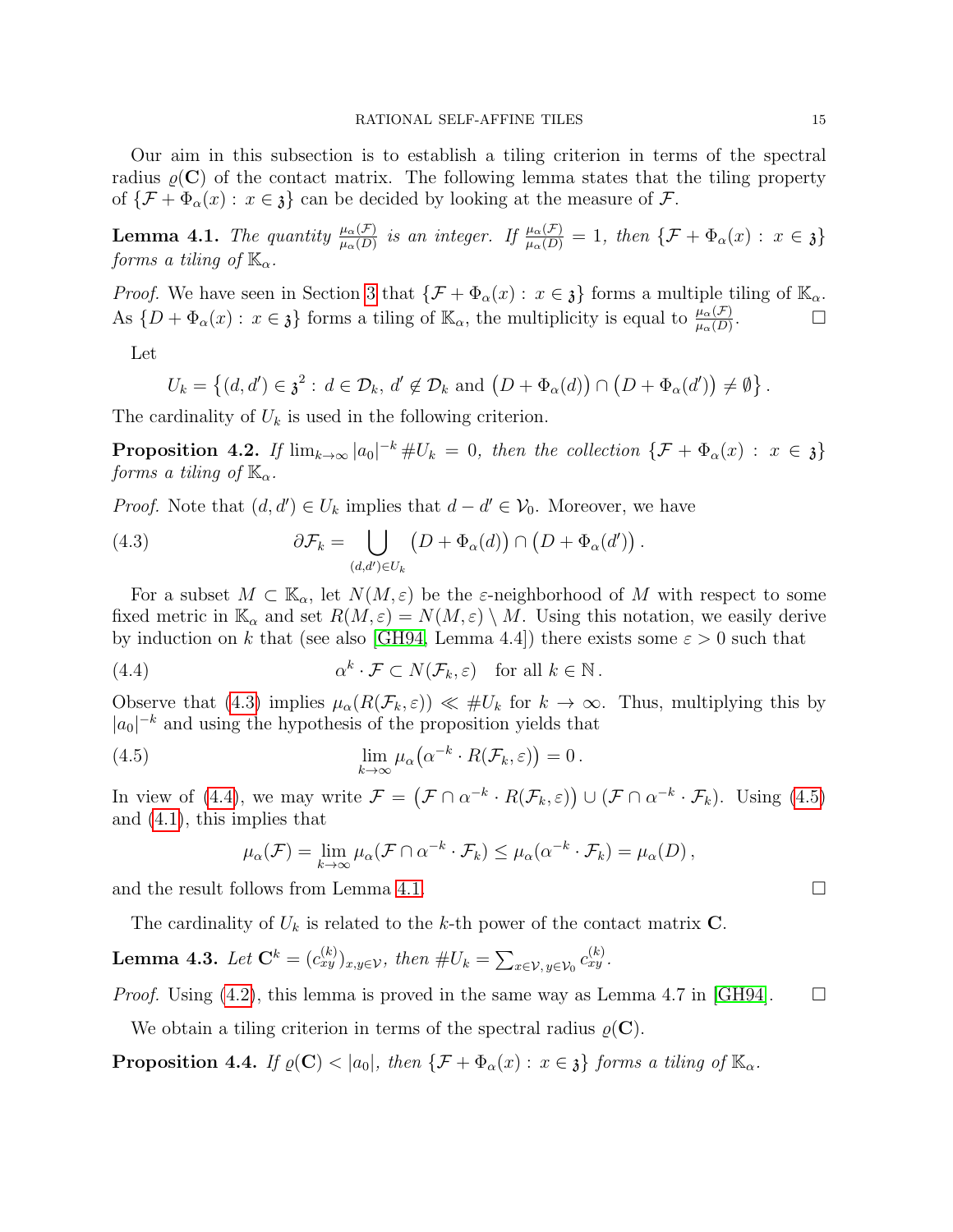*Proof.* As  $|a_0|^{-1}$  C is a contraction, we have  $\lim_{k\to\infty} |a_0|^{-k} c_{xy}^{(k)} = 0$  for all  $x, y \in V$ . Thus, Lemma [4.3](#page-14-4) yields that  $|a_0|^{-k} \# U_k \to 0$  for  $k \to \infty$ , and Proposition [4.2](#page-14-5) gives the result.  $\square$ 

<span id="page-15-2"></span>Remark 4.5. With some more effort, one can prove that  $\varrho(C) < |a_0|$  if and only if  $\{\mathcal{F} +$  $\Phi_{\alpha}(x): x \in \mathfrak{z}$  forms a tiling. However, we will not need this result in the sequel.

Fourier analytic tiling criterion. We now establish a Fourier analytic (non-)tiling criterion. To this matter, we define the characters (see e.g. Section 4 of Tate's thesis [\[Tat67\]](#page-32-15))

$$
\chi_{\mathfrak{p}}: K_{\mathfrak{p}} \to \mathbb{C}, \quad z_{\mathfrak{p}} \mapsto \left\{ \begin{array}{ll} \exp(-2\pi i \operatorname{Tr}_{K_{\mathfrak{p}}:\mathbb{R}}(z_{\mathfrak{p}})) & \text{if } \mathfrak{p} \mid \infty, \\ \exp(2\pi i \lambda_p(\operatorname{Tr}_{K_{\mathfrak{p}}:\mathbb{Q}_p}(z_{\mathfrak{p}}))) & \text{if } \mathfrak{p} \mid \mathfrak{b} \text{ and } \mathfrak{p} \mid p, \\ \chi_{\alpha}: \mathbb{K}_{\alpha} \to \mathbb{C}, \quad (z_{\mathfrak{p}})_{\mathfrak{p} \in S_{\alpha}} \mapsto \prod_{\mathfrak{p} \in S_{\alpha}} \chi_{\mathfrak{p}}(z_{\mathfrak{p}}), \end{array} \right.
$$

where  $\lambda_p(x)$  denotes the fractional part of  $x \in \mathbb{Q}_p$ , i.e.,  $\lambda_p(\sum_{j=k}^{\infty} b_j p^j) = \sum_{j=k}^{-1} b_j p^j$  for all sequences  $(b_j)_{j\geq k}$  with  $b_j \in \{0,1,\ldots,p-1\}, k<0$ . In order to set up a suitable Fourier transformation, we need two lemmas on these characters.

<span id="page-15-0"></span>**Lemma 4.6.** For each  $\xi \in \mathcal{O}_{S_\alpha}$  we have  $\chi_\alpha(\Phi_\alpha(\xi)) = 1$ .

Proof. Let **p** be a prime satisfying  $\mathfrak{p} \nmid \mathfrak{b}$  and  $\mathfrak{p} \mid p$ . Then  $|\xi|_{\mathfrak{p}} \leq 1$  for every  $\xi \in \mathcal{O}_{S_\alpha}$ , thus we obtain  $\text{Tr}_{K_p,Q_p}(\xi) \in \mathbb{Z}_p$ , i.e.,  $\lambda_p(\text{Tr}_{K_p,Q_p}(\xi)) = 0$ . This implies that

$$
\sum_{\mathfrak{p}|\mathfrak{b}} \lambda_p(\mathrm{Tr}_{K_{\mathfrak{p}}:\mathbb{Q}_p}(\xi)) - \mathrm{Tr}_{K:\mathbb{Q}}(\xi) = \sum_{\mathfrak{p}|\infty} \lambda_p(\mathrm{Tr}_{K_{\mathfrak{p}}:\mathbb{Q}_p}(\xi)) - \mathrm{Tr}_{K:\mathbb{Q}}(\xi) \equiv 0 \pmod{1},
$$

by an argument used in [\[Tat67,](#page-32-15) proof of Lemma 4.1.5], and, hence,  $\chi_{\alpha}(\Phi_{\alpha}(\xi)) = 1$ .  $\Box$ 

Let

(4.6) 
$$
\mathfrak{z}^* = \{ \xi \in \mathbb{Q}(\alpha) : \chi_\alpha(\Phi_\alpha(\xi x)) = 1 \text{ for all } x \in \mathfrak{z} \}
$$

and observe that  $\mathcal{O}_{S_{\alpha}} \subseteq \mathfrak{z}^*$  by Lemma [4.6.](#page-15-0) Moreover, denote by  $\chi_{\alpha,\xi}, \xi \in \mathbb{Q}(\alpha)$ , the character defined by  $\chi_{\alpha,\xi}(\mathbf{z}) = \chi_{\alpha}(\xi \cdot \mathbf{z}).$ 

,

<span id="page-15-1"></span>**Lemma 4.7.** The set  $\{\chi_{\alpha,\xi}:\xi\in\mathfrak{z}^*\}$  is the annihilator of  $\Phi_\alpha(\mathfrak{z})$  in the Pontryagin dual  $\widehat{\mathbb{K}_\alpha}$ .

Proof. Set  $Y = {\mathbf{z} \in \mathbb{K}_{\alpha} : \chi_{\alpha}(x \cdot \mathbf{z}) = 1 \text{ for all } x \in \mathbf{\mathfrak{z}}}.$  In view of the definition of  $\mathbf{\mathfrak{z}}^*$ , we only have to show that  $Y \subseteq \Phi_\alpha(\mathbb{Q}(\alpha))$ . Since  $\mathbb{K}_\alpha/\Phi_\alpha(\mathfrak{z})$  is compact, Y is discrete. Because Y contains  $\Phi_{\alpha}(\mathcal{O}_{S_{\alpha}})$ , the factor group  $Y/\Phi_{\alpha}(\mathcal{O}_{S_{\alpha}})$  is a discrete subgroup of the compact group  $\mathbb{K}_{\alpha}/\Phi_{\alpha}(\mathcal{O}_{S_{\alpha}})$ . This implies that  $Y/\Phi_{\alpha}(\mathcal{O}_{S_{\alpha}})$  is finite, thus  $Y \subseteq \Phi_{\alpha}(\mathbb{Q}(\alpha))$ .

We now do Fourier analysis in  $D^* = \mathbb{K}_{\alpha}/\Phi_{\alpha}(\mathfrak{z}^*)$ . As  $\mathcal{O}_{S_{\alpha}} \subseteq \mathfrak{z}^*$ , the factor group  $D^*$  is compact, which implies that its Pontryagin dual  $D^*$  is discrete. By Lemma [4.7,](#page-15-1) we may write  $\widehat{D^*} = \{\chi_{\alpha,x} : x \in \mathfrak{z}\}\,$ , cf. e.g. [\[HR63,](#page-31-21) Theorem 23.25]. Equip  $D^*$  with a Haar measure  $\mu_{D^*}$  and define the Fourier transform

$$
\widehat{f}(\chi) = F(f)(\chi) = \int_{D^*} f(\mathbf{z}) \,\chi(-\mathbf{z}) \,d\mu_{D^*}(\mathbf{z}) \qquad (\chi \in \widehat{D^*}),
$$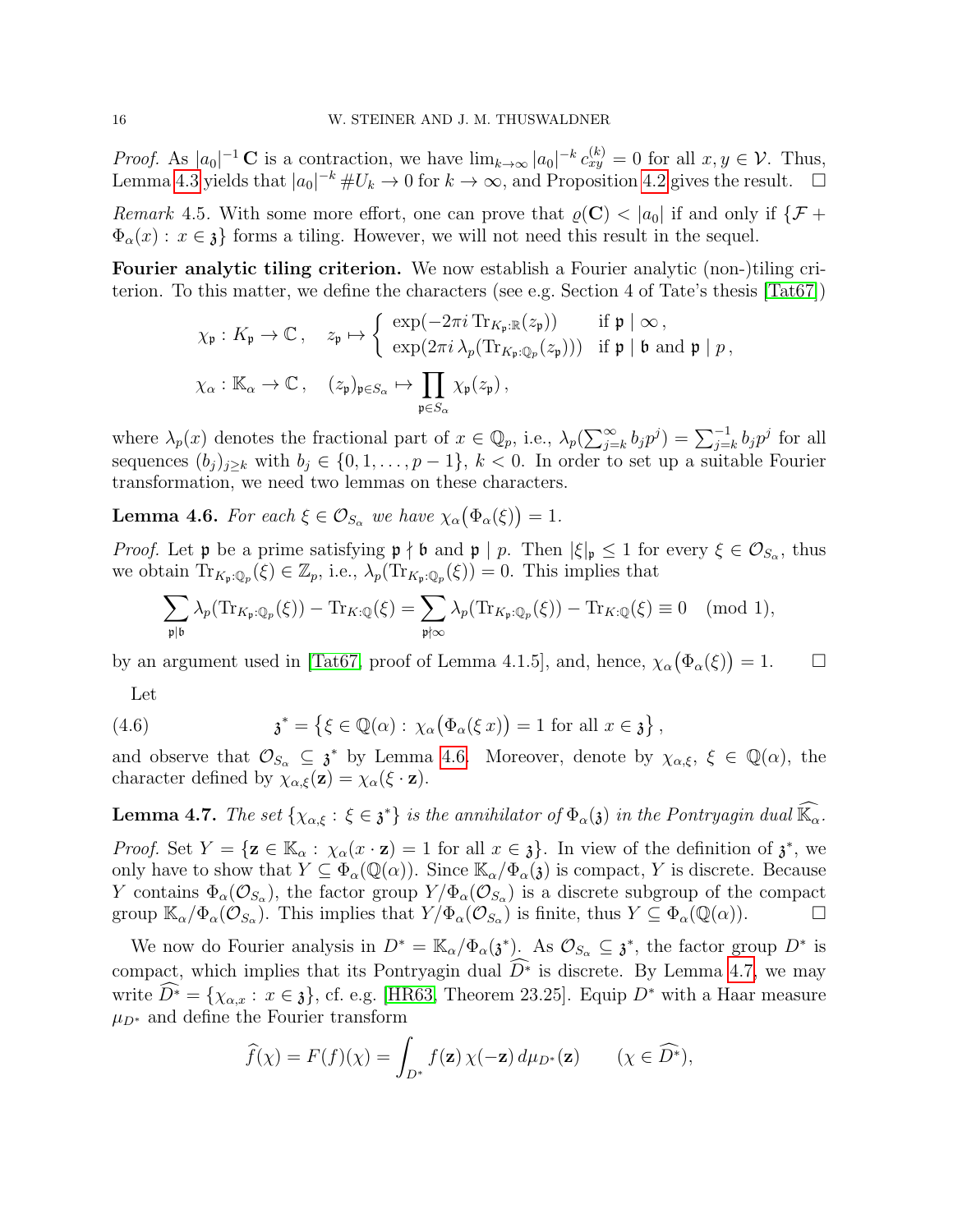see [\[HR70,](#page-31-22) Section 31.46] for details on how to define the Fourier transform on quotient groups. Since  $D^*$  is discrete, the Fourier inversion formula implies that

$$
f(\mathbf{z}) = F^{-1}(\widehat{f})(\mathbf{z}) = \sum_{\chi \in \widehat{D^*}} \widehat{f}(\chi) \chi(\mathbf{z}) \qquad (\mathbf{z} \in D^*).
$$

Let  $\Omega$  denote the set of vectors  $(t_x)_{x\in\mathcal{V}}$  with  $t_x \in \mathbb{R}$ , and denote by  $\widehat{\Omega}$  the set of all functions  $f: \mathbb{K}_{\alpha} \to \mathbb{C}$  of the form  $f = \sum_{x \in \mathcal{V}} t_x \chi_{\alpha,x}$ . We can regard the elements of  $\widehat{\Omega}$  as functions from  $D^*$  to C. Thus we may apply F to the elements of  $\widehat{\Omega}$ . Indeed, F and its inverse induce the mappings (called  $F$  and  $F^{-1}$  again without risk of confusion)

$$
F: \widehat{\Omega} \to \Omega, \quad \sum_{x \in \mathcal{V}} t_x \chi_{\alpha, x} \mapsto (t_x)_{x \in \mathcal{V}},
$$

$$
F^{-1}: \Omega \to \widehat{\Omega}, \quad (t_x)_{x \in \mathcal{V}} \mapsto \sum_{x \in \mathcal{V}} t_x \chi_{\alpha, x}.
$$

Following [\[GH94,](#page-31-2) Section 5], we define the Fourier transform  $\hat{C}$  of the contact matrix  $C$  by

$$
\widehat{\mathbf{C}} = F^{-1}\mathbf{C}F.
$$

We are now in the position to give a version of the Fourier analytic criterion of Gröchenig and Haas [\[GH94,](#page-31-2) Proposition 5.3] that will be used in order to check the tiling property.

<span id="page-16-0"></span>**Proposition 4.8.** If the collection  $\{\mathcal{F} + \Phi_\alpha(x) : x \in \mathfrak{z}\}\)$  does not form a tiling, then there exists a non-constant real-valued function  $f \in \widehat{\Omega}$  satisfying  $\widehat{\mathbf{C}}f = |a_0| f$ .

*Proof.* Suppose that  $\{\mathcal{F} + \Phi_{\alpha}(x) : x \in \mathfrak{z}\}\)$  does not form a tiling. By Proposition [4.4,](#page-14-6) we have  $\rho(C) \geq |a_0|$ . Since

$$
\sum_{x \in \mathcal{V}} c_{xy} = \sum_{x \in \mathcal{V}} \#((\alpha x + \mathcal{D}) \cap (y + \mathcal{D})) = \# \bigg(\bigcup_{x \in \mathcal{V}} (\alpha x + \mathcal{D}) \cap (y + \mathcal{D})\bigg) \leq |a_0|
$$

for all  $y \in V$ , we also have  $\varrho(\mathbf{C}) \leq |a_0|$ . Therefore, there exists an eigenvector  $\mathbf{t} = (t_x)_{x \in V}$ such that  $\overrightarrow{C}$  t =  $|a_0|$  t. Since  $\overrightarrow{\mathcal{V}} = -\mathcal{V}$ , we can choose t in a way that  $t_x = t_{-x}$ . Then  $F^{-1}$ **t** =  $\sum_{x \in \mathcal{V}} t_x \chi_{\alpha,x}$  is a real-valued eigenfunction of  $\hat{C}$  to the eigenvalue  $|a_0|$ . Furthermore,  $0 \notin V$  implies that  $F^{-1}$ **t** is not constant.

Remark 4.9. Note that  $\hat{\mathbf{C}}f = |a_0| f$  implies that  $\mathbf{C}(Ff) = |a_0| (Ff)$ , i.e.,  $\rho(\mathbf{C}) \geq |a_0|$ . Thus, in view of Remark [4.5,](#page-15-2) one could in addition show the converse of Proposition [4.8.](#page-16-0) However, we will show in Section [5](#page-18-0) that non-constant real-valued functions  $f \in \Omega$  satisfying  $\dot{C}f = |a_0| f$  do not exist in our setting.

Writing  $\hat{C}$  as a transfer operator. We conclude this section by deriving a representation of  $\hat{C}$  as "transfer operator". To this matter, let  $\mathcal{D}^*$  be a complete residue system of  $\mathfrak{z}^*/\alpha \mathfrak{z}^*$ . The set  $\mathcal{D}^*$  can be seen as a "dual" set of digits. With help of this set, the character  $\chi_{\alpha}$ can be used to filter the elements of  $\beta$ . This is made precise in the following lemma.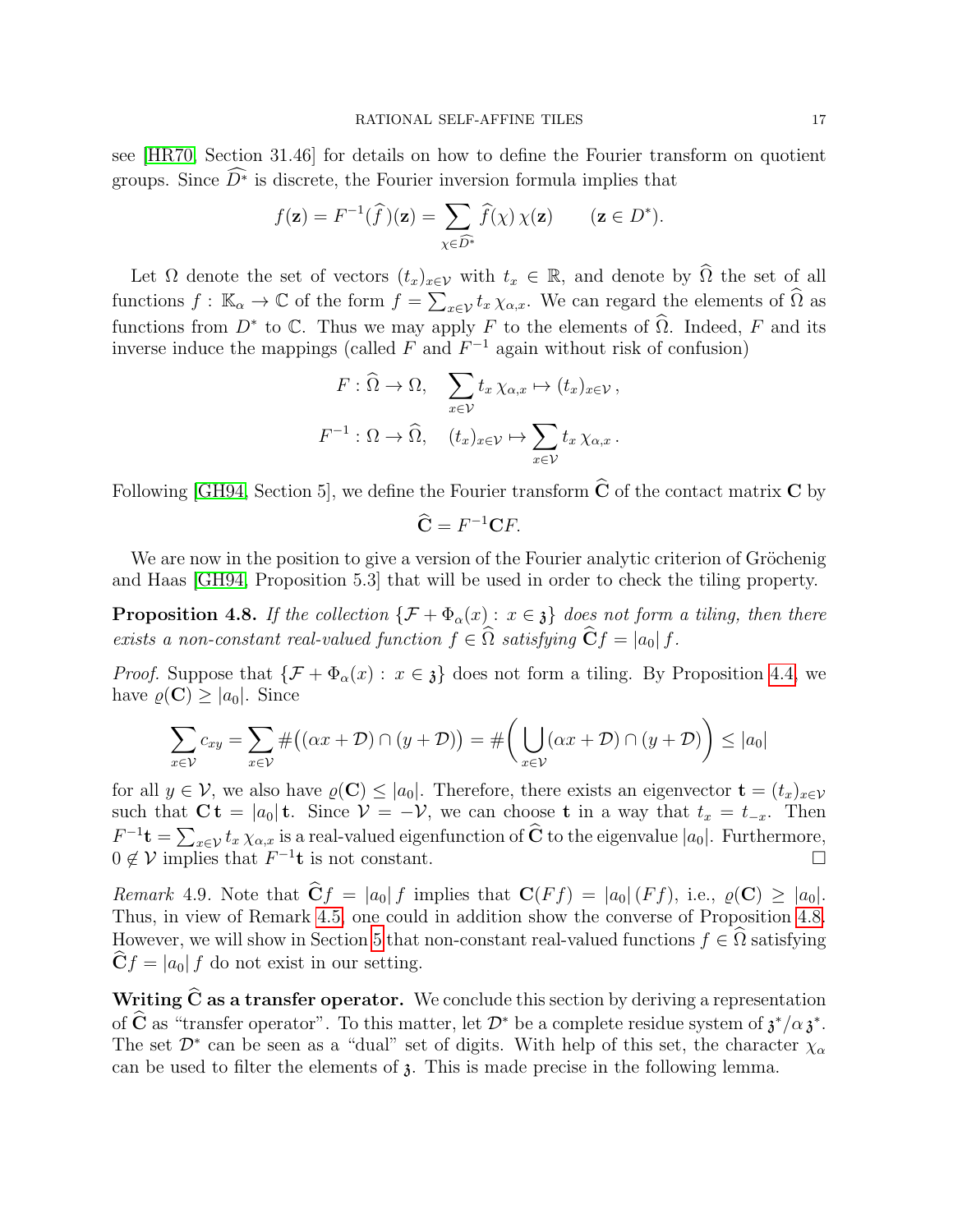<span id="page-17-0"></span>**Lemma 4.10.** Let  $x \in \mathfrak{z}$ . We have

$$
\frac{1}{|a_0|} \sum_{d^* \in \mathcal{D}^*} \chi_\alpha \big( \Phi_\alpha(\alpha^{-1} x \, d^*) \big) = \begin{cases} 1 & \text{if } x \in \alpha \mathfrak{z}, \\ 0 & \text{if } x \notin \alpha \mathfrak{z}. \end{cases}
$$

*Proof.* The first alternative in the statement follows from the definition of  $\lambda^*$  and since  $\#\mathcal{D}^* = |a_0|$ . To prove the second one, let  $x \in \mathfrak{z}$  and  $G(x) = \{ \chi_\alpha(\Phi_\alpha(\alpha^{-1}x \xi)) : \xi \in \mathfrak{z}^* \}.$ Then  $G(x)$  is a cyclic group of order dividing  $|a_0|$ . This group is non-trivial for  $x \in \mathfrak{z} \setminus \alpha \mathfrak{z}$ <br>(see e.g. [HR63, Corollary 23.26]), which implies the second alternative. (see e.g. [\[HR63,](#page-31-21) Corollary 23.26]), which implies the second alternative.

Let

$$
u(\mathbf{z}) = \left| \frac{1}{|a_0|} \sum_{d \in \mathcal{D}} \chi_{\alpha}(d \cdot \mathbf{z}) \right|^2 \qquad (\mathbf{z} \in \mathbb{K}_{\alpha})
$$

be the auto-correlation function of the digits  $d \in \mathcal{D}$  and set

$$
\tau_{\alpha,d^*}(\mathbf{z}) = \alpha^{-1} \cdot (\mathbf{z} + \Phi_\alpha(d^*)) \qquad (d^* \in \mathcal{D}^*, \ \mathbf{z} \in \mathbb{K}_\alpha).
$$

We need the following auxiliary result on the function  $u$ .

<span id="page-17-3"></span>**Lemma 4.11.** For each  $z \in \mathbb{K}_{\alpha}$ , we have

$$
\sum_{d^*\in\mathcal{D}^*} u\big(\tau_{\alpha,d^*}(\mathbf{z})\big)=1\,.
$$

Proof. Similarly to [\[GH94,](#page-31-2) Lemma 5.1], the proof is done by direct calculation. Indeed, using Lemma [4.10,](#page-17-0)

$$
\sum_{d^*\in\mathcal{D}^*} u\big(\alpha^{-1} \cdot (\mathbf{z} + \Phi_\alpha(d^*))\big) = \sum_{d^*\in\mathcal{D}^*} \frac{1}{|a_0|^2} \sum_{d,d'\in\mathcal{D}} \chi_\alpha\big(\big((d-d')\alpha^{-1} \cdot (\mathbf{z} + \Phi_\alpha(d^*))\big)
$$
  

$$
= \frac{1}{|a_0|} \sum_{d,d'\in\mathcal{D}} \chi_\alpha\big((d-d')\alpha^{-1} \cdot \mathbf{z}\big) \frac{1}{|a_0|} \sum_{d^*\in\mathcal{D}^*} \chi_\alpha\big((d-d')\alpha^{-1} \cdot \Phi_\alpha(d^*)\big)
$$
  

$$
= \frac{1}{|a_0|} \sum_{d,d'\in\mathcal{D}} \chi_\alpha\big((d-d')\alpha^{-1} \cdot \mathbf{z}\big) \delta_{d,d'} = 1,
$$

where  $\delta_{d,d'}$  denotes the Kronecker  $\delta$ -function.

We conclude this section by establishing the following representation of  $\hat{C}$ .

<span id="page-17-2"></span>**Proposition 4.12.** The operator  $\hat{C}$  can be written as a transfer operator:

<span id="page-17-1"></span>(4.7) 
$$
\widehat{\mathbf{C}}f(\mathbf{z}) = |a_0| \sum_{d^* \in \mathcal{D}^*} u(\tau_{\alpha,d^*}(\mathbf{z})) f(\tau_{\alpha,d^*}(\mathbf{z})) \qquad (f \in \widehat{\Omega}, \ \mathbf{z} \in \mathbb{K}_{\alpha}).
$$

*Proof.* Let  $f = \sum_{y \in V} t_y \chi_{\alpha, y}$ . By definition, we have  $\overrightarrow{FC}f = \overrightarrow{CFf}$ . Thus it suffices to show that  $(F\widehat{\mathbf{C}}f)(x) = (\mathbf{C}Ff)(x)$  for all  $x \in \widehat{H}$ , with  $\widehat{\mathbf{C}}$  as in [\(4.7\)](#page-17-1).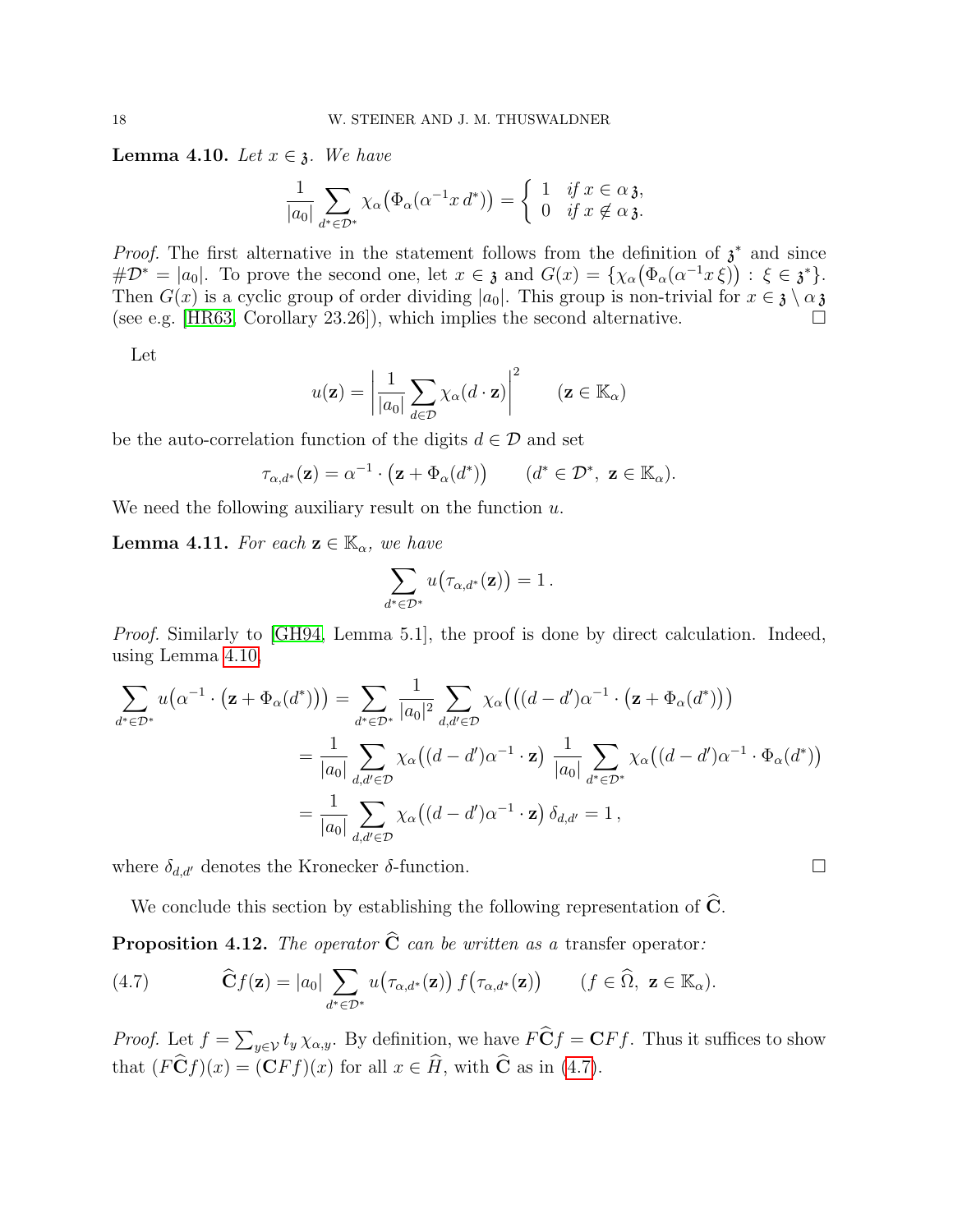We have  $(\mathbf{C}Ff)(x) = \sum_{y \in \mathcal{V}} c_{xy} t_y$  if  $x \in \mathcal{V}$ ,  $(\mathbf{C}Ff)(x) = 0$  otherwise. On the other hand, if  $\hat{C}$  is as in the statement of the lemma, then

$$
\widehat{\mathbf{C}}f(\mathbf{z}) = \frac{1}{|a_0|} \sum_{d^* \in \mathcal{D}^*, d, d' \in \mathcal{D}} \chi_\alpha((d-d')\alpha^{-1} \cdot (\mathbf{z} + \Phi_\alpha(d^*))) \sum_{y \in \mathcal{V}} t_y \chi_\alpha(y \alpha^{-1} \cdot (\mathbf{z} + \Phi_\alpha(d^*)))
$$
  
= 
$$
\sum_{y \in \mathcal{V}} t_y \sum_{d, d' \in \mathcal{D}} \chi_\alpha((d-d'+y)\alpha^{-1} \cdot \mathbf{z}) \frac{1}{|a_0|} \sum_{d^* \in \mathcal{D}^*} \chi_\alpha((d-d'+y)\alpha^{-1} \cdot \Phi_\alpha(d^*)) .
$$

By Lemma [4.10,](#page-17-0) the last sum is nonzero if and only if  $d - d' + y = \alpha x$  for some  $x \in \mathfrak{z}$ . Since  $y \in V$ , we also have  $x \in V$  in this case. Therefore, we obtain

$$
\widehat{\mathbf{C}}f = \sum_{x,y \in \mathcal{V}} t_y \# ((\alpha x + \mathcal{D}) \cap (y + \mathcal{D})) \chi_{\alpha,x} = \sum_{x,y \in \mathcal{V}} c_{xy} t_y \chi_{\alpha,x}.
$$

This gives  $(F\widehat{\mathbf{C}}f)(x) = \sum_{y \in \mathcal{V}} c_{xy} t_y$  if  $x \in \mathcal{V}$ ,  $(F\widehat{\mathbf{C}}f)(x) = 0$  otherwise.

## 5. The tiling theorem

<span id="page-18-0"></span>In the present section, we finish the proof of Theorem [2](#page-5-1) by studying the eigenfunctions of  $\bf{C}$ . Already in [\[GH94\]](#page-31-2), the extremal values of eigenfunctions of certain transfer operators are studied in order to obtain a tiling theorem. This approach was considerably generalized in [\[LW97\]](#page-32-4), where a general theorem on the zero sets of eigenfunctions of transfer operators (established in [\[CCR96\]](#page-31-16)) was applied to prove the tiling result for integral self-affine tiles mentioned in the introduction. Here, we further develop this theory.

Similarly to [\[LW97\]](#page-32-4), we call  $f \in \hat{\Omega}$  a special eigenfunction if

$$
\widehat{\mathbf{C}}f = |a_0| f, \quad f(\mathbf{0}) > 0, \quad \min_{\mathbf{z} \in \mathbb{K}_{\alpha}} f(\mathbf{z}) = 0.
$$

We get the following lemma.

<span id="page-18-1"></span>**Lemma 5.1.** If the collection  $\{\mathcal{F} + \Phi_{\alpha}(x) : x \in \mathfrak{z}\}\)$  does not form a tiling, then there exists a special eigenfunction  $f \in \Omega$ .

*Proof.* By Proposition [4.8,](#page-16-0) there exists a non-constant real-valued eigenfunction  $\tilde{f} \in \hat{\Omega}$ with  $\widehat{\mathbf{C}}\widetilde{f} = |a_0|\widetilde{f}$ . Then the function f defined by

$$
f(\mathbf{z}) = \begin{cases} \tilde{f}(\mathbf{z}) - \min_{\mathbf{y} \in \mathbb{K}_{\alpha}} \tilde{f}(\mathbf{y}) & \text{if } \tilde{f}(\mathbf{0}) > \min_{\mathbf{y} \in \mathbb{K}_{\alpha}} \tilde{f}(\mathbf{y}), \\ \max_{\mathbf{y} \in \mathbb{K}_{\alpha}} \tilde{f}(\mathbf{y}) - \tilde{f}(\mathbf{z}) & \text{otherwise,} \end{cases}
$$

is a special eigenfunction.

Assuming that a special eigenfunction  $f \in \widehat{\Omega}$  exists, we study its (non-empty) zero set

$$
Z_f = \{ \mathbf{z} \in \mathbb{K}_{\alpha} : f(\mathbf{z}) = 0 \}.
$$

Note first that  $Z_f$  is  $\Phi_\alpha(\mathfrak{z}^*)$ -periodic by the definition of  $\Omega$ . Starting from the assumption that  $Z_f$  is non-empty and using self-affinity properties of  $Z_f$ , we will obtain the contradictory result  $Z_f = \mathbb{K}_{\alpha}$ , which implies that no special eigenfunction exists. In view of Lemma [5.1,](#page-18-1) this will prove Theorem [2.](#page-5-1)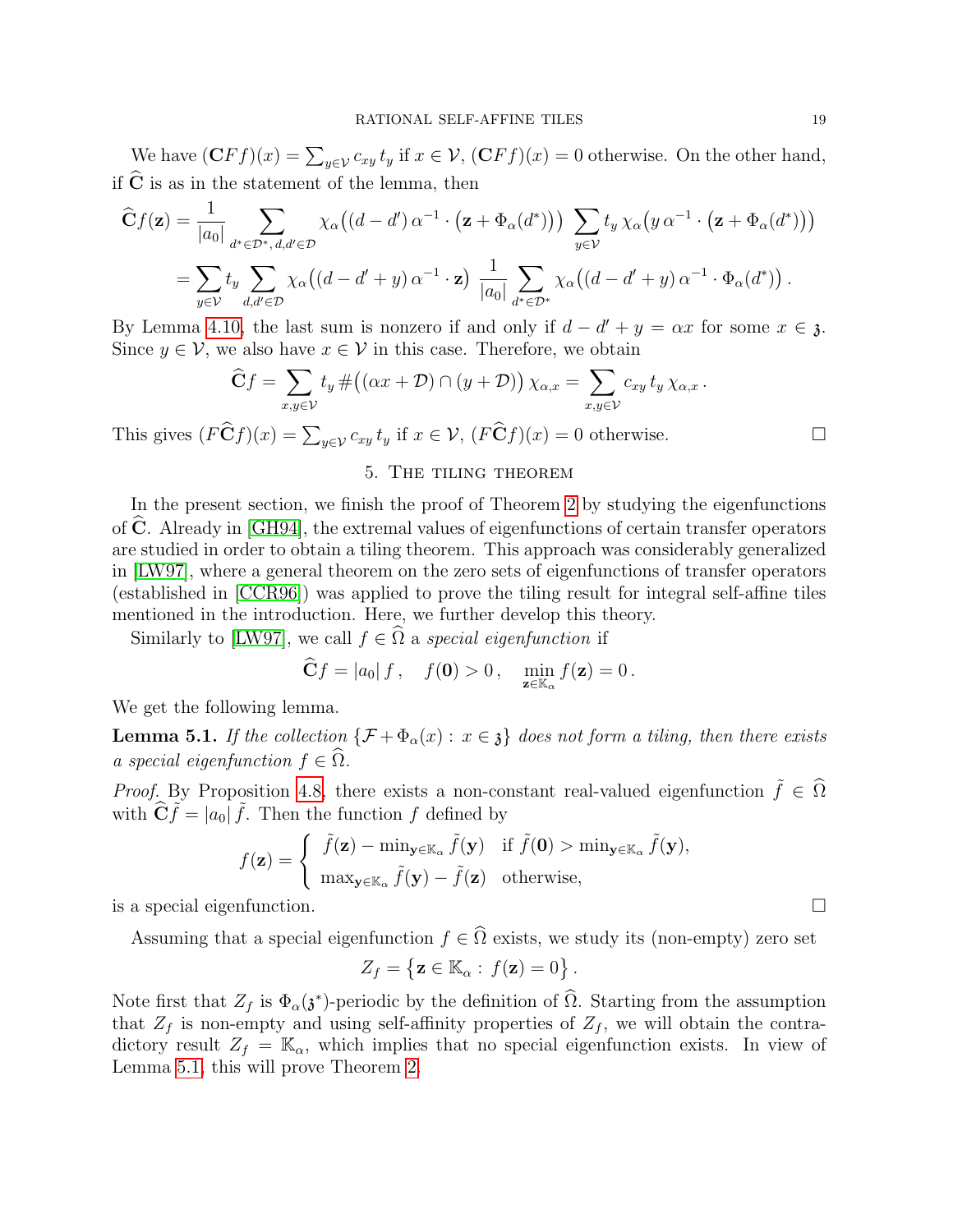<span id="page-19-0"></span>**Lemma 5.2** (cf. [\[LW97,](#page-32-4) Lemma 3.2]). Let f be a special eigenfunction and let  $\mathcal{D}^*$  be a complete residue system of  $\mathfrak{z}^*/\alpha \mathfrak{z}^*$ . Then the following assertions hold.

- (i) For each  $\mathbf{z} \in Z_f$  and  $d^* \in \mathcal{D}^*$ ,  $u(\tau_{\alpha,d^*}(\mathbf{z})) > 0$  implies that  $\tau_{\alpha,d^*}(\mathbf{z}) \in Z_f$ .
- <span id="page-19-3"></span>(ii) For each  $\mathbf{z} \in Z_f$ , there exists some  $d^* \in \mathcal{D}^*$  such that  $u(\tau_{\alpha,d^*}(\mathbf{z})) > 0$ .

*Proof.* Let  $z \in Z_f$ , then  $\hat{C}f(z) = |a_0| f(z) = 0$ , thus

$$
\sum_{d^* \in \mathcal{D}^*} u\big(\tau_{\alpha,d^*}(\mathbf{z})\big) \, f\big(\tau_{\alpha,d^*}(\mathbf{z})\big) = 0
$$

by Proposition [4.12.](#page-17-2) Since  $f(\mathbf{z}) \geq 0$  everywhere, every term on the left-hand side must be zero, which shows that  $\tau_{\alpha,d^*}(\mathbf{z}) \in Z_f$  if  $u(\tau_{\alpha,d^*}(\mathbf{z})) > 0$ . By Lemma [4.11,](#page-17-3) we have  $u\big(\tau_{\alpha,d^*}(\mathbf{z})\big) > 0$  for some  $d^* \in \mathcal{D}^*$ .

Lemma [5.2](#page-19-0) motivates the following definitions. A set  $Y \subset \mathbb{K}_{\alpha}$  is  $\tau_{\alpha}$ -invariant (w.r.t. a complete residue system  $\mathcal{D}^*$  of  $\mathfrak{z}^*/\alpha \mathfrak{z}^*$  if, for each  $\mathbf{z} \in Y$ ,  $d^* \in \mathcal{D}^*$ ,  $u(\tau_{\alpha,d^*}(\mathbf{z})) > 0$  implies  $\tau_{\alpha,d^*}(\mathbf{z}) \in Y$ . It is minimal  $\tau_{\alpha}$ -invariant if it does not contain a proper subset which is also  $\tau_{\alpha}$ -invariant. First we observe that such sets exist (when a special eigenfunction exists).

<span id="page-19-1"></span>**Lemma 5.3.** Let  $f$  be a special eigenfunction. Then there exists a non-empty compact minimal  $\tau_{\alpha}$ -invariant set  $Y \subset Z_f$ .

*Proof.* This is proved arguing in the same way as in the proof of Theorem 4.1 of [\[LW97\]](#page-32-4). In particular, note that multiplication by  $\alpha^{-1}$  is contracting and u is continuous.

Suppose that the special eigenfunction f is given by  $f = \sum_{x \in V} t_x \chi_{\alpha,x}$ . To further explore the zero set  $Z_f$ , we apply a result of [\[CCR96\]](#page-31-16). As this result deals only with functions defined on  $\mathbb{R}^n$ , we relate f with the function  $f_{\infty}$  defined on  $\mathbb{K}_{\infty} \simeq \mathbb{R}^n$  by

$$
f_{\infty}: \mathbb{K}_{\infty} \to \mathbb{R}, \quad (z_{\mathfrak{p}})_{\mathfrak{p}|\infty} \mapsto \sum_{x \in \mathcal{V}} t_x \prod_{\mathfrak{p}|\infty} \chi_{\mathfrak{p}}(xz_{\mathfrak{p}}).
$$

By the following lemma, such a relation between f and  $f_{\infty}$  holds for the set

(5.1) 
$$
E = \left\{ (z_{\mathfrak{p}})_{\mathfrak{p} \in S_{\alpha}} \in \mathbb{K}_{\alpha} : |z_{\mathfrak{p}}|_{\mathfrak{p}} \leq |\alpha^{-m}|_{\mathfrak{p}} \text{ for all } \mathfrak{p} | \mathfrak{b} \right\},
$$

where  $m \in \mathbb{Z}$  is chosen in a way that

(5.2) 
$$
\mathcal{D} \subset \alpha^m \mathbb{Z}[\alpha^{-1}].
$$

<span id="page-19-2"></span>**Lemma 5.4.** For each  $z \in E$ , we have

<span id="page-19-4"></span>
$$
f(\mathbf{z}) = f_{\infty}(\pi_{\infty}(\mathbf{z})).
$$

*Proof.* For each  $x \in \mathcal{V}$ , we have  $x = \sum_{j=1}^{k} (d_j - d'_j) \alpha^{-j} + \alpha^{-k} x_0$  with  $d_j, d'_j \in \mathcal{D} \subset \alpha^m \mathbb{Z}[\alpha^{-1}],$  $x_0 \in V_0$ , and arbitrarily large k. This implies  $|x|_p \leq |\alpha^m|_p$  for  $\mathfrak{p} |$  b and, hence,  $\chi_{\mathfrak{p}}(xz_p) = 1$ for all  $z_p \in K_p$  with  $|z_p|_p \leq |\alpha^{-m}|_p$ . This shows that  $f(\mathbf{z}) = f_\infty(\pi_\infty(\mathbf{z}))$  for each  $\mathbf{z} \in E$ .  $\Box$ 

We can restrict our attention to E because of the following lemma.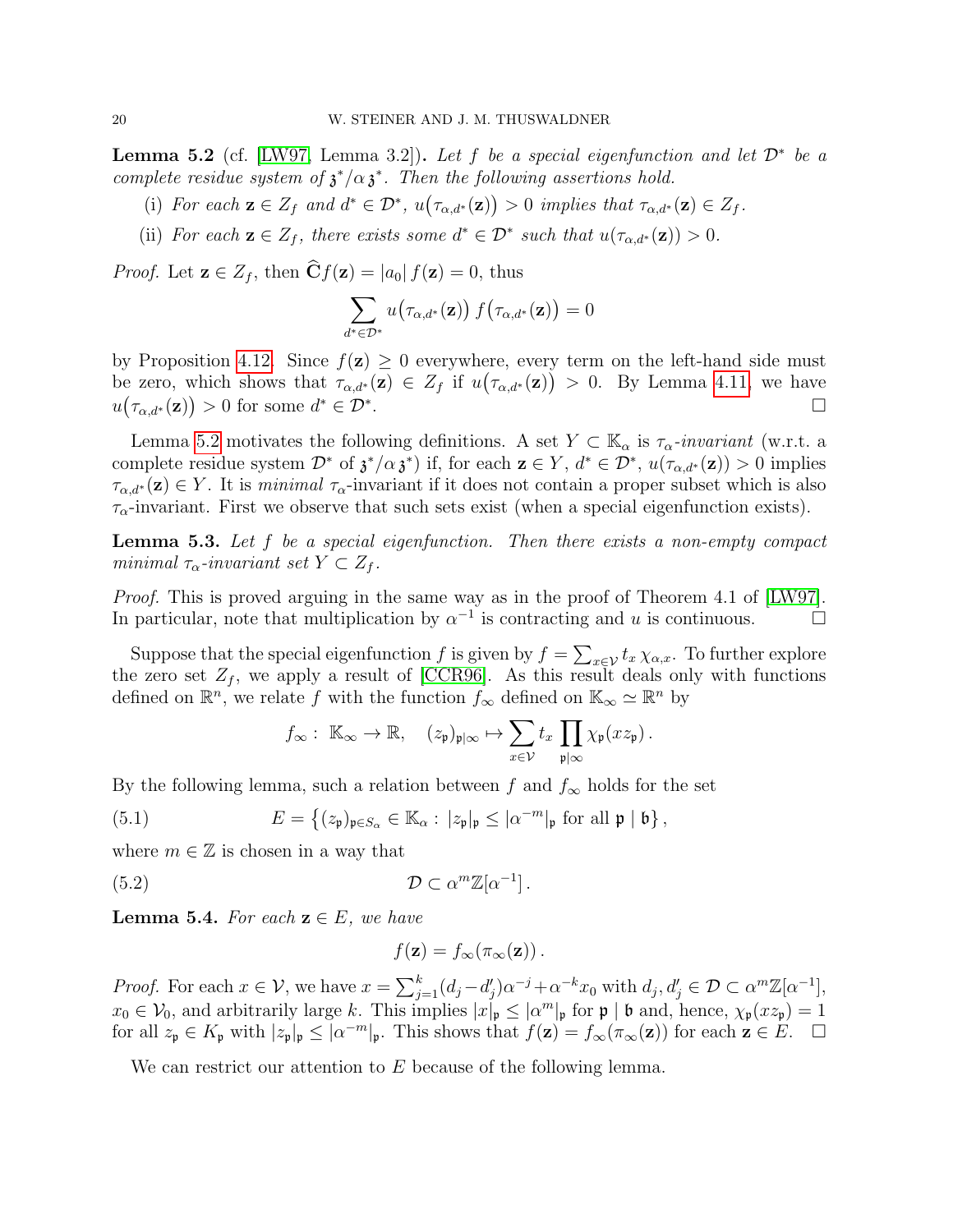<span id="page-20-2"></span>**Lemma 5.5.** Let Y be a compact minimal  $\tau_{\alpha}$ -invariant set and suppose that  $\mathcal{D}^*$  is a complete residue system of  $\chi^* / \alpha \chi^*$  satisfying

<span id="page-20-0"></span>(5.3) 
$$
|d^*|_{\mathfrak{p}} \leq |\alpha^{-m+1}|_{\mathfrak{p}} \quad \text{for all } d^* \in \mathcal{D}^* \text{ and all } \mathfrak{p} | \mathfrak{b}.
$$

Then Y is contained in E.

*Proof.* By the minimality of Y, for each  $\mathbf{z} \in Y$  there exists  $d^* \in \mathcal{D}^*$  such that  $\tau_{\alpha,d^*}^{-1}(\mathbf{z}) \in Y$ . Iterating this argument, we obtain  $\mathbf{z} = \sum_{j=1}^{k} \Phi_{\alpha}(\alpha^{-j} d_j^*) + \alpha^{-k} \cdot \mathbf{z}_0$  with  $d_j^* \in \mathcal{D}^*$ ,  $\mathbf{z}_0 \in Y$ , and arbitrarily large k. The result follows now from [\(5.3\)](#page-20-0) and the compactness of Y.  $\square$ 

We now prove that  $\mathcal{D}^*$  can always be chosen to satisfy [\(5.3\)](#page-20-0), by using the well-known Strong Approximation Theorem for valuations.

<span id="page-20-1"></span>**Lemma 5.6** (see e.g. [\[Cas67,](#page-31-23) Section 15]). Let S be a finite set of primes and let  $\mathfrak{p}_0$  be a prime of the number field K which does not belong to S. Let  $z_p \in K$  be given numbers, for  $\mathfrak{p} \in S$ . Then, for every  $\varepsilon > 0$ , there exists  $x \in K$  such that

$$
|x-z_{\mathfrak{p}}|_{\mathfrak{p}} < \varepsilon \text{ for } \mathfrak{p} \in S, \text{ and } |x|_{\mathfrak{p}} \le 1 \text{ for } \mathfrak{p} \notin S \cup \{\mathfrak{p}_0\}.
$$

<span id="page-20-5"></span>**Lemma 5.7.** For each  $\varepsilon > 0$ , there exists a complete set of representatives  $\mathcal{D}^*$  of the residue class ring  $\mathfrak{z}^*/\alpha \mathfrak{z}^*$  satisfying  $|d^*|_{\mathfrak{p}} \leq \varepsilon$  for all  $d^* \in \mathcal{D}^*$ ,  $\mathfrak{p} | \mathfrak{b}$ .

*Proof.* Lemma [5.6](#page-20-1) implies that  $\Phi_{\mathfrak{b}}(\mathcal{O}_{S_\alpha})$  is dense in  $\mathbb{K}_{\mathfrak{b}}$ . Since  $\mathcal{O}_{S_\alpha} \subseteq \mathfrak{z}^*$ , this yields that  $\Phi_{\mathfrak{b}}(\xi+\alpha\mathfrak{z}^*)$  is also dense in  $\mathbb{K}_{\mathfrak{b}}$  for each  $\xi \in \mathbb{Q}(\alpha)$ . Thus each residue class of  $\mathfrak{z}^*/\alpha\mathfrak{z}^*$ contains a representative with the required property.  $\Box$ 

In analogy to the notion of  $\tau_{\alpha}$ -invariance on  $\mathbb{K}_{\alpha}$ , we call a set  $Y_{\infty} \subseteq \mathbb{K}_{\infty}$   $\tau_{\infty}$ -invariant if, for each  $\mathbf{z} \in Y_{\infty}$ ,  $d^* \in \mathcal{D}^*$ ,  $u_{\infty}(\tau_{\infty,d^*}(\mathbf{z})) > 0$  implies  $\tau_{\infty,d^*}(\mathbf{z}) \in Y_{\infty}$ , where  $u_{\infty}$  is defined by

<span id="page-20-4"></span>
$$
u_{\infty}: \mathbb{K}_{\infty} \to \mathbb{R}, \quad (z_{\mathfrak{p}})_{\mathfrak{p}|\infty} \mapsto \left| \frac{1}{|a_0|} \sum_{d \in \mathcal{D}} \prod_{\mathfrak{p}|\infty} \chi_{\mathfrak{p}}(dz_{\mathfrak{p}}) \right|^2,
$$

and  $\tau_{\infty,d^*}(\mathbf{z}) = \alpha^{-1} \cdot (\mathbf{z} + \Phi_\infty(d^*)).$  We now restrict our attention to the set  $Z_{f_\infty}$ .

<span id="page-20-6"></span>**Lemma 5.8.** Let f be a special eigenfunction and suppose that  $\mathcal{D}^*$  satisfies [\(5.3\)](#page-20-0). Then there exists a non-empty compact minimal  $\tau_{\infty}$ -invariant set  $Y_{\infty} \subset Z_{f_{\infty}}$ .

*Proof.* By Lemmas [5.3](#page-19-1) and [5.5,](#page-20-2) there exists a non-empty compact minimal  $\tau_{\alpha}$ -invariant set  $Y \subset Z_f \cap E$ . Arguing similarly as in the proof of Lemma [5.4,](#page-19-2) we get

(5.4) 
$$
u(\mathbf{z}) = u_{\infty}(\pi_{\infty}(\mathbf{z})) \text{ for each } \mathbf{z} \in E.
$$

Therefore, the  $\tau_{\alpha}$ -invariance of Y implies  $\tau_{\infty}$ -invariance of  $\pi_{\infty}(Y)$ . As in the proof of Lemma [5.3,](#page-19-1) this yields the existence of a non-empty compact minimal  $\tau_{\infty}$ -invariant set  $Y_{\infty} \subseteq \pi_{\infty}(Y)$ . By Lemma [5.4,](#page-19-2) we have  $\pi_{\infty}(Y) \subseteq Z_{f_{\infty}}$ , and the result is proved.

<span id="page-20-3"></span>**Lemma 5.9.** Let  $Y_\infty \subseteq Z_{f_\infty}$  be a non-empty compact minimal  $\tau_\infty$ -invariant set. Then there exists a linear subspace V of  $\mathbb{K}_{\infty} \simeq \mathbb{R}^n$  such that

- $\bullet \ \alpha \cdot V = V,$
- $Y_{\infty}$  is contained in a finite number of translates of V and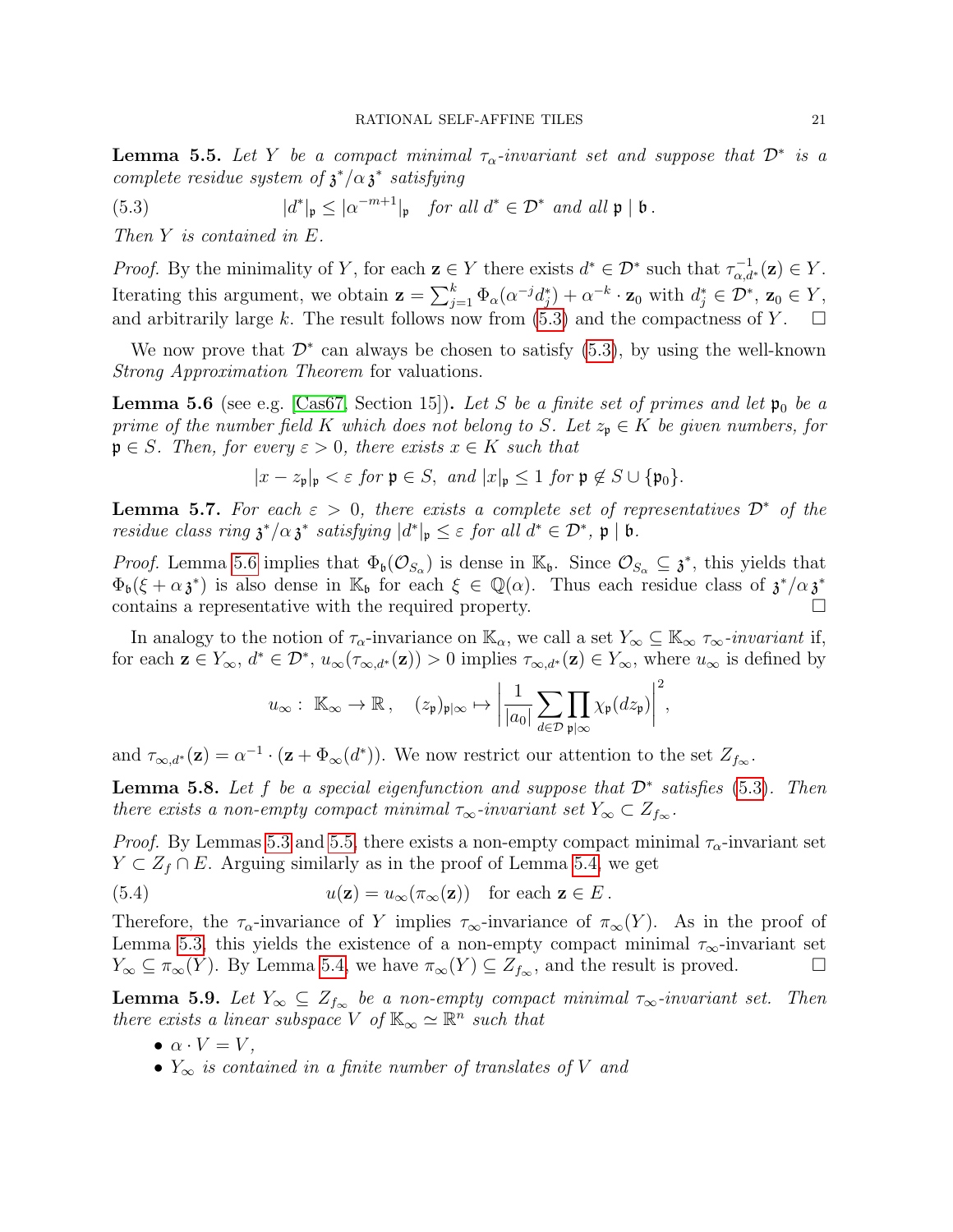### •  $Z_{f_\infty}$  contains a translate of V.

*Proof.* This is a direct consequence of [\[CCR96,](#page-31-16) Theorem 2.8], since we can identify  $\mathbb{K}_{\infty}$ with  $\mathbb{R}^n$ , where multiplication by  $\alpha$  is replaced by multiplication with the (block) diagonal matrix with entries  $\alpha^{(\mathfrak{p})}$  if  $K_{\mathfrak{p}} = \mathbb{R}$ , and  $\begin{pmatrix} \text{Re}(\alpha^{(\mathfrak{p})}) & \text{Im}(\alpha^{(\mathfrak{p})}) \\ \text{Im}(\alpha^{(\mathfrak{p})}) & \text{Re}(\alpha^{(\mathfrak{p})}) \end{pmatrix}$  $-\text{Im}(\alpha^{(\mathfrak{p})}) \quad \text{Re}(\alpha^{(\mathfrak{p})})$ ) if  $K_{\mathfrak{p}} = \mathbb{C}, \mathfrak{p} \mid \infty.$ 

We have to exclude that  $Y_{\infty}$  is finite, i.e., that  $V = \{0\}$  in Lemma [5.9.](#page-20-3)

<span id="page-21-0"></span>**Lemma 5.10** (cf. [\[LW97,](#page-32-4) Lemma 3.3]). There exists no non-empty finite  $\tau_{\infty}$ -invariant set  $Y_{\infty} \subseteq Z_{f_{\infty}}$ .

*Proof.* Suppose that there exists a non-empty finite  $\tau_{\infty}$ -invariant set  $Y_{\infty} \subseteq Z_{f_{\infty}}$ , and assume w.l.o.g. that  $Y_{\infty}$  is minimal. The minimality and finiteness imply that each  $z \in Y_{\infty}$  is contained in a " $\tau_{\infty}$ -cycle", i.e., there exist  $k \geq 1$  and  $d_1^*, \ldots, d_k^* \in \mathcal{D}^*$  such that

$$
\tau_{\infty,d_1^*} \circ \cdots \circ \tau_{\infty,d_j^*}(\mathbf{z}) \in Y_{\infty} \qquad (1 \le j \le k)
$$

and  $\tau_{\infty,d_1^*} \circ \cdots \circ \tau_{\infty,d_k^*}(\mathbf{z}) = \mathbf{z}$ . Hence, we have  $\mathbf{z} = \Phi_{\infty}(\xi)$  with  $\xi = (1 - \alpha^{-k})^{-1} \sum_{j=1}^k \alpha^{-j} d_j^*$ . Since  $|(1-\alpha^{-k})^{-1}|_{\mathfrak{p}} \leq 1$  for each  $\mathfrak{p} \mid \mathfrak{b}$ , the choice of  $\mathcal{D}^*$  implies that  $|\xi|_{\mathfrak{p}} \leq |\alpha^{-m}|_{\mathfrak{p}}$ . Set

$$
\Xi = \Phi_{\infty}^{-1}(Y_{\infty}).
$$

As  $\Phi_{\alpha}(\Xi) \subset E$  and  $\Phi_{\infty}(\Xi) = Y_{\infty}$ , Lemma [5.4](#page-19-2) and [\(5.4\)](#page-20-4) imply that  $\Phi_{\alpha}(\Xi)$  is a finite minimal  $\tau_{\alpha}$ -invariant subset of  $Z_f$ .

By Lemma [5.2](#page-19-0) [\(ii\)](#page-19-3) and the  $\tau_{\alpha}$ -invariance of  $\Phi_{\alpha}(\Xi)$ , we have  $\Xi \subseteq \alpha \Xi - \mathcal{D}^*$ . Let  $\bar{\Xi}$  be a set of representatives of  $\Xi \mod \mathfrak{z}^*$ . As  $\mathcal{D}^* \subset \mathfrak{z}^*$ , we get that  $\overline{\Xi} \subseteq \alpha \overline{\Xi} \mod \mathfrak{z}^*$ . The finiteness of  $\bar{\Xi}$  even yields that  $\bar{\Xi} \equiv \alpha \bar{\Xi} \mod \mathfrak{z}^*$ , hence,  $\alpha$  induces a permutation on  $\bar{\Xi}$ . The elements  $\alpha^{-1}(\xi + d^*)$  are pairwise incongruent mod  $\mathfrak{z}^*$  for different  $d^* \in \mathcal{D}^*$ . Applying  $\Phi_{\alpha}$  yields that for each  $\xi \in \Xi$  there is a unique  $d^* \in \mathcal{D}^*$  such that  $\tau_{\alpha,d^*}(\Phi_{\alpha}(\xi)) \in \Phi_{\alpha}(\Xi)$ , hence  $u(\tau_{\alpha,d^*}(\Phi_\alpha(\xi))) = 1$ . Thus  $u(\Phi_\alpha(\xi)) = 1$  holds for all  $\xi \in \Xi$ . This yields that  $\chi_{\alpha}(\Phi_{\alpha}(d\xi)) = 1$  for all  $d \in \mathcal{D}$ , and we conclude that  $\chi_{\alpha}(\Phi_{\alpha}(x \xi)) = 1$  for all  $x \in (\mathcal{D} - \mathcal{D})\mathbb{Z}$ . Since  $\Xi \equiv \alpha \bar{\Xi} \mod \mathfrak{z}^*$ , we obtain that  $\chi_{\alpha}(\Phi_{\alpha}(x \alpha \xi)) = 1$  for all  $x \in (\mathcal{D} - \mathcal{D})\mathbb{Z}$  and, inductively,  $\chi_{\alpha}(\Phi_{\alpha}(x \xi)) = 1$  for all  $x \in \mathbb{Z}\langle \alpha, \mathcal{D} \rangle = \mathfrak{z}$ , i.e.,  $\xi \in \mathfrak{z}^*$ . Since  $\Phi_{\alpha}(\xi) \in \mathbb{Z}_f$  and  $\mathbb{Z}_f$ is  $\Phi_{\alpha}(\mathfrak{z}^*)$ -periodic, we get  $0 \in Z_f$ , which contradicts the assumptions on the zero set  $Z_f$  of a special eigenfunction f. This contradiction proves the lemma.  $\Box$ 

In view of Lemma [5.10,](#page-21-0) we can now assume that Lemma [5.9](#page-20-3) holds with  $V \neq \{0\}$ . Under this assumption, we get the following density result.

<span id="page-21-1"></span>**Lemma 5.11.** Let  $V \neq \{0\}$  be a linear subspace of  $\mathbb{K}_{\infty}$  with  $\alpha \cdot V = V$ . Then the set  $V + \pi_{\infty}(\Phi_{\alpha}(\mathfrak{z}^*) \cap E)$  is dense in  $\mathbb{K}_{\infty}$ .

*Proof.* Let  $\mathbf{z} = (z_{\mathfrak{p}})_{\mathfrak{p}|\infty} \in V \setminus \{0\}$ . Then we have  $\mathbb{Q}(\alpha) \cdot \mathbf{z} \subset V$ , and the denseness of  $\Phi_{\infty}(\mathbb{Q}(\alpha))$  in  $\mathbb{K}_{\infty}$  implies that V is dense in  $\prod_{\mathfrak{p}|\infty:\,z_{\mathfrak{p}}\neq 0} K_{\mathfrak{p}} \times \prod_{\mathfrak{p}|\infty:z_{\mathfrak{p}}=0} \{0\}.$  Choose  $\mathfrak{p}_0 \mid \infty$ with  $z_{\mathfrak{p}_0} \neq 0$ . The Strong Approximation Theorem (Lemma [5.6\)](#page-20-1) with  $S = {\mathfrak{p} : \mathfrak{p} \mid \infty} \setminus {\mathfrak{p}_0}$ yields that the projection of  $\Phi_{\infty}(\mathcal{O})$  to  $\prod_{\mathfrak{p}\in S}K_{\mathfrak{p}}$  is dense. This implies that  $V + \Phi_{\infty}(\mathcal{O})$  is dense in  $\mathbb{K}_{\infty}$ . Choose m as in [\(5.2\)](#page-19-4). Since  $\alpha^{-m}\mathcal{O}\cap\mathcal{O}$  has finite index in  $\mathcal{O}$ , we obtain that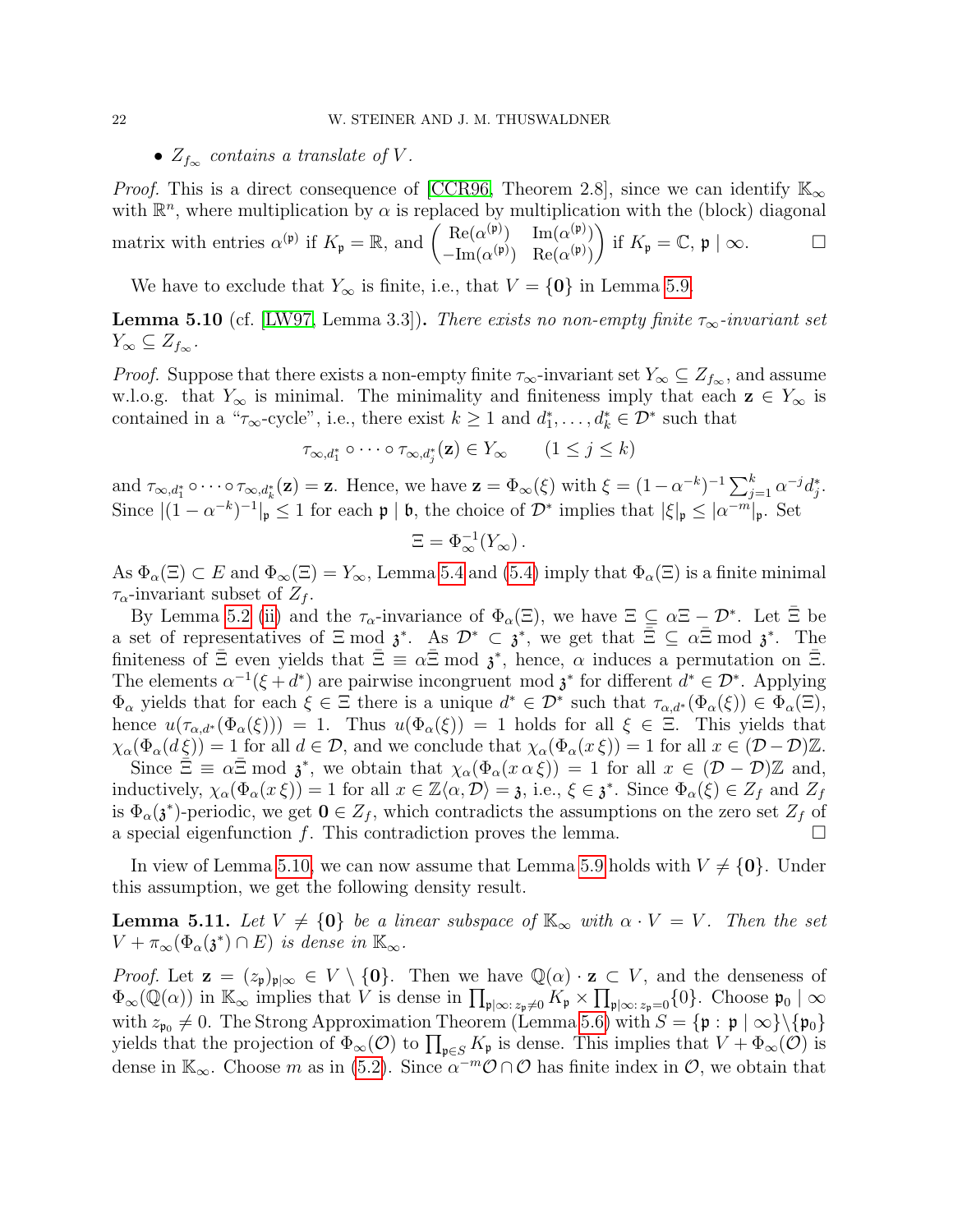$V + \Phi_{\infty}(\alpha^{-m}\mathcal{O} \cap \mathcal{O})$  is also dense in  $\mathbb{K}_{\infty}$ . Observing that  $\Phi_{\alpha}(\alpha^{-m}\mathcal{O} \cap \mathcal{O}) \subseteq \Phi_{\alpha}(\mathfrak{z}^*) \cap E$ proves the lemma.

We are now in a position to finish the proof of Theorem [2,](#page-5-1) which states that  $\{\mathcal{F} + \Phi_{\alpha}(x)$ :  $x \in \mathfrak{z}$  forms a tiling of  $\mathbb{K}_{\alpha}$ .

*Proof of Theorem [2.](#page-5-1)* Suppose that  $\{\mathcal{F} + \Phi_\alpha(x) : x \in \mathfrak{z}\}\)$  does not form a tiling of  $\mathbb{K}_\alpha$ . By Lemmas [5.1,](#page-18-1) [5.7,](#page-20-5) [5.8,](#page-20-6) [5.9,](#page-20-3) and [5.10,](#page-21-0) there exists a special eigenfunction  $f \in \Omega$  and an  $\alpha$ -invariant linear subspace  $V \neq \{0\}$  of  $\mathbb{K}_{\infty}$  such that  $Z_{f_{\infty}}$  contains a translate of V. Since  $Z_f$  is  $\Phi_\alpha(\mathfrak{z}^*)$ -periodic, Lemma [5.4](#page-19-2) implies that  $Z_{f_\infty}$  is  $\pi_\infty(\Phi_\alpha(\mathfrak{z}^*) \cap E)$ -periodic. Thus we may apply Lemma [5.11](#page-21-1) in order to conclude that  $Z_{f_{\infty}}$  is dense in  $\mathbb{K}_{\infty}$ . The continuity of  $f_{\infty}$  yields that  $Z_{f_{\infty}} = \mathbb{K}_{\infty}$ .

Now, we have to pull this back to  $\mathbb{K}_{\alpha}$ . Since  $E \subset Z_f$  by Lemma [5.4,](#page-19-2) the  $\Phi_{\alpha}(\mathfrak{z}^*)$ -periodicity of  $Z_f$  yields that

$$
E + \Phi_{\alpha}(\mathcal{O}_{S_{\alpha}}) \subseteq E + \Phi_{\alpha}(\mathfrak{z}^*) \subset Z_f.
$$

The set  $E + \Phi_{\alpha}(\mathcal{O}_{S_{\alpha}})$  is dense in  $\mathbb{K}_{\alpha}$  because  $\mathbb{K}_{\infty} \times \Phi_{\mathfrak{b}}(\{0\}) \subset E$  and  $\Phi_{\mathfrak{b}}(\mathcal{O}_{S_{\alpha}})$  is dense in  $\mathbb{K}_{\mathfrak{b}}$  (by the Strong Approximation Theorem). Thus f vanishes on a dense subset of  $\mathbb{K}_{\alpha}$ . The continuity of f now yields that  $f \equiv 0$  on  $\mathbb{K}_{\alpha}$ , contradicting the fact that f is a special eigenfunction. This proves the theorem. eigenfunction. This proves the theorem.

### 6. intersective tiles and SRS tiles

<span id="page-22-1"></span>Now we consider the intersective tiles  $\mathcal{G}(x), x \in \mathbb{Z}[\alpha]$ , and show that for certain choices of D they are intimately related to SRS tiles.

Tiling induced by intersective tiles. As above, assume that  $\alpha$  is an expanding algebraic number with minimal polynomial  $A(X)$  given in [\(2.1\)](#page-3-1), D is a standard digit set for  $\alpha$ , and set  $\mathfrak{z} = \mathbb{Z}\langle \alpha, \mathcal{D} \rangle$ . First we prove [\(2.3\)](#page-6-3), showing that F can be built from intersective tiles.

<span id="page-22-0"></span>**Proposition 6.1.** The intersective tiles  $\mathcal{G}(x)$ ,  $x \in \mathfrak{z}$ , form "slices" of the rational self-affine tile F in the sense that

$$
\mathcal{F} = \bigcup_{x \in \mathfrak{z}} (\mathcal{G}(x) - \Phi_{\alpha}(x))
$$

.

Proof. Note that

$$
\mathcal{G}(x) - \Phi_{\alpha}(x) = \mathcal{F} \cap (\mathbb{K}_{\infty} \times \Phi_{\mathfrak{b}}(-x))
$$

for all  $x \in \mathfrak{z}$ . The set  $\Phi_{\mathfrak{b}}(\mathfrak{z})$  is dense in  $\mathbb{K}_{\mathfrak{b}}$  by the Strong Approximation Theorem (Lemma [5.6\)](#page-20-1) and Lemma [3.2.](#page-10-5) Since  $\mathcal F$  is the closure of its interior by Theorem [1](#page-5-0) [\(ii\)](#page-5-4), the result follows. the result follows.

The sets  $\mathcal{G}(x)$  can be characterized in terms of the Z-module

$$
\Lambda_{\alpha,m} = \mathbb{Z}[\alpha] \cap \alpha^{m-1}\mathbb{Z}[\alpha^{-1}].
$$

Here and in the following, m is chosen in a way that  $\mathcal{D} \subset \alpha^m \mathbb{Z}[\alpha^{-1}]$  holds.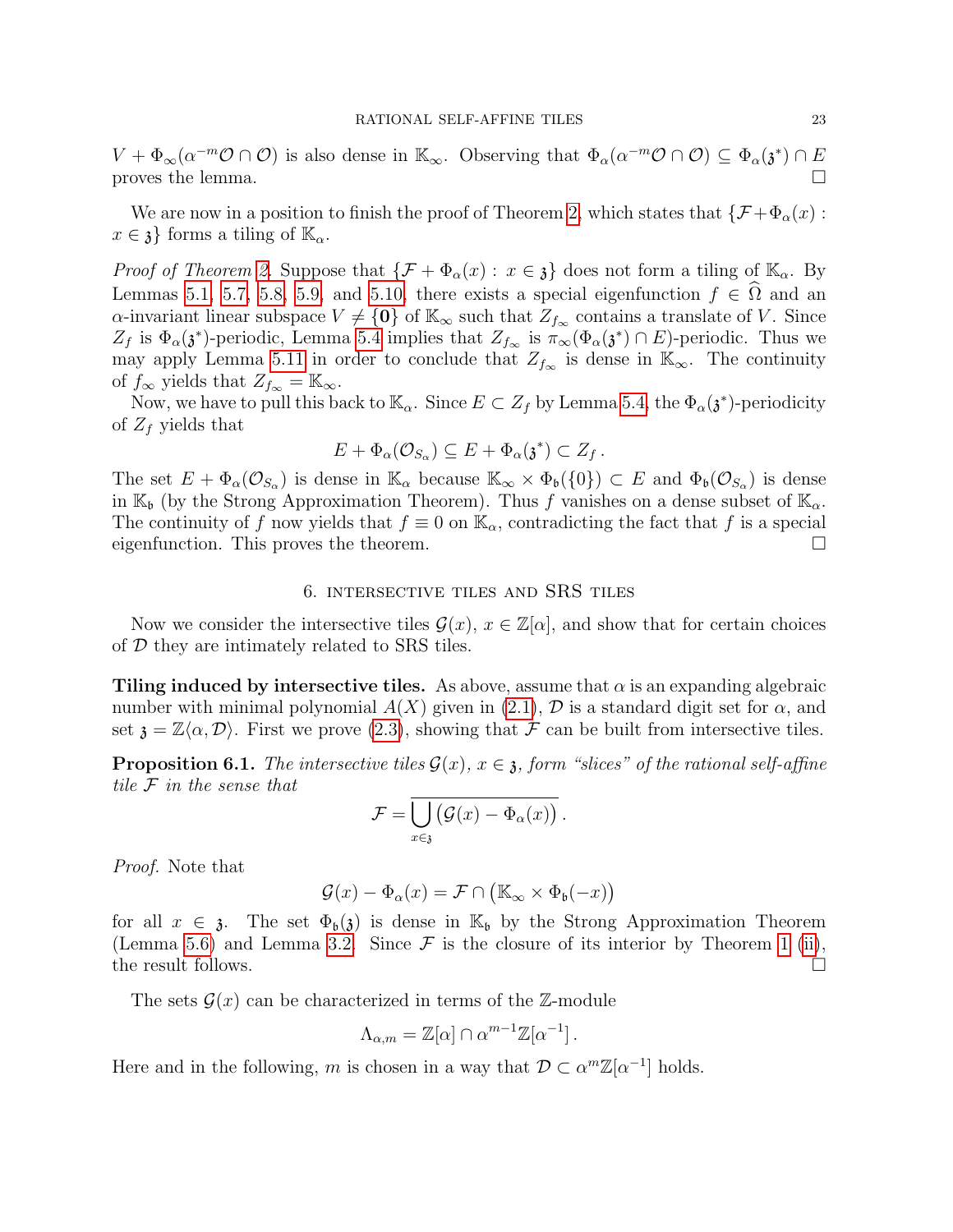<span id="page-23-0"></span>**Lemma 6.2.** For every  $x \in \mathbb{Z}[\alpha]$  we have

$$
\mathcal{G}(x) = \Phi_{\alpha}(x) + \left\{ \sum_{j=1}^{\infty} \Phi_{\alpha}(d_j \alpha^{-j}) : d_j \in \mathcal{D}, \, \alpha^k x + \sum_{j=1}^k d_j \alpha^{k-j} \in \Lambda_{\alpha,m} \text{ for all } k \ge 0 \right\}.
$$

In particular, we have  $\mathcal{G}(x) = \emptyset$  for all  $x \in \mathbb{Z}[\alpha] \setminus \Lambda_{\alpha, m}$ .

In the proof of Lemma [6.2,](#page-23-0) we use the following observation.

<span id="page-23-2"></span>**Lemma 6.3.** For every  $x \in \mathbb{Z}[\alpha, \alpha^{-1}] \setminus \mathbb{Z}[\alpha^{-1}]$  we have  $\Phi_{\mathfrak{b}}(x) \notin \overline{\Phi_{\mathfrak{b}}(\mathbb{Z}[\alpha^{-1}])}$ .

Proof. We first show that

<span id="page-23-1"></span>(6.1) 
$$
\mathbb{Z}[\alpha, \alpha^{-1}] \cap \mathcal{O}[\alpha^{-1}] \subseteq \alpha^{h} \mathbb{Z}[\alpha^{-1}]
$$

for some integer  $h \geq 0$ . Indeed, by analogous reasoning as in the proof of Lemma [3.2](#page-10-5) (ii),  $\mathbb{Z}[\alpha^{-1}]$  is a subgroup of finite index of  $\mathcal{O}[\alpha^{-1}]$ . Let  $x_1, \ldots, x_\ell \in \mathcal{O}[\alpha^{-1}]$  be a complete set of representatives of  $\mathcal{O}[\alpha^{-1}]/\mathbb{Z}[\alpha^{-1}]$ , and choose integers  $h_1, \ldots, h_\ell$  as follows. If  $x_i \notin \mathbb{Z}$  $\mathbb{Z}[\alpha, \alpha^{-1}]$ , then set  $h_i = 0$ . If  $x_i \in \mathbb{Z}[\alpha, \alpha^{-1}]$ , then choose  $h_i \geq 0$  in a way that  $x_i \in \mathbb{Z}[\alpha, \alpha^{-1}]$  $\alpha^{h_i}\mathbb{Z}[\alpha^{-1}]$ . As  $x_i \notin \mathbb{Z}[\alpha, \alpha^{-1}]$  implies  $\mathbb{Z}[\alpha, \alpha^{-1}] \cap (\mathbb{Z}[\alpha^{-1}] + x_i) = \emptyset$ , and  $x_i \in \alpha^{h_i}\mathbb{Z}[\alpha^{-1}]$ implies  $\mathbb{Z}[\alpha^{-1}] + x_i \subseteq \alpha^{h_i} \mathbb{Z}[\alpha^{-1}],$  we obtain that

$$
\mathbb{Z}[\alpha, \alpha^{-1}] \cap \mathcal{O}[\alpha^{-1}] = \bigcup_{i=1}^{\ell} \left( \mathbb{Z}[\alpha, \alpha^{-1}] \cap (\mathbb{Z}[\alpha^{-1}] + x_i) \right) \subseteq \alpha^{\max\{h_1, \dots, h_{\ell}\}} \mathbb{Z}[\alpha^{-1}].
$$

Hence, [\(6.1\)](#page-23-1) holds with  $h = \max\{h_1, \ldots, h_\ell\}.$ 

To prove the lemma let  $x \in \mathbb{Z}[\alpha, \alpha^{-1}] \setminus \mathbb{Z}[\alpha^{-1}]$  and suppose on the contrary that  $\Phi_{\mathfrak{b}}(x) \in$  $\overline{\Phi_{\mathfrak{b}}(\mathbb{Z}[\alpha^{-1}])}$ . Then there is  $y \in \mathbb{Z}[\alpha^{-1}]$  such that  $|y - x|_{\mathfrak{p}} \leq |\alpha^{-h}|_{\mathfrak{p}}$  for all  $\mathfrak{p} | \mathfrak{b}$ , with h as above, i.e.,  $\alpha^{h}(y-x) \in \mathcal{O}[\alpha^{-1}]$ , cf. Lemma [3.2](#page-10-5) [\(i\)](#page-10-1). By [\(6.1\)](#page-23-1), this gives  $y-x \in \mathbb{Z}[\alpha^{-1}]$ . contradicting that  $y \in \mathbb{Z}[\alpha^{-1}]$  and  $x \notin \mathbb{Z}[\alpha^{-1}]$ ].

Proof of Lemma [6.2.](#page-23-0) Let  $\mathbf{z} \in \mathcal{F} + \Phi_{\alpha}(x)$ , i.e.,  $\mathbf{z} = \Phi_{\alpha}(x) + \sum_{j=1}^{\infty} \Phi_{\alpha}(d_j \alpha^{-j})$  with  $d_j \in \mathcal{D}$ . We clearly have  $\alpha^k x + \sum_{j=1}^k d_j \alpha^{k-j} \in \mathbb{Z}[\alpha]$  for all  $k \geq 0$ .

If  $\alpha^k x + \sum_{j=1}^k d_j \alpha^{k-j} \in \Lambda_{\alpha,m}$  for all  $k \geq 0$ , then  $x + \sum_{j=1}^k d_j \alpha^{-j} \in \alpha^{m-k-1}\mathbb{Z}[\alpha^{-1}]$ , thus  $|x + \sum_{j=1}^{\infty} d_j \alpha^{-j}|_{\mathfrak{p}} = 0$  for all  $\mathfrak{p} \mid \mathfrak{b}$ , i.e.,  $\mathbf{z} \in \mathbb{K}_{\infty} \times \prod_{\mathfrak{p} \mid \mathfrak{b}} \{0\}$ . This gives  $\mathbf{z} \in \mathcal{G}(x)$ .

If  $\alpha^k x + \sum_{j=1}^k d_j \alpha^{k-j} \notin \alpha^{m-1} \mathbb{Z}[\alpha^{-1}]$  for some  $k \geq 0$ , then Lemma [6.3](#page-23-2) implies that  $\Phi_{\mathfrak{b}}(\alpha^k x + \sum_{j=1}^k d_j \alpha^{k-j}) \notin \overline{\Phi_{\mathfrak{b}}(\alpha^{m-1} \mathbb{Z}[\alpha^{-1}])}$ . Since  $\sum_{j=k+1}^{\infty} \Phi_{\mathfrak{b}}(d_j \alpha^{k-j}) \in \overline{\Phi_{\mathfrak{b}}(\alpha^{m-1} \mathbb{Z}[\alpha^{-1}])}$ by the choice of m, we obtain  $\pi_{\mathfrak{b}}(\alpha^k \cdot \mathbf{z}) \notin \overline{\Phi_{\mathfrak{b}}(\alpha^{m-1}\mathbb{Z}[\alpha^{-1}])}$ , in particular  $\pi_{\mathfrak{b}}(\mathbf{z}) \neq \Phi_{\mathfrak{b}}(0)$ , i.e.,  $\mathbf{z} \notin \mathcal{G}(x)$ .

Define the map

$$
T_{\alpha}: \mathbb{Z}[\alpha] \to \mathbb{Z}[\alpha], \quad x \mapsto \alpha^{-1}(x-d),
$$

where d is the unique digit in  $D$  such that  $\alpha^{-1}(x-d) \in \mathbb{Z}[\alpha]$ .

<span id="page-23-3"></span>**Lemma 6.4.** For each  $x \in \Lambda_{\alpha,m}$ , we have  $T_{\alpha}(x) \in \Lambda_{\alpha,m}$ .

*Proof.* We have  $T_{\alpha}(x) \in \mathbb{Z}[\alpha]$  by definition, and  $T_{\alpha}(x) = \alpha^{-1}(x - d) \in \alpha^{m-1}\mathbb{Z}[\alpha^{-1}]$  $\Box$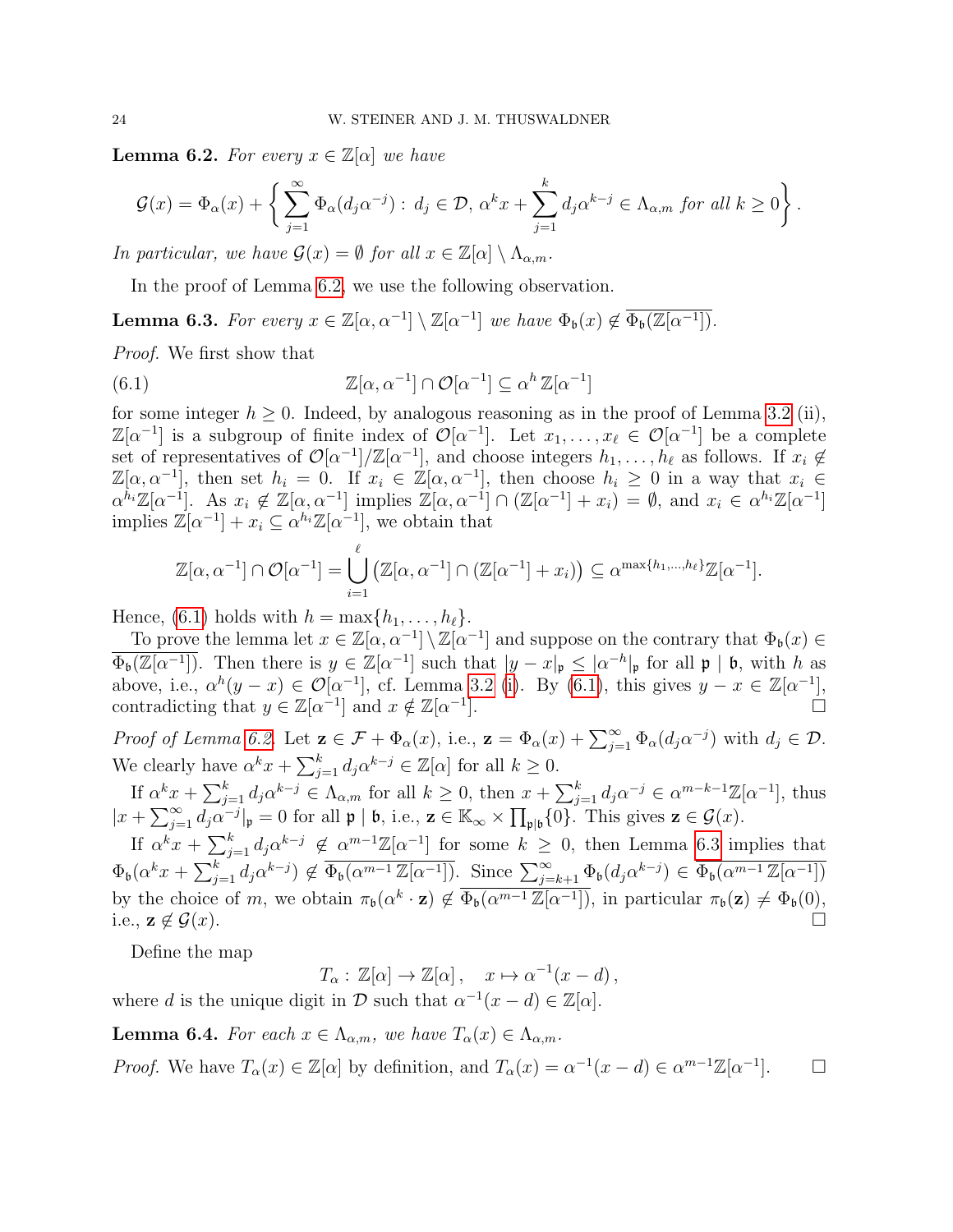After these preparations, we give the following set equations for intersective tiles.

<span id="page-24-0"></span>**Proposition 6.5.** For each  $x \in \mathbb{Z}[\alpha]$ , we have

$$
\mathcal{G}(x) = \bigcup_{y \in T_{\alpha}^{-1}(x)} \alpha^{-1} \cdot \mathcal{G}(y) .
$$

*Proof.* This is a direct consequence of Lemmas [6.2](#page-23-0) and [6.4.](#page-23-3)  $\Box$ 

We now start the preparations for the proof of Theorems [3](#page-6-0) and [4.](#page-6-1) Recall that we identify  $\mathbb{K}_{\infty}$  with  $\mathbb{K}_{\infty} \times \Phi_{\mathfrak{b}}(\{0\}).$ 

<span id="page-24-3"></span>**Lemma 6.6.** The collection  $\{\mathcal{G}(x) : x \in \mathfrak{z}\}\$  forms a covering of  $\mathbb{K}_{\infty}$ .

*Proof.* This follows from the fact that  $\{\mathcal{F} + \Phi_\alpha(x) : x \in \mathfrak{z}\}$  covers  $\mathbb{K}_\alpha$ .

In the next step, we consider properties of the Z-module  $\Lambda_{\alpha,m}$ . Recall that a subset of  $\mathbb{K}_{\infty}$  is a lattice if it is a Delone set and an additive group.

<span id="page-24-1"></span>**Lemma 6.7.** Let  $k \in \mathbb{Z}$  be given. Then the sets  $\Phi_{\infty}(\Lambda_{\alpha,k})$  and  $\Phi_{\infty}(\mathfrak{z} \cap \Lambda_{\alpha,k})$  form lattices in  $\mathbb{K}_{\infty} \simeq \mathbb{R}^n$ . Moreover, the cardinality of  $\Lambda_{\alpha,k+1}/\Lambda_{\alpha,k}$  is  $|a_n|$ , where  $a_n$  is the leading coefficient of the polynomial  $A(X)$  in  $(2.1)$ .

Proof. For each  $x \in \Lambda_{\alpha,k}$ , we have  $|x|_{\mathfrak{p}} \leq |\alpha^{k-1}|_{\mathfrak{p}}$  for all  $\mathfrak{p} \mid \mathfrak{b}$ , and  $|x|_{\mathfrak{p}} \leq 1$  for all other  $\mathfrak{p} \nmid \infty$ . Therefore,  $\Phi_{\infty}(\Lambda_{\alpha,k})$  is a lattice and, hence,  $\Phi_{\infty}(\mathfrak{z} \cap \Lambda_{\alpha,k})$  is contained in a lattice. To show that  $\Phi_{\infty}(\mathfrak{z}\cap\Lambda_{\alpha,k})$  contains a lattice, choose  $x_1,\ldots,x_n\in\mathfrak{z}$  such that  $\{\Phi_{\infty}(x_1),\ldots,\Phi_{\infty}(x_n)\}$ is a basis of  $\mathbb{K}_{\infty}$  (regarded as a vector space over  $\mathbb{R}$ ). There exists  $j \in \mathbb{N}$  such that, with  $a_n$  as in [\(2.1\)](#page-3-1), we have  $a_n^j x_1, \ldots, a_n^j x_n \in \Lambda_{\alpha,k}$ . Since  $\Phi_\infty(\mathfrak{z} \cap \Lambda_{\alpha,k})$  is a Z-module containing the basis  $\{\Phi_{\infty}(a_n^j x_1), \ldots, \Phi_{\infty}(a_n^j x_n)\}$  of  $\mathbb{K}_{\infty}$ , it contains a lattice. Being an additive group,  $\Phi_{\infty}(\mathfrak{z} \cap \Lambda_{\alpha,k})$  is therefore a lattice.

To show that the cardinality  $\Lambda_{\alpha,k+1}/\Lambda_{\alpha,k}$  is  $|a_n|$ , first note that

$$
\Lambda_{\alpha,k+1} = \alpha^k \mathbb{Z}[\alpha^{-1}] \cap \mathbb{Z}[\alpha] = \bigcup_{c \in \{0,1,\dots,|a_n|-1\}} (c \alpha^k + \alpha^{k-1} \mathbb{Z}[\alpha^{-1}]) \cap \mathbb{Z}[\alpha]
$$

is a partition of  $\Lambda_{\alpha,k+1}$ . For any  $x \in (c \alpha^k + \alpha^{k-1} \mathbb{Z}[\alpha^{-1}]) \cap \mathbb{Z}[\alpha]$ , we have

$$
(c\,\alpha^k + \alpha^{k-1}\mathbb{Z}[\alpha^{-1}]) \cap \mathbb{Z}[\alpha] = x + \Lambda_{\alpha,k}.
$$

It remains to show that  $(c\alpha^k + \alpha^{k-1}\mathbb{Z}[\alpha^{-1}]) \cap \mathbb{Z}[\alpha] \neq \emptyset$  for all  $c \in \{0, 1, ..., |\alpha_n| - 1\}.$ As  $\Phi_{\mathfrak{b}}(\mathbb{Z}[\alpha])$  is dense in  $\mathbb{K}_{\mathfrak{b}}$  by Lemma [3.2](#page-10-5) [\(ii\)](#page-10-2) and the Strong Approximation Theorem in Lemma [5.6,](#page-20-1) there is, for each  $c \in \mathbb{Z}$ , some  $x \in \mathbb{Z}[\alpha]$  such that  $\Phi_{\mathfrak{b}}(x) \in \overline{\Phi_{\mathfrak{b}}(c\alpha^k + \alpha^{k-1}\mathbb{Z}[\alpha^{-1}])}$ . By Lemma [6.3,](#page-23-2) we have  $x - c\alpha^k \in \alpha^{k-1}\mathbb{Z}[\alpha^{-1}]$ , thus  $x \in (c\alpha^k + \alpha^{k-1}\mathbb{Z}[\alpha^{-1}]) \cap \mathbb{Z}[\alpha] \neq \emptyset$ .  $\Box$ 

We are now in a position to show that  $\mu_{\infty}(\partial \mathcal{G}(x)) = 0$  holds for each  $x \in \mathbb{Z}[\alpha]$ .

*Proof of Theorem [3](#page-6-0) [\(i\)](#page-6-4).* Let  $x \in \mathbb{Z}[\alpha]$ , and  $X \subset \mathbb{K}_{\infty}$  be a rectangle containing  $\mathcal{G}(x)$ . Since  $\alpha^{\ell} \cdot \mathcal{G}(x) = \bigcup_{y \in T_{\alpha}^{-\ell}(x)} \mathcal{G}(y)$  by Proposition [6.5,](#page-24-0) we have  $\alpha^{\ell} \cdot \partial \mathcal{G}(x) \subset \bigcup_{y \in \mathbb{Z}[\alpha]} \partial \mathcal{G}(y)$  and thus

<span id="page-24-2"></span>(6.2) 
$$
\frac{\mu_{\infty}(\partial \mathcal{G}(x))}{\mu_{\infty}(X)} = \frac{\mu_{\infty}(\alpha^{\ell} \cdot \partial \mathcal{G}(x))}{\mu_{\infty}(\alpha^{\ell} \cdot X)} \leq \frac{\mu_{\infty}(\bigcup_{y \in \mathbb{Z}[\alpha]} \partial \mathcal{G}(y) \cap \alpha^{\ell} \cdot X)}{\mu_{\infty}(\alpha^{\ell} \cdot X)}
$$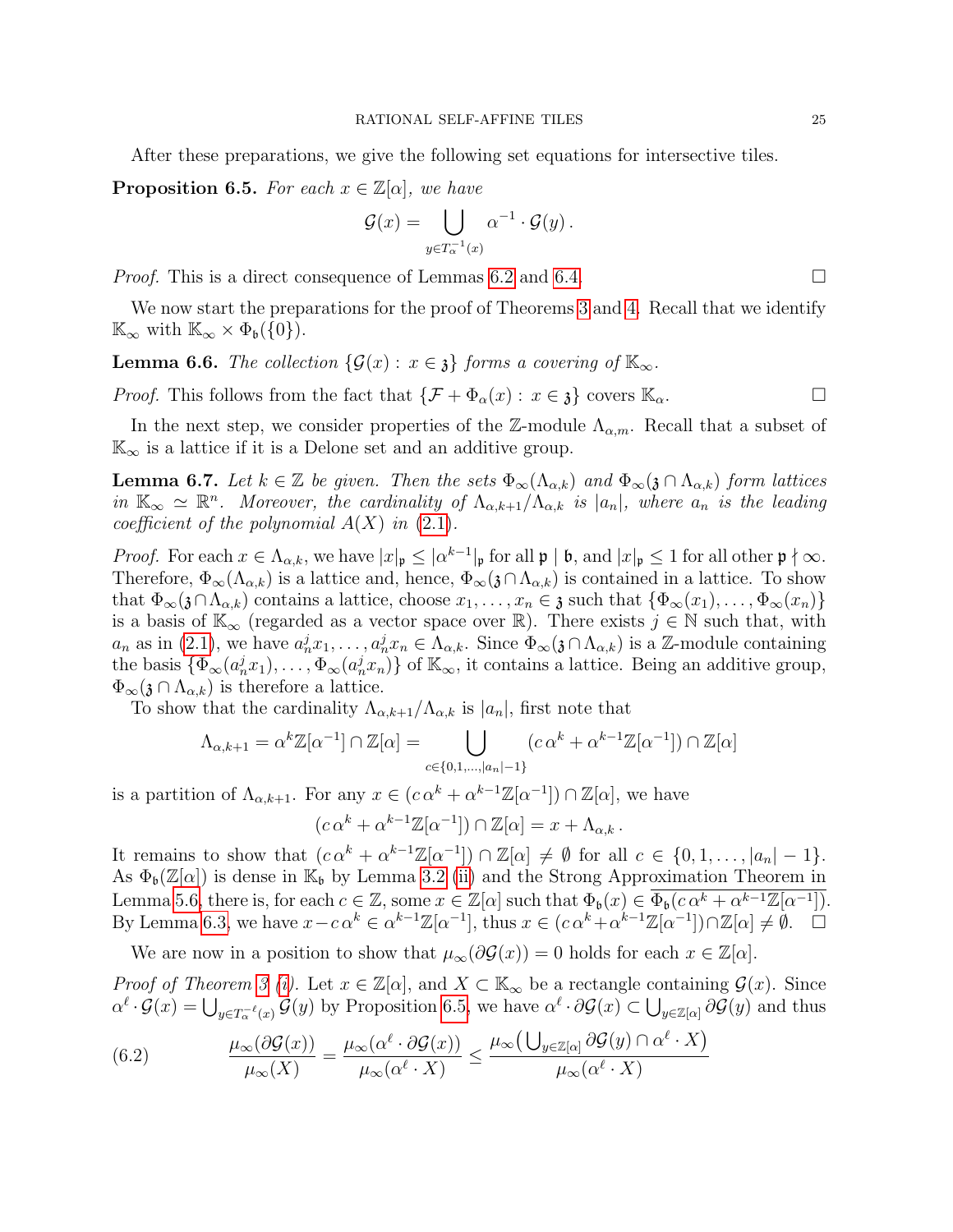for all  $\ell \in \mathbb{N}$ . To get an upper bound for  $\mu_{\infty}(\bigcup_{y \in \mathbb{Z}[\alpha]} \partial \mathcal{G}(y) \cap \alpha^{\ell} \cdot X)$ , let

$$
R_k = \left\{ z \in \mathcal{D}_k : \partial(\alpha^k \cdot \mathcal{F}) \cap (\mathcal{F} + \Phi_\alpha(z)) \neq \emptyset \right\}
$$

with  $\mathcal{D}_k$  as in [\(3.2\)](#page-12-0). Then, for every  $y \in \mathbb{Z}[\alpha],$ 

$$
\partial \mathcal{G}(y) \subset \partial (\mathcal{F} + \Phi_{\alpha}(y)) \cap (\mathbb{K}_{\infty} \times \Phi_{\mathfrak{b}}(\{0\})) \subset \bigcup_{z \in R_{k}} \alpha^{-k} \cdot (\mathcal{F} + \Phi_{\alpha}(\alpha^{k} y + z)) \cap (\mathbb{K}_{\infty} \times \Phi_{\mathfrak{b}}(\{0\})).
$$

If  $\Phi_{\mathfrak{b}}(0) \in \pi_{\mathfrak{b}}(\mathcal{F}) + \Phi_{\mathfrak{b}}(\alpha^k y + z) \subset \overline{\Phi_{\mathfrak{b}}(\alpha^{m-1} \mathbb{Z}[\alpha^{-1}])} + \Phi_{\mathfrak{b}}(\alpha^k y + z)$  holds for a given  $z \in R_k$ , then Lemma [6.3](#page-23-2) yields  $\alpha^{\tilde{k}} y + z \in \alpha^{m-1} \mathbb{Z}[\alpha^{-1}]$ . Thus

<span id="page-25-0"></span>(6.3) 
$$
\bigcup_{y \in \mathbb{Z}[\alpha]} \partial \mathcal{G}(y) \subset \bigcup_{z \in R_k} \bigcup_{y \in \mathbb{Z}[\alpha] \cap \alpha^{-k}(\alpha^{m-1}\mathbb{Z}[\alpha^{-1}]-z)} \Phi_{\infty}(y + \alpha^{-k}z) + \pi_{\infty}(\alpha^{-k} \cdot \mathcal{F}).
$$

If we set

$$
C_{k,\ell}(z) = \left\{ y \in \mathbb{Z}[\alpha] \cap \alpha^{-k}(\alpha^{m-1}\mathbb{Z}[\alpha^{-1}] - z) : \Phi_{\infty}(y + \alpha^{-k}z) \in \alpha^{\ell} \cdot X - \pi_{\infty}(\alpha^{-k} \cdot \mathcal{F}) \right\},\
$$

then [\(6.3\)](#page-25-0) implies that

<span id="page-25-1"></span>(6.4) 
$$
\bigcup_{y \in \mathbb{Z}[\alpha]} \partial \mathcal{G}(y) \cap \alpha^{\ell} \cdot X \subset \bigcup_{z \in R_k} \bigcup_{y \in C_{k,\ell}(z)} \Phi_{\infty}(y + \alpha^{-k} z) + \pi_{\infty}(\alpha^{-k} \cdot \mathcal{F}).
$$

To estimate the measure of the right hand side of [\(6.4\)](#page-25-1), we first deal with the number of elements in  $R_k$  and  $C_{k,\ell}(z)$ . From the proof of Theorem [1](#page-5-0) [\(iii\)](#page-5-5), we get that

<span id="page-25-2"></span>
$$
(6.5) \qquad \qquad \#R_k = O(r^k)
$$

with  $r < |a_0|$ . To derive an estimate for  $\#C_{k,\ell}(z)$ , observe that, for each  $z \in \mathcal{D}_k$ , the set  $\mathbb{Z}[\alpha] \cap \alpha^{-k}(\alpha^{m-1}\mathbb{Z}[\alpha^{-1}]-z)$  forms a residue class of  $\Lambda_{\alpha,m}/\Lambda_{\alpha,m-k}$ . By Lemma [6.7,](#page-24-1) the cardinality of  $\Lambda_{\alpha,m}/\Lambda_{\alpha,m-k}$  is  $|a_n|^k$ . For  $\ell$  sufficiently large (in terms of k), we obtain that

<span id="page-25-3"></span>(6.6) 
$$
\frac{\max_{z \in R_k} \#C_{k,\ell}(z)}{\#\{y \in \Lambda_{\alpha,m} : \Phi_\infty(y) \in \alpha^\ell \cdot X\}} \leq \frac{2}{|a_n|^k}.
$$

(Just note that  $\Phi_\infty(C_{k,\ell}(z))$  is essentially the intersection of a shifted version of the sublattice  $\Phi_{\infty}(\Lambda_{\alpha,m-k})$  of  $\Phi_{\infty}(\Lambda_{\alpha,m})$  with the large rectangle  $\alpha^{\ell} \cdot X$ ; the subtraction of  $\pi_{\infty}(\alpha^{-k} \cdot \mathcal{F})$ is minor as  $\ell$  is large.) As  $\Phi_{\infty}(\Lambda_{\alpha,m})$  is a lattice in  $\mathbb{K}_{\infty}$ , we gain that

<span id="page-25-4"></span>(6.7) 
$$
\# \{ y \in \Lambda_{\alpha,m} : \Phi_\infty(y) \in \alpha^\ell \cdot X \} = O(\mu_\infty(\alpha^\ell \cdot X)).
$$

Since  $\prod_{\mathfrak{p} \mid \infty} |\alpha|_{\mathfrak{p}} = \frac{|a_0|}{|a_n|}$  $\frac{|a_0|}{|a_n|}$ , we have

(6.8) 
$$
\mu_{\infty}(\pi_{\infty}(\alpha^{-k}\cdot\mathcal{F}))=O\left(\frac{|a_n|^k}{|a_0|^k}\right).
$$

Putting  $(6.4)$  together with the estimates  $(6.5)$ ,  $(6.6)$ ,  $(6.7)$ , and  $(6.8)$ , we arrive at

<span id="page-25-5"></span>
$$
\frac{\mu_{\infty}\left(\bigcup_{y\in\mathbb{Z}[\alpha]} \partial \mathcal{G}(y) \cap \alpha^{\ell} \cdot X\right)}{\mu_{\infty}(\alpha^{\ell} \cdot X)} \leq \frac{\#R_k \max_{z\in R_k} \#C_{k,\ell}(z) \mu_{\infty}\left(\pi_{\infty}(\alpha^{-k} \cdot \mathcal{F})\right)}{\mu_{\infty}(\alpha^{\ell} \cdot X)} \leq \frac{c r^k}{|a_0|^k}
$$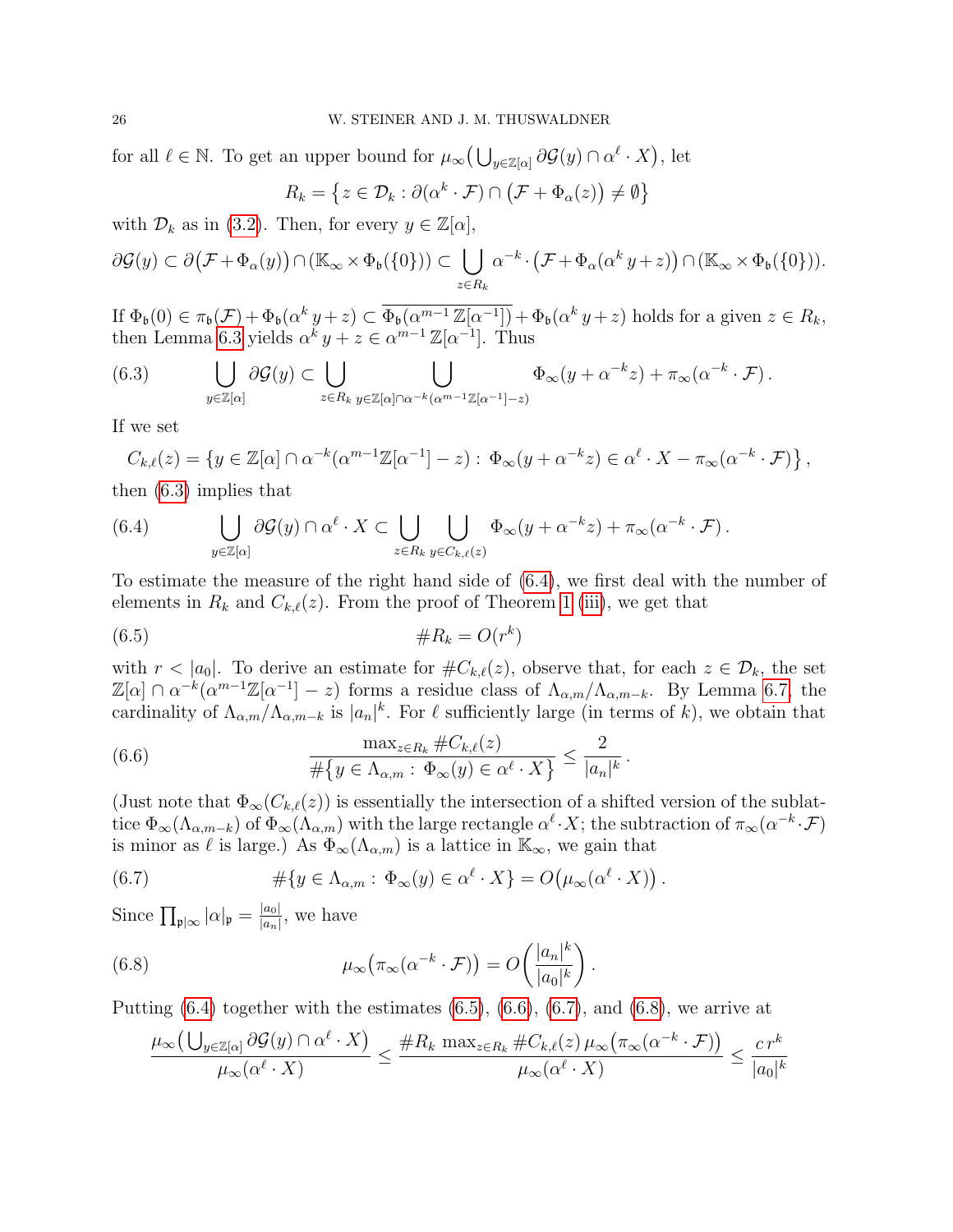for some constant  $c > 0$ , which holds for each  $k \in \mathbb{N}$  and for all sufficiently large  $\ell$ . Inserting this estimate in (6.2) implies that  $\frac{\mu_{\infty}(\partial \mathcal{G}(x))}{\mu_{\infty}(\mathcal{X})} < \frac{c r^k}{|c|^{1-k}}$  for all  $k \in \mathbb{N}$ , i.e., this estimate in [\(6.2\)](#page-24-2) implies that  $\frac{\mu_{\infty}(\partial \mathcal{G}(x))}{\mu_{\infty}(X)} \leq \frac{c r^k}{|a_0|^k}$  $\frac{c r^k}{|a_0|^k}$  for all  $k \in \mathbb{N}$ , i.e.,  $\mu_\infty(\partial \mathcal{G}(x)) = 0$ .  $\Box$ 

The main problem in the proof of the tiling property of the collection  $\{\mathcal{G}(x): x \in \mathfrak{z}\}\$ consists in finding an *exclusive point*, i.e., a point  $z \in \mathbb{K}_{\infty}$  which is contained in exactly one element of this collection. Using the tiling theorem for rational self-affine tiles (Theorem [2\)](#page-5-1) we exhibit such an exclusive point in the two following lemmas (see  $[BSS+11, Section 4]$  $[BSS+11, Section 4]$ , where similar methods were employed).

<span id="page-26-0"></span>**Lemma 6.8.** Let  $Y = \{y \in \mathfrak{z} \cap \Lambda_{\alpha,m} : \Phi_\infty(y) \in \pi_\infty(\mathcal{F})\}$ . There exist  $z \in \mathfrak{z} \cap \Lambda_{\alpha,m}$ ,  $k \geq 0$ , such that

$$
T_{\alpha}^{k}(z+y) = 0 = T_{\alpha}^{k}(z) \quad \text{for all } y \in Y.
$$

*Proof.* By Lemma [6.7](#page-24-1) and because  $\pi_{\infty}(\mathcal{F})$  is compact, the set Y is finite. Since the interior of F is non-empty by Theorem [1](#page-5-0) [\(ii\)](#page-5-4), there exists an open ball  $B \subset \text{int}(\mathcal{F})$ . By Lemma [6.7,](#page-24-1) we can find some  $k \geq 0$  and some  $z \in \mathfrak{z} \cap \Lambda_{\alpha,m}$  such that  $z + Y \subset \alpha^k \cdot B$ . We have  $\alpha^k \cdot \mathcal{F} = \mathcal{F} + \mathcal{D}_k$  by [\(3.2\)](#page-12-0), and  $\mathfrak{z} \cap \alpha^k \cdot \text{int}(\mathcal{F}) \subseteq \mathcal{D}_k$  by Theorem [2.](#page-5-1) Hence, we conclude that  $z + Y \subseteq \mathcal{D}_k$ , i.e.,  $T_\alpha^k(z + y) = 0$  for all  $y \in Y$ .

<span id="page-26-1"></span>**Lemma 6.9.** Let  $z \in \mathfrak{z} \cap \Lambda_{\alpha,m}$ ,  $k \geq 0$  such that  $T^k_{\alpha}(z+y) = T^k_{\alpha}(z)$  for all  $y \in Y$ , with Y as in Lemma [6.8.](#page-26-0) Then  $\Phi_{\infty}(\alpha^{-k}z) \in \mathcal{G}(T_{\alpha}^k(z))$  and  $\Phi_{\infty}(\alpha^{-k}z) \notin \mathcal{G}(x)$  for all  $x \in \mathfrak{z} \setminus \{T_{\alpha}^k(z)\},$ *i.e.*,  $\Phi_{\infty}(\alpha^{-k}z)$  is an exclusive point of  $\mathcal{G}(T_{\alpha}^k(z))$ .

*Proof.* Consider any  $x \in \mathfrak{z}$  such that  $\Phi_{\infty}(\alpha^{-k}z) \in \mathcal{G}(x)$ . Note that such an x exists by Lemma [6.6.](#page-24-3) By Proposition [6.5,](#page-24-0) there exists  $z' \in T_\alpha^{-k}(x) \cap \Lambda_{\alpha,m}$  such that  $\Phi_\infty(\alpha^{-k}z) \in$  $\alpha^{-k} \cdot \mathcal{G}(z')$ . This means that  $\Phi_{\infty}(\alpha^{-k}z) = \alpha^{-k} \cdot (\tilde{\Phi}_{\infty}(z') + \sum_{j=1}^{\infty} \Phi_{\infty}(d_j \alpha^{-j}))$  for some  $d_j \in \mathcal{D}$ , thus  $\Phi_{\infty}(z-z') \in \pi_{\infty}(\mathcal{F})$ . Since  $T_{\alpha}^{-k}(\mathfrak{z}) \subseteq \mathfrak{z}$ , we have  $z-z' \in Y$ . By the definition of  $z'$  and the assumption of the lemma, we obtain that

$$
x = T_{\alpha}^{k}(z') = T_{\alpha}^{k}(z + (z' - z)) = T_{\alpha}^{k}(z).
$$

Therefore,  $\Phi_{\infty}(\alpha^{-k}z)$  is an exclusive point of  $\mathcal{G}(T_{\alpha}^{k}(z))$ .

We can now show that  $\{\mathcal{G}(x): x \in \mathfrak{z}\}\)$  forms a tiling of  $\mathbb{K}_{\infty}$ .

*Proof of Theorem [3](#page-6-0) [\(ii\)](#page-6-5).* Being the intersection of the compact set  $\mathcal{F} + \Phi_{\alpha}(x)$  with  $\mathbb{K}_{\infty} \times$  $\Phi_{\mathfrak{b}}(\{0\})$ , the set  $\mathcal{G}(x)$  is compact for each  $x \in \mathfrak{z}$ . The collection  $\{\mathcal{G}(x): x \in \mathfrak{z}\}\$ is uniformly locally finite because  $\mathcal{G}(x) = \emptyset$  for all  $x \in \mathfrak{z} \setminus \Lambda_{\alpha,m}$  by Lemma [6.2,](#page-23-0)  $\Phi_{\infty}(\mathfrak{z} \cap \Lambda_{\alpha,m})$  forms a lattice of  $\mathbb{K}_{\infty}$  by Lemma [6.7,](#page-24-1) and  $\mathcal{G}(x) - \Phi_{\infty}(x) \subseteq \pi_{\infty}(\mathcal{F})$  for all  $x \in \mathfrak{z}$ .

Let  $z \in \mathfrak{z} \cap \Lambda_{\alpha,m}$  and  $k \geq 0$  be as in Lemma [6.8.](#page-26-0) By the definition of  $T_{\alpha}$ , this implies that  $T_{\alpha}^{k}(x+y) = T_{\alpha}^{k}(x)$  for all  $x \in z + \alpha^{k}\mathbb{Z}[\alpha], y \in Y$ . In particular, this holds true for  $x \in z + \alpha^k(\mathfrak{z} \cap \Lambda_{\alpha,m-k}) \subseteq \mathfrak{z} \cap \Lambda_{\alpha,m}$ . By Lemma [6.9,](#page-26-1) the point  $\Phi_{\infty}(\alpha^{-k}x)$  is exclusive for each of these x. Since  $\Phi_{\infty}(\mathfrak{z} \cap \Lambda_{\alpha,m-k})$  is a lattice, we have found a relatively dense set of exclusive points in  $\mathbb{K}_{\infty}$ . Proposition [6.5](#page-24-0) shows that, for every exclusive point **z**, the point  $\alpha^{-1} \cdot z$  is exclusive as well. Therefore, the set of exclusive points is dense. Since the boundary of each tile has zero measure (by Theorem [3](#page-6-0) [\(i\)](#page-6-4)) and  $\{\mathcal{G}(x) : x \in \mathfrak{z}\}\)$  is a uniformly locally finite collection of compact sets, this proves the tiling property. uniformly locally finite collection of compact sets, this proves the tiling property.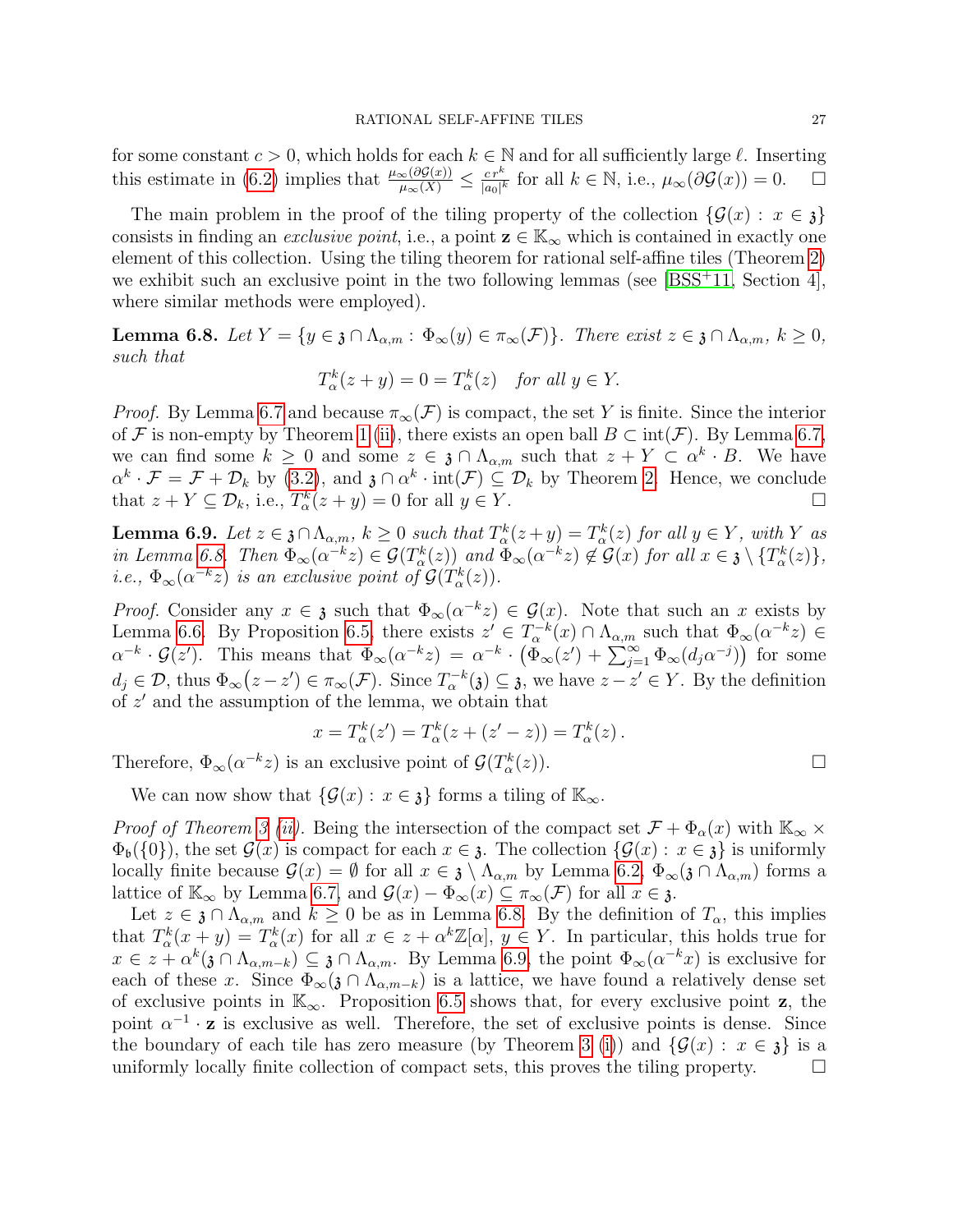For certain digit sets, the set  $\mathcal{G}(x)$  is non-empty for each x in the Z-module  $\Lambda_{\alpha,m}$ . This is made precise in the following lemma.

<span id="page-27-0"></span>**Lemma 6.10.** Suppose that  $\mathcal D$  contains a complete residue system of  $\alpha^m \mathbb{Z}[\alpha^{-1}]/\alpha^{m-1}\mathbb{Z}[\alpha^{-1}]$ . Then, for every  $x \in \Lambda_{\alpha,m}$ , we have  $\alpha x + d \in \Lambda_{\alpha,m}$  for some  $d \in \mathcal{D}$ , thus  $\mathcal{G}(x) \neq \emptyset$ .

*Proof.* For each  $x \in \Lambda_{\alpha,m}$ , we have  $\alpha x + d \in \mathbb{Z}[\alpha] \cap \alpha^m \mathbb{Z}[\alpha^{-1}]$  for all  $d \in \mathcal{D}$ . Since  $\mathcal{D}$ contains a complete residue system of  $\alpha^m \mathbb{Z}[\alpha^{-1}]/\alpha^{m-1}\mathbb{Z}[\alpha^{-1}]$ , there exists some  $d \in \mathcal{D}$ such that  $\alpha x + d \in \alpha^{m-1}\mathbb{Z}[\alpha^{-1}]$ . Inductively, we obtain a sequence  $d_1, d_2, \ldots$  such that  $\alpha^k x + \sum_{j=1}^k d_j \alpha^{k-j} \in \Lambda_{\alpha,m}$  for all  $k \geq 0$ , thus  $\Phi_\alpha(x) + \sum_{j=1}^\infty \Phi_\alpha(d_j \alpha^{-j}) \in \mathcal{G}(x)$ .

To prepare the proof of Theorem [4](#page-6-1) [\(ii\)](#page-6-2), we start with the following representation of  $\mathcal{G}(x)$ .

**Lemma 6.11.** Suppose that  $\mathcal{D}$  contains a complete residue system of  $\alpha^m \mathbb{Z}[\alpha^{-1}]/\alpha^{m-1} \mathbb{Z}[\alpha^{-1}]$ . Then, for each  $x \in \Lambda_{\alpha,m}$ , we have

$$
\mathcal{G}(x) = \lim_{k \to \infty} \Phi_{\infty}(\alpha^{-k}(T_{\alpha}^{-k}(x) \cap \Lambda_{\alpha,m})),
$$

where the limit is taken with the respect to the Hausdorff distance  $\delta_H$ .

*Proof.* Let  $x \in \Lambda_{\alpha,m}$ . By Proposition [6.5](#page-24-0) and Lemma [6.2,](#page-23-0) we have

$$
\mathcal{G}(x) = \bigcup_{y \in T_{\alpha}^{-k}(x) \cap \Lambda_{\alpha,m}} \alpha^{-k} \cdot \mathcal{G}(y) .
$$

All the involved sets are non-empty by Lemma [6.10,](#page-27-0) and

<span id="page-27-2"></span>
$$
\max_{y \in \Lambda_{\alpha,m}} \text{diam}\big(\alpha^{-k} \cdot \mathcal{G}(y)\big) \le c' \max_{\mathfrak{p} \mid \infty} |\alpha^{-k}|_{\mathfrak{p}}
$$

for some  $c' > 0$  because  $\mathcal{G}(y) \subset \pi_{\infty}(\mathcal{F})$ . This implies that

(6.9) 
$$
\delta_H\Big(\mathcal{G}(x),\Phi_\infty\big(\alpha^{-k}\big(T_\alpha^{-k}(x)\cap\Lambda_{\alpha,m}\big)\big)\Big)\leq c'\max_{\mathfrak{p}\mid\infty}|\alpha^{-k}|_{\mathfrak{p}}.
$$

Since  $\alpha^{-1}$  is contracting, this yields the lemma.

<span id="page-27-1"></span>**Lemma 6.12.** Let  $x, y \in \Lambda_{\alpha,m}$ ,  $k \geq 0$  such that  $x - y \in \Lambda_{\alpha,m-k}$ . Then

$$
\alpha^{-k}\big(T_\alpha^{-k}(x)\cap\Lambda_{\alpha,m}\big)-x=\alpha^{-k}\big(T_\alpha^{-k}(y)\cap\Lambda_{\alpha,m}\big)-y.
$$

Proof. Let  $x, y \in \Lambda_{\alpha,m}, k \geq 0$  such that  $x - y \in \Lambda_{\alpha,m-k}$ . This implies that  $\alpha^k(x - y) \in \Lambda_{\alpha,m}$ . Therefore, for each  $d \in \mathcal{D}_k$ ,  $\alpha^k x + d \in \Lambda_{\alpha,m}$  is equivalent to  $\alpha^k y + d \in \Lambda_{\alpha,m}$ . We get that

$$
(T_{\alpha}^{-k}(x) \cap \Lambda_{\alpha,m}) - \alpha^{k} x = \{ d \in \mathcal{D}_{k} : \alpha^{k} x + d \in \Lambda_{\alpha,m} \}
$$
  
= 
$$
\{ d \in \mathcal{D}_{k} : \alpha^{k} y + d \in \Lambda_{\alpha,m} \} = (T_{\alpha}^{-k}(y) \cap \Lambda_{\alpha,m}) - \alpha^{k} y.
$$

Multiplying by  $\alpha^{-k}$ , the lemma follows.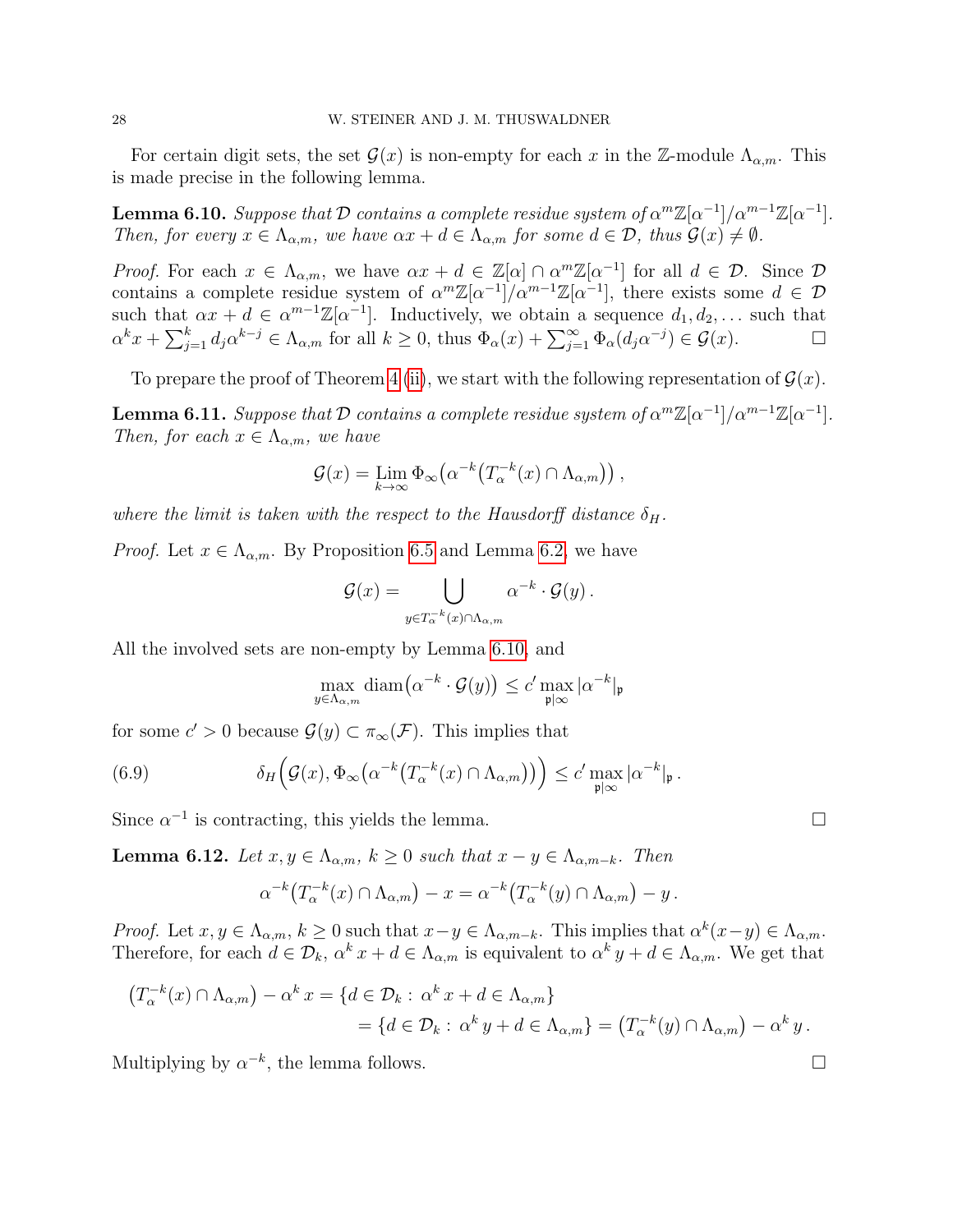*Proof of Theorem [4.](#page-6-1)* The fact that  $\{\mathcal{G}(x): x \in \Lambda_{\alpha,m} \cap \mathbb{Z}\langle \alpha, \mathcal{D} \rangle\}$  forms a tiling of  $\mathbb{K}_{\infty}$  follows directly from Theorem [3](#page-6-0) and Lemma [6.2.](#page-23-0) Assertion [\(i\)](#page-6-6) is the content of Lemmas [6.2](#page-23-0) and [6.10.](#page-27-0) Finally, assertion [\(ii\)](#page-6-2) is a consequence of Lemma [6.12](#page-27-1) and [\(6.9\)](#page-27-2). Indeed, we obtain that

$$
\delta_H\big(\mathcal{G}(x) - \Phi_\infty(x), \mathcal{G}(y) - \Phi_\infty(y)\big) \le \delta_H\Big(\mathcal{G}(x) - \Phi_\infty(x), \Phi_\infty\big(\alpha^{-k}\big(T_\alpha^{-k}(x) \cap \Lambda_{\alpha,m}\big) - x\big)\Big) \n+ \delta_H\Big(\Phi_\infty\big(\alpha^{-k}\big(T_\alpha^{-k}(y) \cap \Lambda_{\alpha,m}\big) - y\big), \mathcal{G}(y) - \Phi_\infty(y)\Big) \n\le 2c' \max_{\mathfrak{p}|\infty} |\alpha^{-k}|_{\mathfrak{p}}.
$$

The following example shows that the set  $\{x \in \mathbb{Z}[\alpha]: \mathcal{G}(x) \neq \emptyset\}$  need not be a Z-module when the condition of Lemma [6.10](#page-27-0) is not satisfied.

*Example* 6.13. Let  $\alpha = \frac{4}{3}$  $\frac{4}{3}$  and  $\mathcal{D} = \{0, 1, 2, \frac{1}{3}\}$  $\frac{1}{3}$   $\subset \alpha \mathbb{Z}[\alpha^{-1}]$ , which gives the tiling depicted in Figure [4.](#page-28-0) For this choice of  $\alpha$  and  $\mathcal{D}$ , [\(5.2\)](#page-19-4) holds with  $m = 1$ , and Lemma [6.2](#page-23-0) implies that  $\mathcal{G}(x) \neq \emptyset$  holds if and only if  $x \in T^k_\alpha(\Lambda_{\alpha,1})$  for all  $k \geq 0$ . We first observe that  $\Lambda_{\alpha,1}=\mathbb{Z}[\frac{1}{3}]$  $\frac{1}{3}$ ]  $\cap \mathbb{Z}[\frac{1}{4}]$  $\frac{1}{4}$ ] = Z and

$$
T_{\alpha}(\Lambda_{\alpha,1}) = \{x \in \mathbb{Z} : \alpha x + d \in \mathbb{Z} \text{ for some } d \in \mathcal{D}\} = \{x \in \mathbb{Z} : x \not\equiv 1 \bmod 3\}.
$$

Inductively, we obtain that

$$
T_{\alpha}^{k}(\Lambda_{\alpha,1}) = \{ x \in T_{\alpha}^{k-1}(\Lambda_{\alpha,1}) : \alpha x + d \in T_{\alpha}^{k-1}(\Lambda_{\alpha,1}) \text{ for some } d \in \mathcal{D} \}
$$
  
=  $\{ x \in \mathbb{Z} : x \not\equiv 23^{j} - 1 \text{ mod } 3^{j+1} \text{ for all } 0 \le j < k \},$ 

e.g.  $T^4_\alpha(\Lambda_{\alpha,1}) = \{0, 2, 3, 6, 8, 9, 11, 12, 15, 18, 20, 21, 24, 26\} + 27\mathbb{Z}$ . Therefore, the set  $\mathcal{G}(x)$ ,  $x \in \mathbb{Z}[\alpha]$ , is non-empty if and only if  $x \in \mathbb{Z}$  and  $x \not\equiv 2\,3^j - 1 \bmod 3^{j+1}$  for all  $j \geq 0$ . Since  $T_{\alpha}^{-1}(-3) = \{-3\}$  and  $T_{\alpha}^{-1}(-1) = \{-1\}$ , we have  $\mathcal{G}(-3) = \{0\} = \mathcal{G}(-1)$ .



<span id="page-28-0"></span>FIGURE 4. The tiles  $\mathcal{F} + \Phi_{\alpha}(x) \in \mathbb{R} \times \mathbb{Q}_3$  for  $\alpha = \frac{4}{3}$  $\frac{4}{3}$ ,  $\mathcal{D} = \{0, 1, 2, \frac{1}{3}\}$  $\frac{1}{3}$ ,  $x \in \{-6, -5, \ldots, 3\}$ , and the corresponding intersective tiles  $\mathcal{G}(x) \in \mathbb{R}$ . An element  $\sum_{j=k}^{\infty} b_j \alpha^{-j}$  of  $\mathbb{Q}_3$ , with  $b_j \in \{0, 1, 2\}$ , is represented by  $\sum_{j=k}^{\infty} b_j 3^{-j}$ .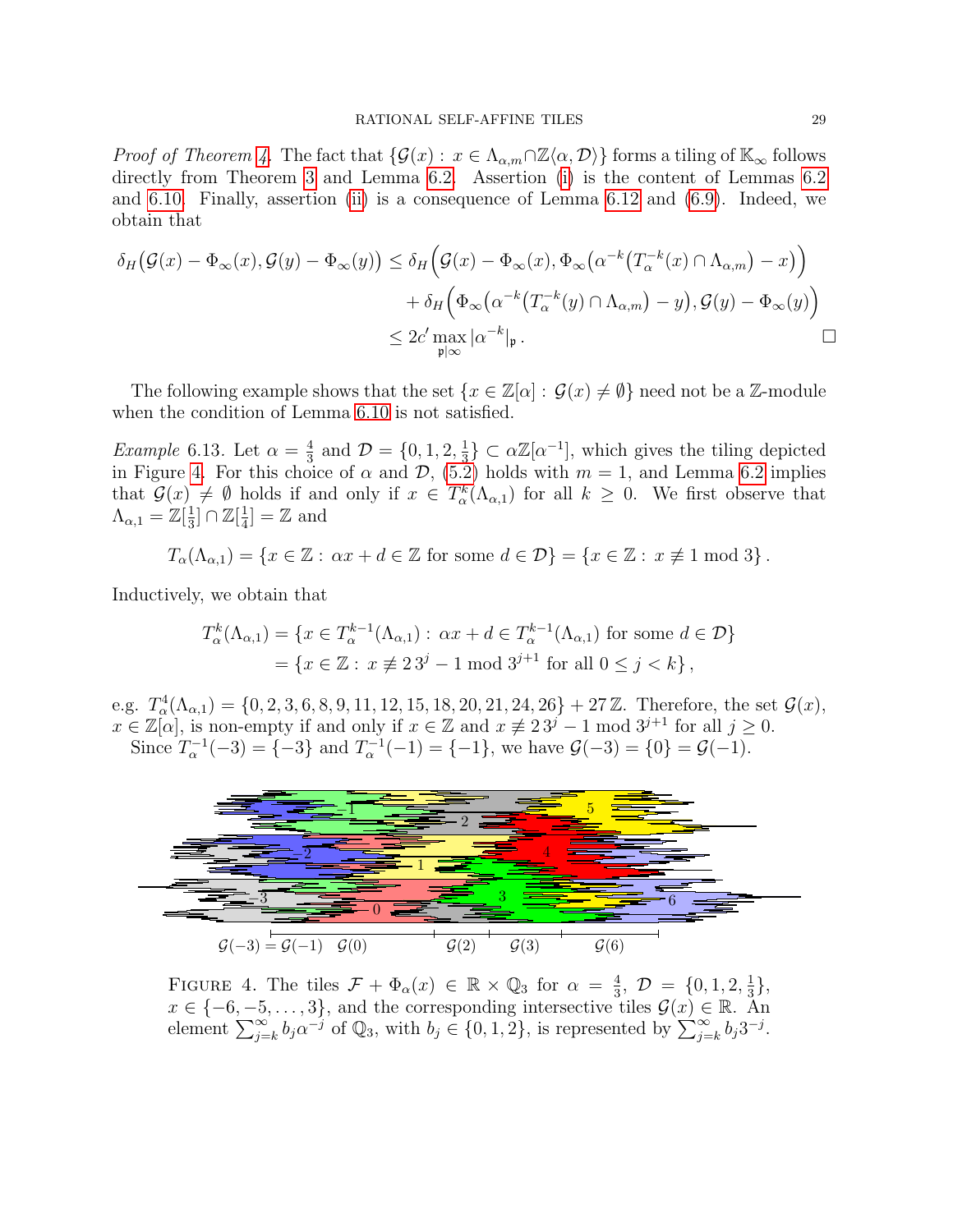SRS tiles. We will now relate SRS tiles with intersective tiles given by digit sets of the shape  $\mathcal{D} = \{0, 1, \ldots, |a_0| - 1\}$ . This will enable us to infer that Theorem [5](#page-7-1) is a consequence of Theorem [4.](#page-6-1)

Recall that the minimal polynomial  $A(X) = a_n X^n + \cdots + a_1 X + a_0$  of  $\alpha$  is a primitive expanding polynomial. Therefore, we have  $|a_0| > |a_n|$ , and the set  $\mathcal{D} = \{0, 1, \ldots, |a_0| - 1\}$ contains a complete residue system of  $\mathbb{Z}[\alpha^{-1}]/\alpha^{-1}\mathbb{Z}[\alpha^{-1}]$ . By Lemmas [6.2](#page-23-0) and [6.10,](#page-27-0) this implies that  $\mathcal{G}(x)$  is non-empty if and only if  $x \in \Lambda_{\alpha,0}$ . We first determine a basis of  $\Lambda_{\alpha,0}$ .

<span id="page-29-1"></span>**Lemma 6.14.** The Z-module  $\Lambda_{\alpha,0}$  is generated by  $w_0 = a_n$ ,  $w_i = \alpha w_{i-1} + a_{n-i}$ ,  $1 \leq i \leq n$ .

*Proof.* For  $0 \le i < n$ , we have  $w_i = \sum_{j=0}^i a_{n-i+j} \alpha^j = -\sum_{j=i-n}^{-1} a_{n-i+j} \alpha^j$ , thus  $w_i \in \Lambda_{\alpha,0}$ for  $0 \leq i < n$ . Clearly, the Z-module generated by these elements is in  $\Lambda_{\alpha,m}$  as well.

Let  $x \in \Lambda_{\alpha,0}$ , i.e.,  $x = P(\alpha)$  and  $x = Q(\alpha)$  with polynomials  $P \in \mathbb{Z}[X]$ ,  $Q \in X^{-1}\mathbb{Z}[X^{-1}]$ . Therefore,  $P(X) - Q(X)$  is a multiple of  $A(X)$  in  $\mathbb{Z}[X, X^{-1}]$  and, hence, the leading coefficent p of  $P(X)$  is divisible by  $a_n$ . If  $deg(P) \geq n$ , then  $R(X) = P(X) - \frac{p}{a_n}$  $\frac{p}{a_n}X^{\deg(P)-n}A(X) \in$  $\mathbb{Z}[X]$  gives the alternative representation  $x = R(\alpha)$ , where  $\deg(R) < \deg(P)$ . Therefore, we can assume that  $\deg(P) < n$ ., i.e.,  $x = \sum_{j=0}^{n-1} p_j \alpha^j$  with  $p_j \in \mathbb{Z}$ .

Set  $P_1(X) = \sum_{j=0}^{n-1} p_j X^j$  and

$$
b_{n-1} = \frac{p_{n-1}}{a_n}, \ b_{n-2} = \frac{p_{n-2} - b_{n-1}a_{n-1}}{a_n}, \ \ldots, \ b_0 = \frac{p_0 - b_{n-1}a_1 - \cdots - b_1a_{n-1}}{a_n}
$$

.

Define, recursively for  $1 \leq i < n$ , the Laurent polynomials

$$
P_{i+1}(X) = P_i(X) - b_{n-i}X^{i-n}A(X).
$$

Inductively we obtain that  $a_n b_{n-i}$  is the coefficient of  $X^{n-i}$  in  $P_i(X)$ , and it is either 0 or the leading coefficient of  $P_i(X)$ . Now,  $P_i(\alpha) - Q(\alpha) = 0$  implies that  $a_n b_{n-i}$  is divisible by  $a_n$ , hence  $b_{n-i}$  is an integer. By the definition of  $w_i$ , we have  $\sum_{j=0}^{n-1} p_j \alpha^j = \sum_{i=0}^{n-1} b_i w_i$ . Therefore, x is in the Z-module generated by  $w_0, \ldots, w_{n-1}$ .

In view of Lemma [6.14,](#page-29-1) we define the mapping

$$
\iota_{\alpha}: \mathbb{Q}^n \to \mathbb{Q}(\alpha), \quad (z_0, \ldots, z_{n-1}) \mapsto \mathrm{sgn}(a_0) \sum_{i=0}^{n-1} z_i w_i.
$$

The following proposition is the transcription of [\[BSS](#page-31-17)<sup>+</sup>11, Theorem 5.12] into our setting. Since establishing all the necessary notational correspondences is more complicated than giving a proof, we include its proof.

<span id="page-29-0"></span>**Proposition 6.15.** Let  $\mathcal{D} = \{0, 1, \ldots, |a_0| - 1\}$ ,  $\mathbf{r} = (\frac{a_n}{a_0}, \ldots, \frac{a_1}{a_0})$  $\frac{a_1}{a_0}$ ). Then we have

$$
\mathcal{G}\big(\iota_{\alpha}(\mathbf{z})\big) = \Upsilon\big(\mathcal{T}_{\mathbf{r}}(\mathbf{z})\big) \quad \text{for all } \mathbf{z} \in \mathbb{Z}^n,
$$

where  $\Upsilon : \mathbb{R}^n \to \mathbb{K}_{\infty}$  is the linear transformation that is equal to  $\Phi_{\infty} \circ \iota_{\alpha}$  on  $\mathbb{Q}^n$ .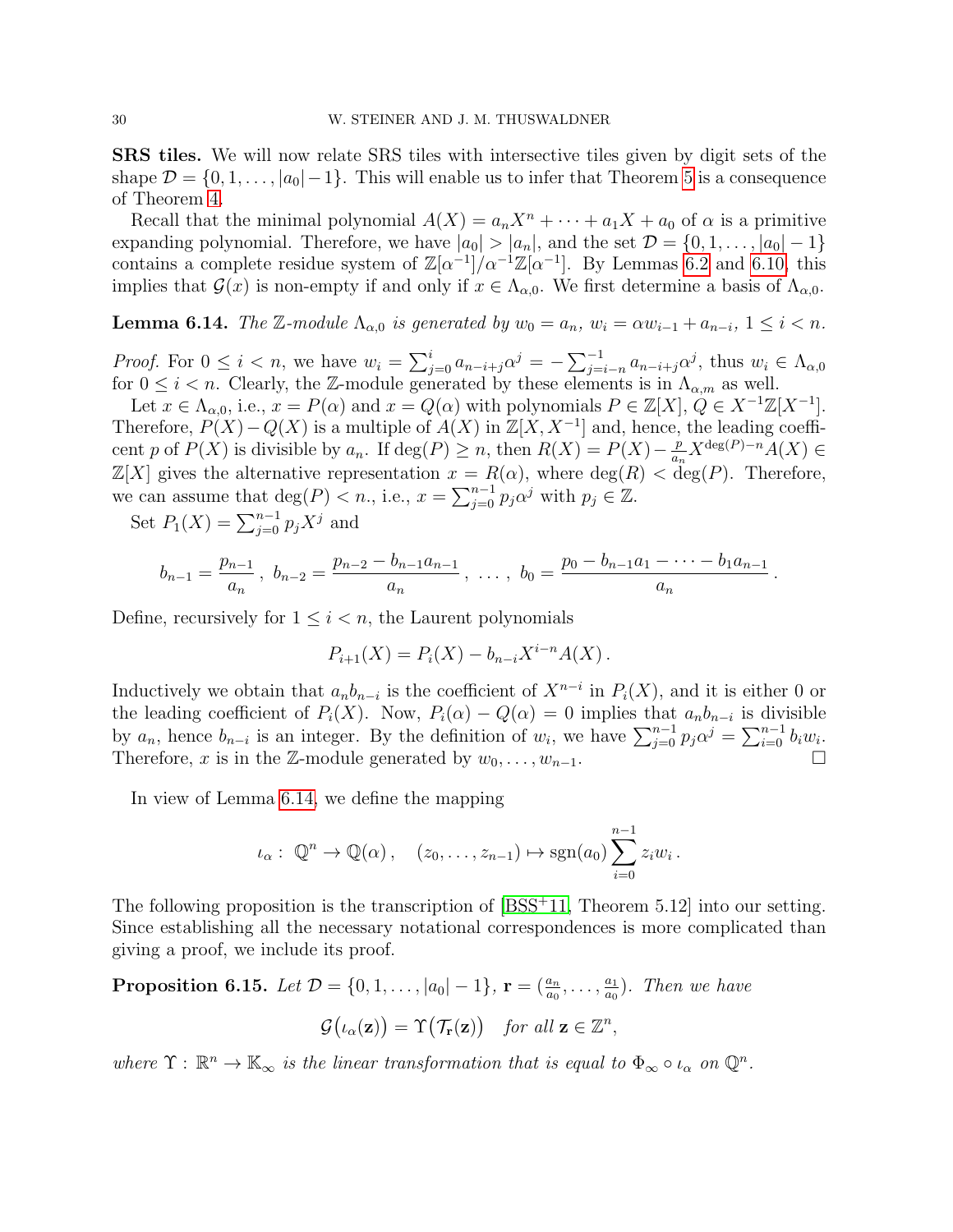Proof. The matrix

$$
\mathbf{M}_{\mathbf{r}} = \begin{pmatrix} 0 & 1 & 0 & \cdots & 0 \\ \vdots & \ddots & \ddots & \ddots & \vdots \\ \vdots & & \ddots & \ddots & 0 \\ 0 & \cdots & \cdots & 0 & 1 \\ \frac{-a_n}{a_0} & \frac{-a_{n-1}}{a_0} & \cdots & \frac{-a_2}{a_0} & \frac{-a_1}{a_0} \end{pmatrix}
$$

represents the multiplication by  $\alpha^{-1}$  with respect to the basis  $\{w_0, w_1, \ldots, w_{n-1}\}$  of  $\mathbb{Q}(\alpha)$ , which is defined in Lemma [6.14.](#page-29-1) This means that  $\alpha^{-1} \iota_\alpha(\mathbf{z}) = \iota_\alpha(M_\mathbf{r} \mathbf{z})$  for all  $\mathbf{z} \in \mathbb{Q}^n$ . For  $\mathbf{z} \in \mathbb{Z}^n$ , we have, using the definition of  $\tau_{\mathbf{r}}$  and the fact that  $w_{n-1} = -a_0 \alpha^{-1}$ ,

$$
\iota_{\alpha}(\tau_{\mathbf{r}}(\mathbf{z})) = \iota_{\alpha}(\mathbf{M}_{\mathbf{r}} \mathbf{z} + (0, \dots, 0, \mathbf{r} \mathbf{z} - \lfloor \mathbf{r} \mathbf{z} \rfloor)) \n= \alpha^{-1} \iota_{\alpha}(\mathbf{z}) + \frac{d}{|a_0|} \operatorname{sgn}(a_0) w_{n-1} = \alpha^{-1} (\iota_{\alpha}(\mathbf{z}) - d) = T_{\alpha} (\iota_{\alpha}(\mathbf{z})),
$$

where  $d = |a_0| (\mathbf{r} \mathbf{z} - \lfloor \mathbf{r} \mathbf{z} \rfloor)$  is the unique element in D such that  $\alpha^{-1}(\iota_\alpha(\mathbf{z}) - d) \in \mathbb{Z}[\alpha]$ . Iterating this and observing that  $z \in \mathbb{Z}^n$  is equivalent to  $\iota_\alpha(z) \in \Lambda_{\alpha,0}$ , we obtain that

$$
\iota_{\alpha}\big(\mathbf{M}_{\mathbf{r}}^{k} \,\tau_{\mathbf{r}}^{-k}(\mathbf{z})\big) = \alpha^{-k}\left(T_{\alpha}^{-k}\big(\iota_{\alpha}(\mathbf{z})\big) \cap \Lambda_{\alpha,0}\right) \quad \text{for all } k \ge 0,
$$

and

$$
\Upsilon(\mathcal{T}_{\mathbf{r}}(\mathbf{z})) = \Upsilon\Big(\lim_{k \to \infty} \mathbf{M}_{\mathbf{r}}^k \tau_{\mathbf{r}}^{-k}(\mathbf{z})\Big) = \lim_{k \to \infty} \Phi_{\infty}\Big(\alpha^{-k}\left(T_{\alpha}^{-k}\big(\iota_{\alpha}(\mathbf{z})\big) \cap \Lambda_{\alpha,0}\right)\Big) = \mathcal{G}(\iota_{\alpha}(\mathbf{z})) . \quad \Box
$$

Now, we can conclude the proof of our last theorem.

*Proof of Theorem [5.](#page-7-1)* This follows immediately from Theorem [4](#page-6-1) and Proposition [6.15.](#page-29-0)  $\Box$ 

#### Acknowledgments

We thank W. Narkiewicz and A. Schinzel for indicating an argument of J. Wójcik that led to the proof of Lemma [3.3.](#page-11-2) We are also indebted to B. Conrad and F. Halter-Koch for their help and to C. van de Woestijne for many stimulating discussions.

### **REFERENCES**

- <span id="page-30-1"></span>[ABB<sup>+</sup>05] S. Akiyama, T. Borbély, H. Brunotte, A. Pethő, and J. M. Thuswaldner, *Generalized radix* representations and dynamical systems. I, Acta Math. Hungar. 108 (2005), no. 3, 207–238.
- <span id="page-30-0"></span>[ABBS08] S. Akiyama, G. Barat, V. Berthé, and A. Siegel, *Boundary of central tiles associated with Pisot* beta-numeration and purely periodic expansions, Monatsh. Math. 155 (2008), no. 3-4, 377–419.
- <span id="page-30-4"></span>[AFS08] S. Akiyama, C. Frougny, and J. Sakarovitch, Powers of rationals modulo 1 and rational base number systems, Israel J. Math. **168** (2008), 53–91.
- <span id="page-30-2"></span>[Aki02] S. Akiyama, On the boundary of self affine tilings generated by Pisot numbers, J. Math. Soc. Japan 54 (2002), no. 2, 283–308.
- <span id="page-30-5"></span>[And00] D. D. Anderson, GCD domains, Gauss' lemma, and contents of polynomials, Non-Noetherian commutative ring theory, Math. Appl., vol. 520, Kluwer Acad. Publ., Dordrecht, 2000, pp. 1– 31.
- <span id="page-30-3"></span>[AS07] S. Akiyama and K. Scheicher, Symmetric shift radix systems and finite expansions, Math. Pannon. 18 (2007), no. 1, 101–124.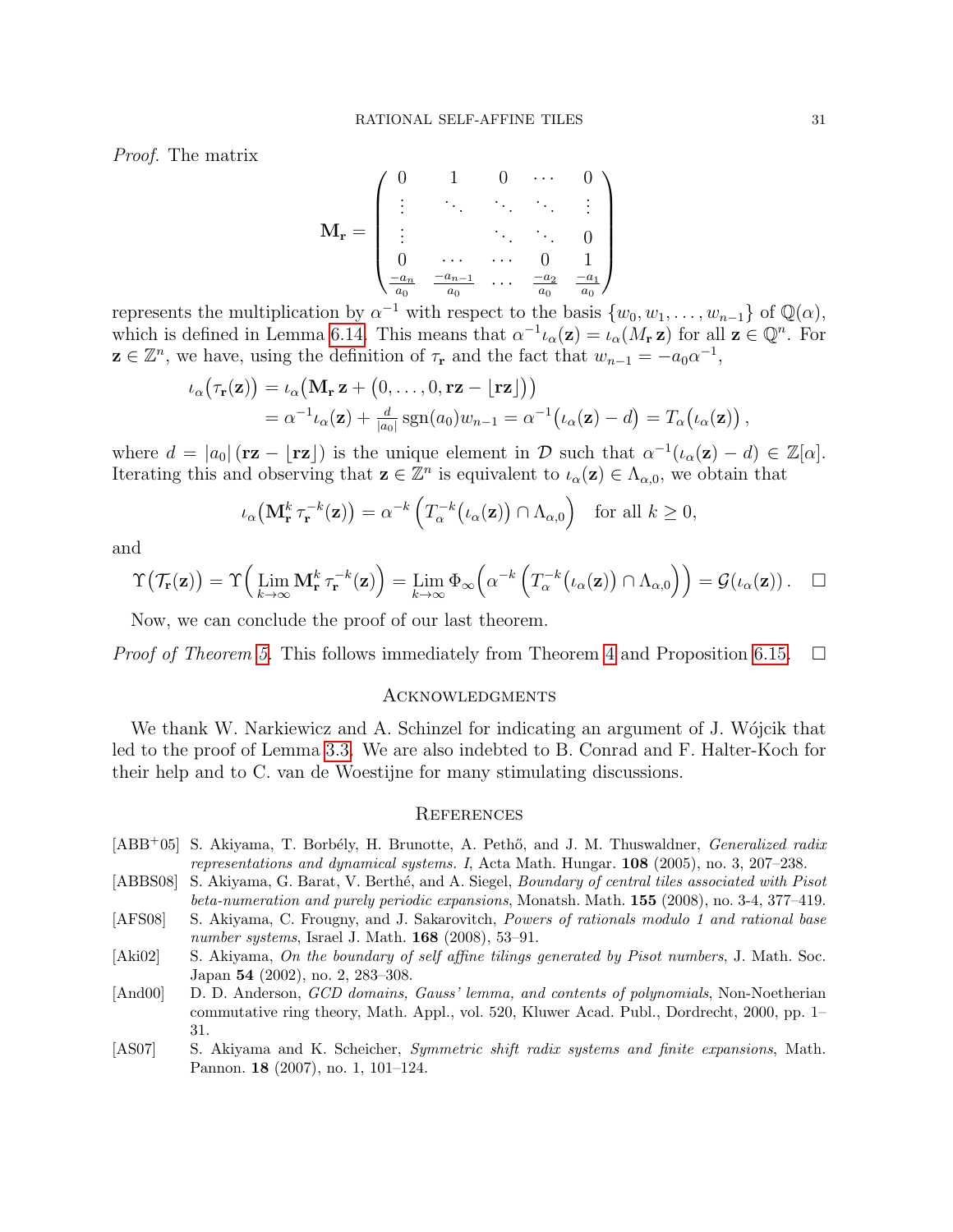- <span id="page-31-7"></span>[AT04] S. Akiyama and J. M. Thuswaldner, A survey on topological properties of tiles related to number systems, Geom. Dedicata 109 (2004), 89–105.
- <span id="page-31-15"></span>[BK06] M. Barge and J. Kwapisz, Geometric theory of unimodular Pisot substitutions, Amer. J. Math. 128 (2006), no. 5, 1219–1282.
- <span id="page-31-18"></span>[BS05] V. Berthé and A. Siegel, Tilings associated with beta-numeration and substitutions, Integers 5 (2005), no. 3, A2, 46 pp.
- <span id="page-31-17"></span>[BSS<sup>+</sup>11] V. Berthé, A. Siegel, W. Steiner, P. Surer, and J. Thuswaldner, Fractal tiles associated with shift radix systems, Adv. Math.  $226$  (2011), 139–175.
- <span id="page-31-6"></span>[BW01] C. Bandt and Y. Wang, *Disk-like self-affine tiles in*  $\mathbb{R}^2$ , Discrete Comput. Geom. **26** (2001), 591–601.
- <span id="page-31-23"></span>[Cas67] J. W. S. Cassels, *Global fields*, Cassels, J. W. S. and Fröhlich, A. (eds.), Algebraic Number Theory, Academic Press, London, 1967, pp. 42–84.
- <span id="page-31-16"></span>[CCR96] D. Cerveau, J.-P. Conze, and A. Raugi, *Ensembles invariants pour un opérateur de transfert*  $dans \ \mathbf{R}^{d}$ , Bol. Soc. Brasil. Mat. (N.S.) 27 (1996), no. 2, 161-186.
- <span id="page-31-4"></span>[DKV00] P. Duvall, J. Keesling, and A. Vince, The Hausdorff dimension of the boundary of a self-similar tile, J. London Math. Soc.  $(2)$  61  $(2000)$ , 748–760.
- <span id="page-31-2"></span>[GH94] K. Gröchenig and A. Haas, Self-similar lattice tilings, J. Fourier Anal. Appl.  $1$  (1994), 131–170.
- <span id="page-31-12"></span>[GHR99] K. Gröchenig, A. Haas, and A. Raugi, Self-affine tilings with several tiles. I, Appl. Comput. Harmon. Anal. 7 (1999), no. 2, 211–238.
- <span id="page-31-20"></span>[Hen88] P. Henrici, *Applied and computational complex analysis. Vol. 1*, Wiley Classics Library, John Wiley & Sons Inc., New York, 1988, Power series—integration—conformal mapping—location of zeros, Reprint of the 1974 original, A Wiley-Interscience Publication.
- <span id="page-31-21"></span>[HR63] E. Hewitt and K. A. Ross, Abstract harmonic analysis. Vol. I: Structure of topological groups. Integration theory, group representations, Die Grundlehren der mathematischen Wissenschaften, Bd. 115, Academic Press Inc., Publishers, New York, 1963.
- <span id="page-31-22"></span>[HR70] , Abstract harmonic analysis. Vol. II: Structure and analysis for compact groups. Analysis on locally compact Abelian groups, Die Grundlehren der mathematischen Wissenschaften, Band 152, Springer-Verlag, New York, 1970.
- <span id="page-31-0"></span>[Hut81] J. E. Hutchinson, Fractals and self-similarity, Indiana Univ. Math. J. 30 (1981), 713–747.
- <span id="page-31-13"></span>[IR06] S. Ito and H. Rao, Atomic surfaces, tilings and coincidence. I. Irreducible case, Israel J. Math. 153 (2006), 129–155.
- <span id="page-31-1"></span>[Ken92] R. Kenyon, Self-replicating tilings, Symbolic dynamics and its applications (New Haven, CT, 1991), Contemp. Math., vol. 135, Amer. Math. Soc., Providence, RI, 1992, pp. 239–263.
- <span id="page-31-5"></span>[KL00] I. Kirat and K.-S. Lau, On the connectedness of self-affine tiles, J. London Math. Soc. (2) 62 (2000), 291–304.
- <span id="page-31-3"></span>[KLSW99] R. Kenyon, J. Li, R. Strichartz, and Y. Wang, Geometry of self-affine tiles II, Indiana Univ. Math. J. **48** (1999), 25–42.
- <span id="page-31-14"></span>[KS10] R. Kenyon and B. Solomyak, On the characterization of expansion maps for self-affine tilings, Discrete Comput. Geom. 43 (2010), 577–593.
- <span id="page-31-19"></span>[KS12] C. Kalle and W. Steiner, Beta-expansions, natural extensions and multiple tilings associated with Pisot units, Trans. Amer. Math. Soc. **364** (2012), no. 5, 2281–2318.
- <span id="page-31-11"></span>[KV98] R. Kenyon and A. Vershik, Arithmetic construction of sofic partitions of hyperbolic toral automorphisms, Ergodic Theory Dynam. Systems 18 (1998), no. 2, 357–372.
- <span id="page-31-8"></span>[LL07] K.-S. Leung and K.-S. Lau, Disklikeness of planar self-affine tiles, Trans. Amer. Math. Soc. 359 (2007), no. 7, 3337–3355.
- <span id="page-31-10"></span>[LLR] C.-K. Lai, K.-S. Lau, and H. Rao, Spectral structure of digit sets of self-similar tiles on  $\mathbb{R}^1$ , preprint, arXiv:1110.6398v1 [math.CO].
- <span id="page-31-9"></span>[LR03] K.-S. Lau and H. Rao, On one-dimensional self-similar tilings and pq-tiles, Trans. Amer. Math. Soc. 355 (2003), no. 4, 1401–1414.